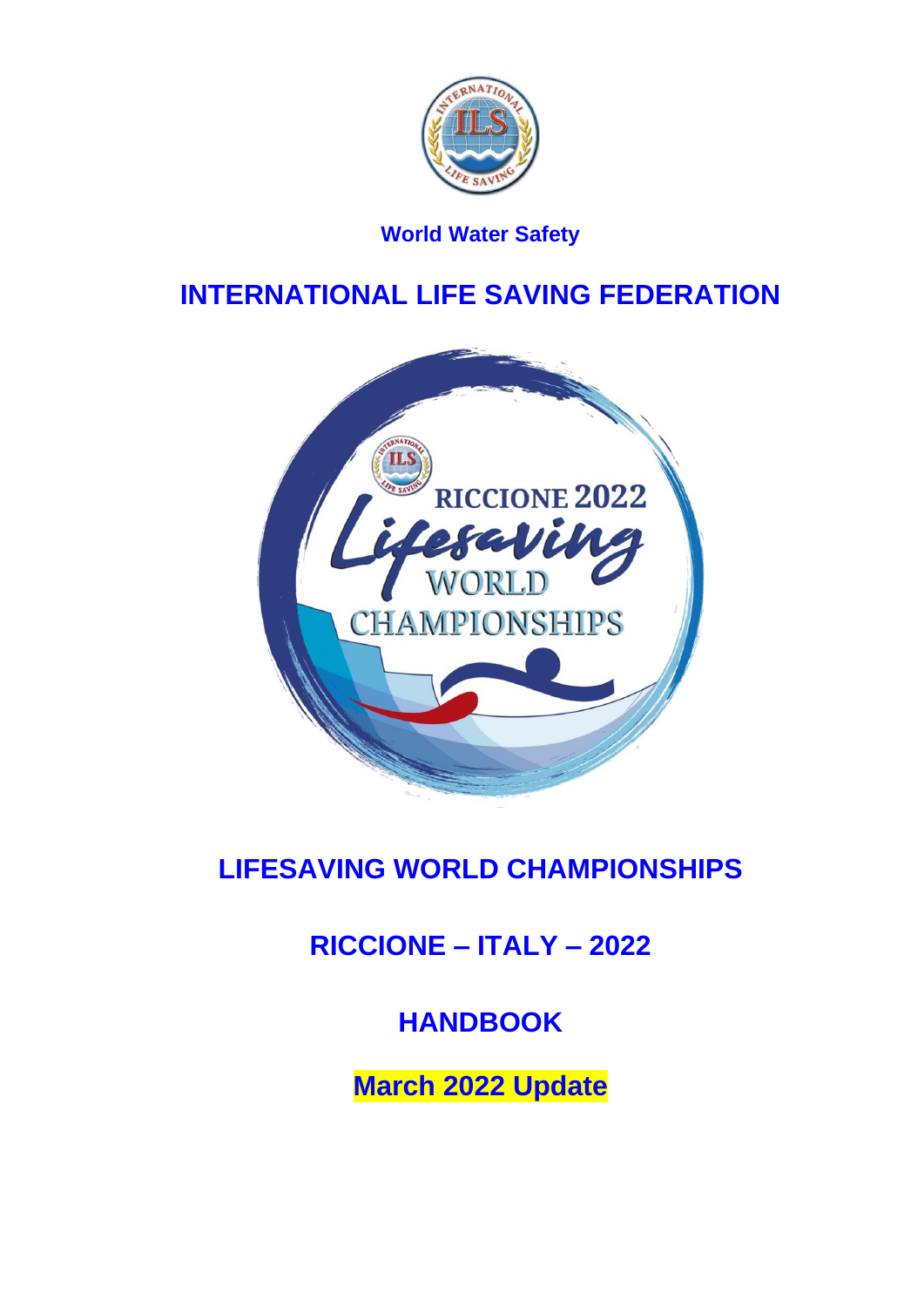

## [www.ilsf.org](http://www.ilsf.org/) [www.lifesaving2022.com](http://www.lifesaving2022.com/)

# **LIFESAVING WORLD CHAMPIONSHIPS RICCIONE – ITALY – 2022 HANDBOOK March 2022 Update**

Published by the International Life Saving Federation Gemeenteplein 26, 3010 Leuven, Belgium Telephone: +32 (0)16 89 60 60 Email: [ils.hq@telenet.be](mailto:ils.hq@telenet.be) Web: www.ilsf.org © Copyright, The International Life Saving Federation 2019

#### **Acknowledgments**

The International Life Saving Federation acknowledges the many lifesaving organisations and individuals who helped shape lifesaving competition around the world. In particular, the ILS acknowledges the following persons for their significant contributions to this and other ILS Sport Handbooks and Manuals: Greg Allum AM (Member, ILS Sport Commssion, Surf Life Saving Australia), John Coyne (ILS Sport Regulations Committee, Lifesaving South Africa), John Martin MBE (Surf Life Saving Great Britain, ILS Event Director), Jelle Meintsma (Secretary, ILS Sport Commission, Lifesaving South Africa), Stephen Strange OAM (ILS Sport Regulations Committee, Surf Life Saving Australia), David Thompson AM (Chair, ILS Sport Commission, Surf Life Saving Australia), Dr. Harald Vervaecke PhD (ILS Secretary General, Belgian Lifesaving Federation).

#### **Trademarks**

Trademarks of the International Life Saving Federation and/or Lifesaving National Federations include: World Water Safety ™, Oceanman ™ and Oceanwoman ™, ILS Logo ™, ILS Flag ™, ILS Song ™, Rescue Series<sup>™,</sup> World Conference on Drowning Prevention<sup>™</sup>, Red over Yellow<sup>™</sup>, The ILS Flag, the ILS Song and the ILS Logo.

Note: An application has been submitted to trademark Ocean M.

#### **Copyright**

The contents of this handbook are protected by copyright and may be used only for personal, noncommercial purposes. All other rights are reserved. Commercial uses including publication, broadcast or redistribution in any medium are prohibited, unless authorised in writing by the publisher. Direct enquiries to the headquarters (secretariat) of the International Life Saving Federation. In any discrepancy between the Official ILS English version of this handbook and editions in other languages, the most recent ILS English edition is deemed to be the definitive text. In any discrepancy between the Official ILS English electronic version of this handbook and any print editions, the most recent Official ILS electronic version is deemed to be the definitive text.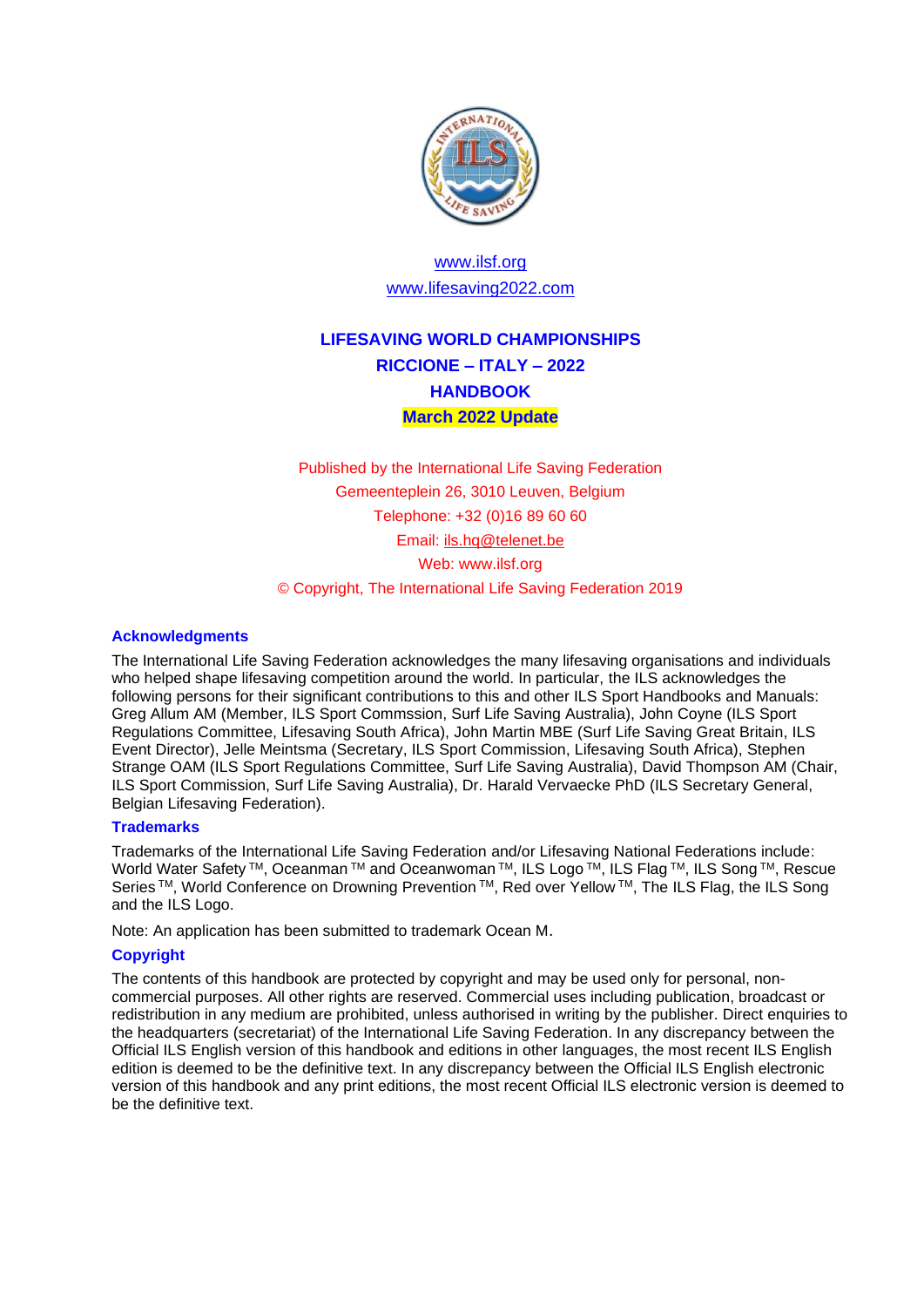| 1.  |                                                                            |  |
|-----|----------------------------------------------------------------------------|--|
| 2.  |                                                                            |  |
| 3.  | Summary of Changes to the Postponed LWC - Riccione - Italy 2020 Handbook 5 |  |
|     |                                                                            |  |
|     |                                                                            |  |
| 1.  |                                                                            |  |
| 2.  |                                                                            |  |
| 3.  |                                                                            |  |
| 4.  |                                                                            |  |
| 5.  |                                                                            |  |
| 6.  |                                                                            |  |
| 7.  |                                                                            |  |
| 8.  |                                                                            |  |
| 9.  |                                                                            |  |
| 10. |                                                                            |  |
|     |                                                                            |  |
|     |                                                                            |  |
|     |                                                                            |  |
|     |                                                                            |  |
|     |                                                                            |  |
| 11. |                                                                            |  |
| 12. |                                                                            |  |
| 13. |                                                                            |  |
|     |                                                                            |  |
|     | 13.2 Eligibility to Participate at The National Teams Open and Youth LWC14 |  |
| 14. |                                                                            |  |
|     |                                                                            |  |
|     |                                                                            |  |
|     |                                                                            |  |
|     |                                                                            |  |
|     |                                                                            |  |
|     |                                                                            |  |
|     |                                                                            |  |
|     | 14.8 Administrative Fees Payable for Notifying Changes, Substitutions and  |  |
|     | Withdrawls from Events and Competitor or Team No-Start in Events 18        |  |
| 15. |                                                                            |  |
|     |                                                                            |  |
|     |                                                                            |  |
|     |                                                                            |  |
|     |                                                                            |  |
|     |                                                                            |  |
| 16. |                                                                            |  |
| 17. |                                                                            |  |
|     |                                                                            |  |
|     |                                                                            |  |
| 18. |                                                                            |  |
|     |                                                                            |  |
|     |                                                                            |  |
|     |                                                                            |  |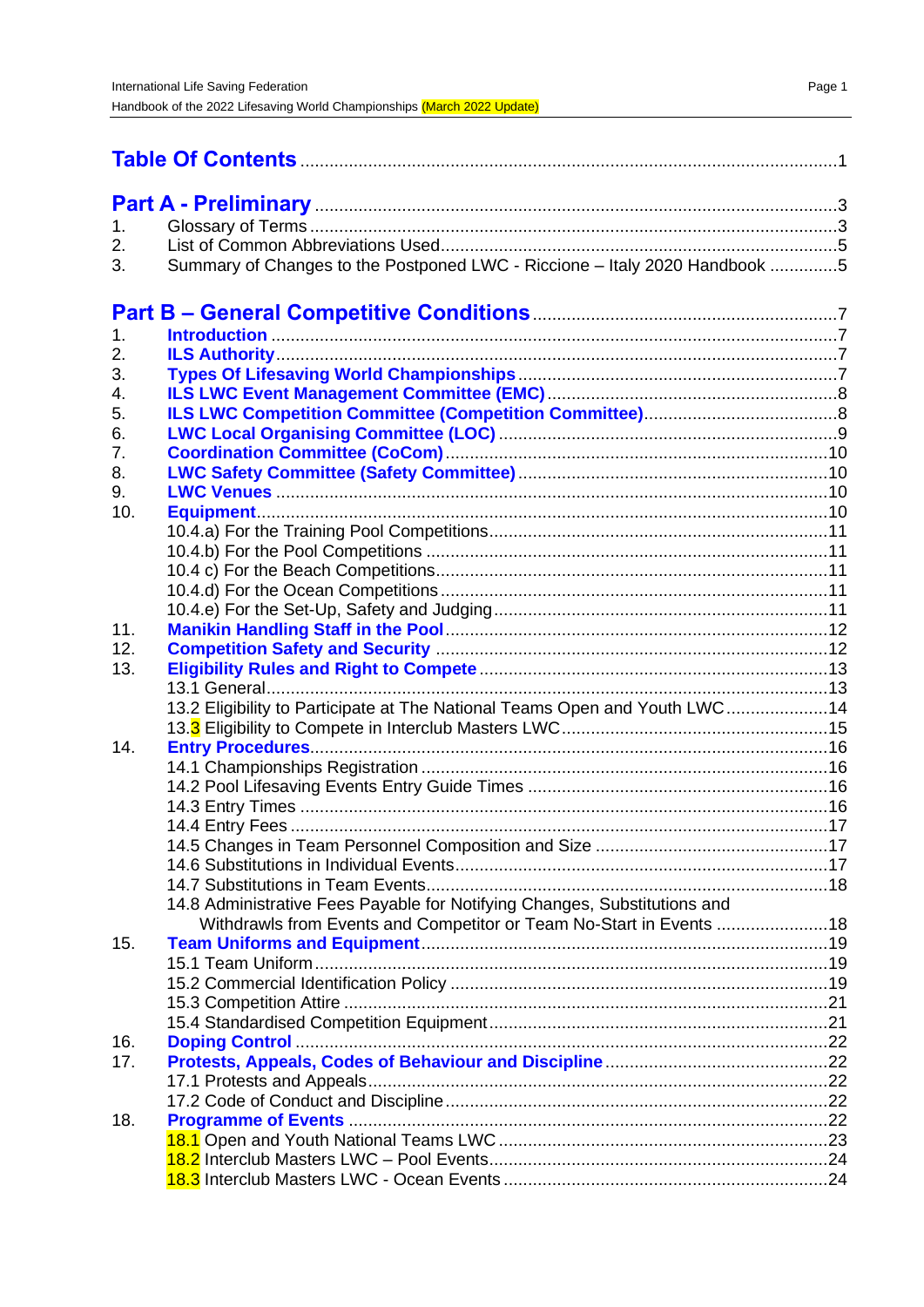| 19.            |                                                                           |     |
|----------------|---------------------------------------------------------------------------|-----|
|                |                                                                           |     |
| 20.            |                                                                           |     |
|                |                                                                           |     |
|                |                                                                           |     |
|                |                                                                           |     |
|                |                                                                           |     |
| 21.            |                                                                           |     |
| 22.            |                                                                           |     |
| 23.            |                                                                           |     |
| 24.            |                                                                           |     |
|                |                                                                           |     |
|                |                                                                           |     |
| 1.             |                                                                           |     |
|                |                                                                           |     |
|                |                                                                           |     |
|                |                                                                           |     |
|                |                                                                           |     |
|                |                                                                           |     |
|                |                                                                           |     |
|                |                                                                           |     |
|                |                                                                           |     |
| 2.             |                                                                           |     |
|                |                                                                           |     |
|                |                                                                           |     |
|                |                                                                           |     |
|                |                                                                           |     |
|                | d) National Anthem (only Played for National Teams Open and Youth LWC) 34 |     |
|                |                                                                           |     |
|                |                                                                           |     |
|                |                                                                           |     |
|                |                                                                           |     |
|                |                                                                           |     |
|                |                                                                           |     |
| 3.             |                                                                           |     |
|                |                                                                           | .36 |
|                |                                                                           |     |
|                |                                                                           |     |
|                |                                                                           |     |
|                |                                                                           |     |
|                |                                                                           |     |
| $\mathbf{4}$ . |                                                                           |     |
|                |                                                                           |     |
|                |                                                                           |     |
|                |                                                                           |     |
|                |                                                                           |     |
|                |                                                                           |     |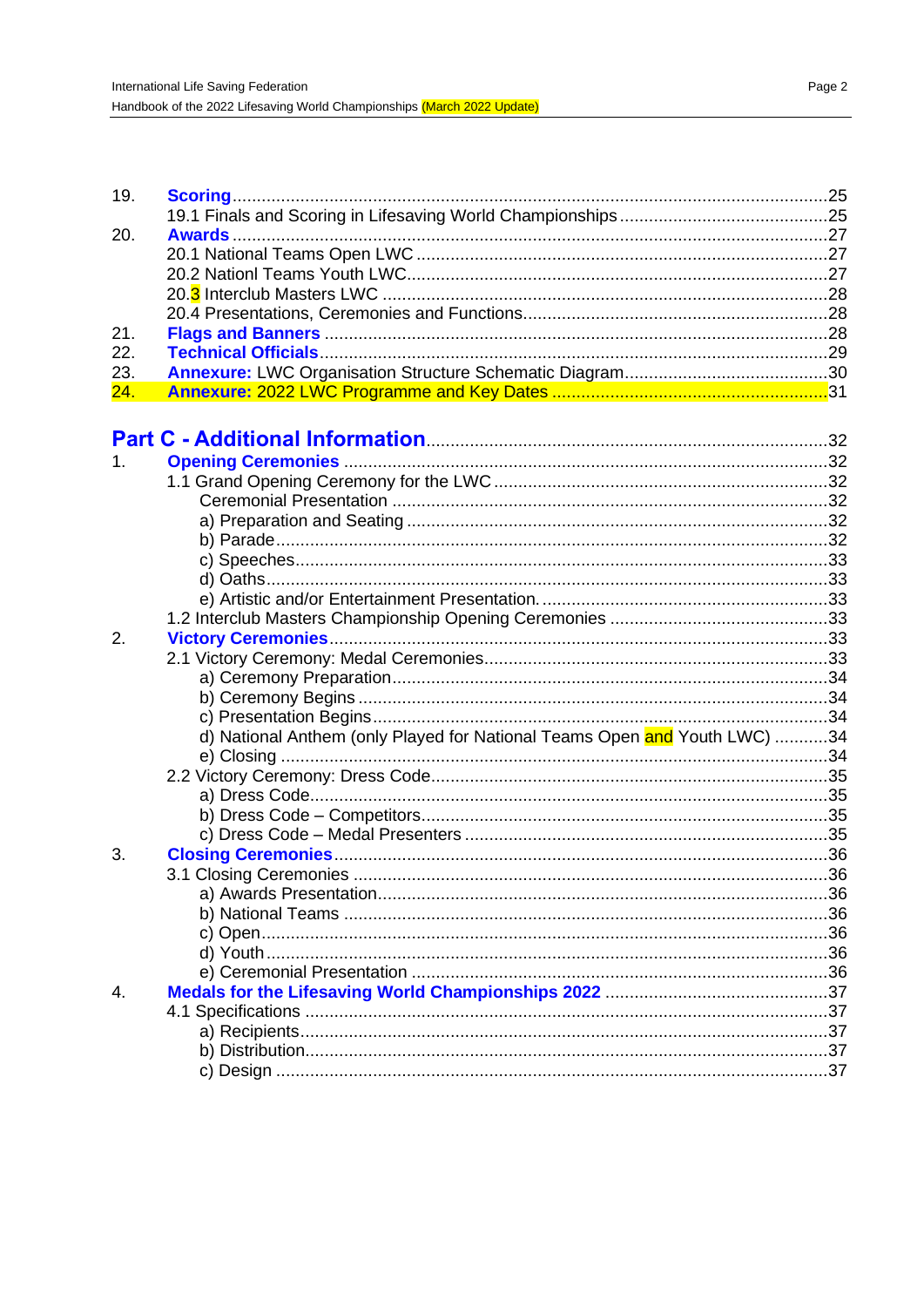

## **LIFESAVING WORLD CHAMPIONSHIPS**

## **RICCIONE – ITALY – 2022**

#### **HANDBOOK**

# **PART A - PRELIMINARY**

# **1. GLOSSARY OF TERMS**

| <b>Accreditation</b>                                                                                                                                                                                                                                                                                                                                                                                                                                                                              | The process of identifying, certifying and evidence of a person's<br>entitlements related to the Championship's operations and associated<br>obligations. An accreditation pass is usually generated as evidence of the<br>person accreditation.                                                                     |
|---------------------------------------------------------------------------------------------------------------------------------------------------------------------------------------------------------------------------------------------------------------------------------------------------------------------------------------------------------------------------------------------------------------------------------------------------------------------------------------------------|----------------------------------------------------------------------------------------------------------------------------------------------------------------------------------------------------------------------------------------------------------------------------------------------------------------------|
| The Board of Directors elected, constituted and empowered under the<br><b>Board of</b><br>Constitution. The Board of Directors comprises voting and non-voting<br><b>Directors</b><br>members: Voting Members are: the President, the Secretary General, the<br>Vice-Presidents, the other Board Members. Non-voting Board Members are<br>the Observer from the RLSS, the Chairs of the Commissions, the Executive<br>Director, the Events Director, the Legal Advisor and the Financial Advisor. |                                                                                                                                                                                                                                                                                                                      |
| <b>By-Laws</b>                                                                                                                                                                                                                                                                                                                                                                                                                                                                                    | The By-Laws of the ILS.                                                                                                                                                                                                                                                                                              |
| Club                                                                                                                                                                                                                                                                                                                                                                                                                                                                                              | The basic administrative or lifesaving unit of the National Lifesaving<br>Federation (not an amalgam of such units). Such unit having a Constitution<br>and having representation to a higher body.                                                                                                                  |
| <b>Commission</b>                                                                                                                                                                                                                                                                                                                                                                                                                                                                                 | A body established by the ILS Board of Directors responsible to the ILS<br>Board of Directors for a designated ILS field of activity.                                                                                                                                                                                |
| <b>Constitution</b>                                                                                                                                                                                                                                                                                                                                                                                                                                                                               | The Articles of Association or Statutes of the ILS.                                                                                                                                                                                                                                                                  |
| <b>Delegates</b>                                                                                                                                                                                                                                                                                                                                                                                                                                                                                  | ILS Patrons, ILS Life Governors, ILS Life Members, ILS Board of Director<br>Members, ILS Commission and Committee Members, ILS Grand Knights<br>and Knights in the Order of Lifesaving, National Delegates and Guests.                                                                                               |
| <b>Federation</b>                                                                                                                                                                                                                                                                                                                                                                                                                                                                                 | An Organisation that is a member of the ILS.                                                                                                                                                                                                                                                                         |
| <b>Headquarters</b><br><b>Hotel</b>                                                                                                                                                                                                                                                                                                                                                                                                                                                               | The HQ Hotel is the hotel in which the ILS Secretariat and key ILS Officials<br>are accommodated.                                                                                                                                                                                                                    |
| <b>Host</b>                                                                                                                                                                                                                                                                                                                                                                                                                                                                                       | Event Organising Group/Agency/Host City or the National Lifesaving<br>Federation (NLF) that is hosting the Lifesaving World Championships. For<br>the 2022 Life Saving World Championships, the Host is the Federazione<br>Italiana Nuoto – Sezione Salvamento: Italian Swimming Federation –<br>Lifesaving Section. |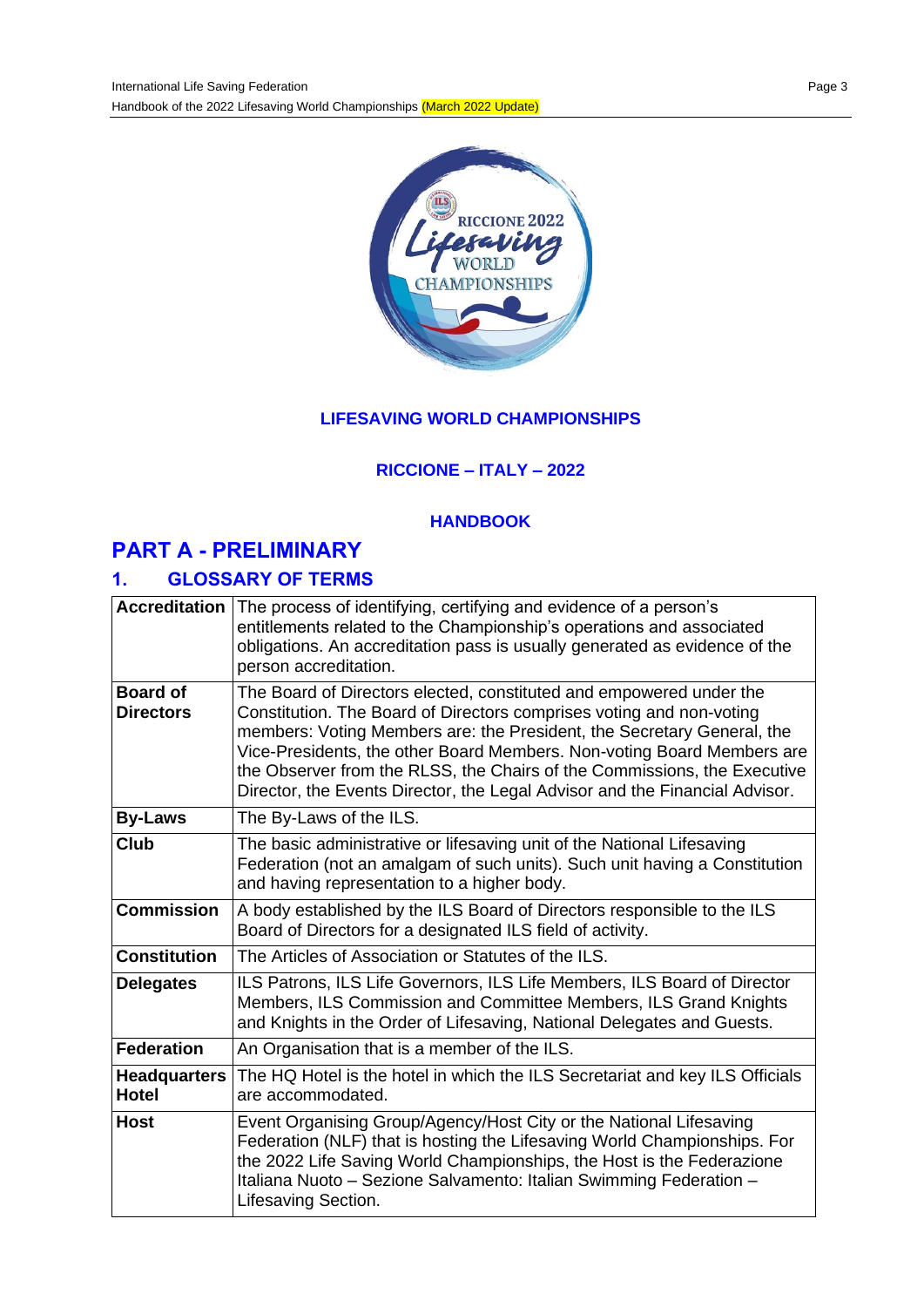| <b>Individual</b><br><b>Competitor</b>                                         | Men or Women competing in the individual events/races at the World<br>Championships.                                                                                                                                                                                                                                                                                                                                                                                                                   |  |
|--------------------------------------------------------------------------------|--------------------------------------------------------------------------------------------------------------------------------------------------------------------------------------------------------------------------------------------------------------------------------------------------------------------------------------------------------------------------------------------------------------------------------------------------------------------------------------------------------|--|
| <b>Intellectual</b><br><b>Property</b>                                         | All rights or goodwill subsisting in copyright, business names, names,<br>trademarks (or signs), logos, designs, patents or service marks relating to<br>the ILS or any event, competition or activity conducted, promoted or<br>administered by the ILS. All rights or goodwill subsisting in copyright,<br>business names, names, trademarks (or signs), logos, designs, patents or<br>service marks relating to the ILS or any event or activity conducted,<br>promoted or administered by the ILS. |  |
| Lifesaving<br><b>Sport</b><br><b>Discipline</b>                                | A competitive aspect of a sport comprising one or several events. For<br>example, Pool Lifesaving, Beach/Ocean Lifesaving, Surfboats, Simulated<br>Emergency Response Competition (SERC), Inflatable Rescue Boats (IRB),<br>etc.                                                                                                                                                                                                                                                                       |  |
| Lifesaving<br>Unit                                                             | For National Lifesaving Federations that do not have a club system - is:<br>The basic administrative or lifesaving unit of the lifesaving organisation (not<br>an amalgam of such units); such unit having a Constitution and having<br>representation to a higher body.                                                                                                                                                                                                                               |  |
| <b>LWC Section</b>                                                             | One of the sections at the Lifesaving World Championships: e.g. Masters<br>World Championships, Surfboat World Championships, etc.                                                                                                                                                                                                                                                                                                                                                                     |  |
| <b>Media</b>                                                                   | Broadcasters, radio staff, photographers and journalists associated with<br>providing the audio-visual reporting of the Conference.                                                                                                                                                                                                                                                                                                                                                                    |  |
| <b>Objectives</b><br>The objectives of the ILS as set out in the Constitution. |                                                                                                                                                                                                                                                                                                                                                                                                                                                                                                        |  |
| <b>Participants</b><br>Individuals participating at the World Championships.   |                                                                                                                                                                                                                                                                                                                                                                                                                                                                                                        |  |
| <b>Spectators</b><br>The individuals viewing the Championships.                |                                                                                                                                                                                                                                                                                                                                                                                                                                                                                                        |  |
| The corporate investors in the Championships.<br><b>Sponsors</b>               |                                                                                                                                                                                                                                                                                                                                                                                                                                                                                                        |  |
| <b>Sport</b>                                                                   | Lifesaving Sport.                                                                                                                                                                                                                                                                                                                                                                                                                                                                                      |  |
| <b>Sport</b><br><b>Event/Race</b>                                              | A scheduled unique competition resulting in the presentation of a gold,<br>silver or bronze medal. For example, the Surf Race is an event in<br>Beach/Ocean Discipline.                                                                                                                                                                                                                                                                                                                                |  |
| <b>Sports</b><br><b>Regulations</b>                                            | The approved ILS Sports Regulations, including the ILS Competition<br>Handbook.                                                                                                                                                                                                                                                                                                                                                                                                                        |  |
| <b>Team</b><br><b>Competitor</b>                                               | Men (Man) or Women (Woman) competing in the team events at the World<br>Championships.                                                                                                                                                                                                                                                                                                                                                                                                                 |  |
| Team<br><b>Officials</b>                                                       | Representatives of each Federation who manage and/or assist the<br>competitors. They include team managers, team coaches and trainers as<br>well as team support staff such as physicians, physiotherapists,<br>chaperones, etc.                                                                                                                                                                                                                                                                       |  |
| <b>Technical</b><br><b>Official</b>                                            | The persons required to officiate and regulate the sport in the field of play<br>and includes national and international appointed representatives who<br>manage or assist in the conduct of the competition. These include chief<br>referees, deputy chief referees, area referees, judges, timekeepers and<br>other jury officials.                                                                                                                                                                  |  |
| VIP                                                                            | The summary customer group related to the Governing Authorities of the<br>country, e.g. the Royal Family, the Ministers, the Mayors, etc.                                                                                                                                                                                                                                                                                                                                                              |  |
| <b>Workforce</b>                                                               | Organising Committee's staff that are required to prepare for, stage and<br>manage the event. The operation personnel could be paid staff, volunteer<br>staff, contractors, consultants, employees of external organisations, etc.                                                                                                                                                                                                                                                                     |  |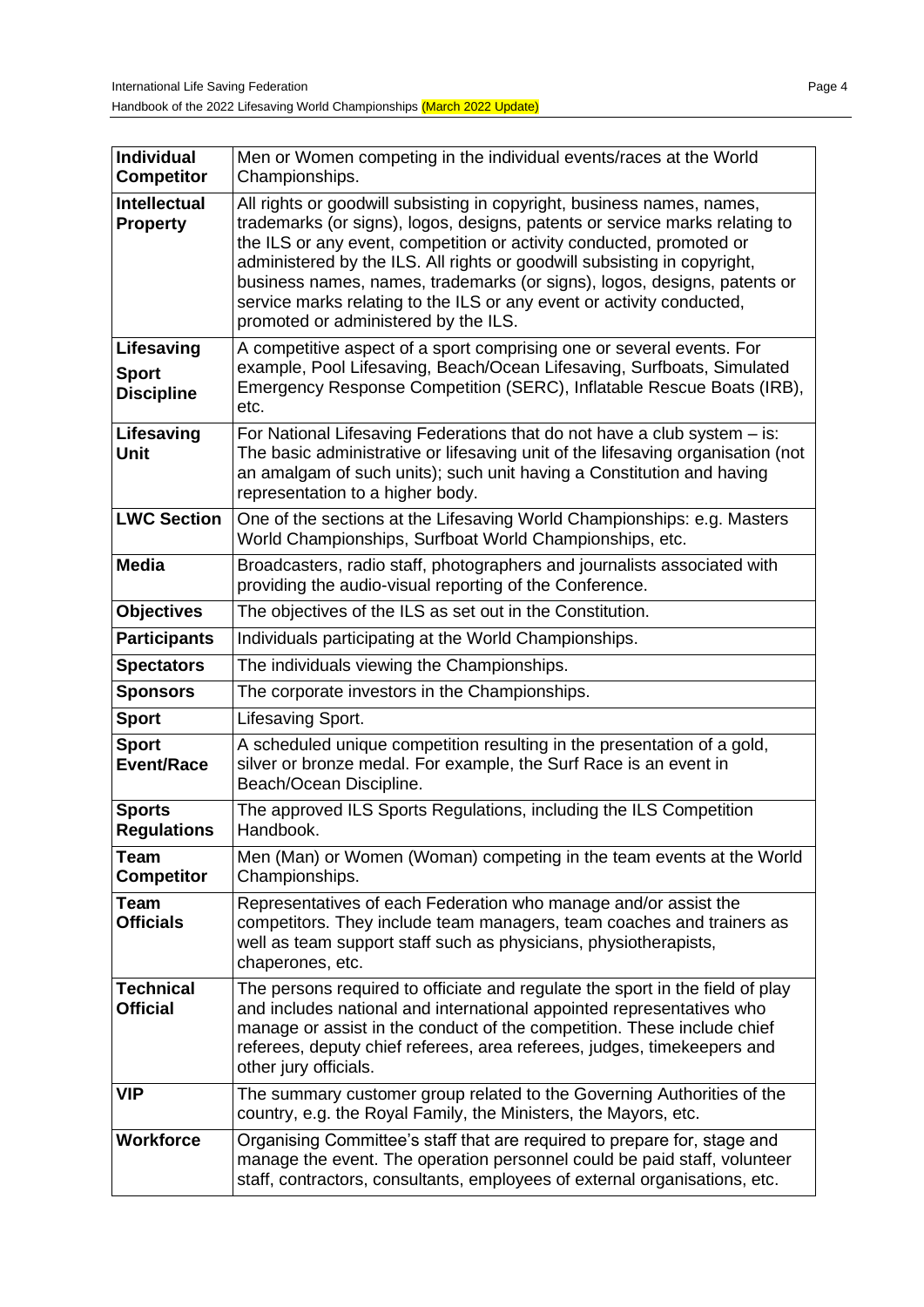| <b>World Anti-</b><br><b>Doping</b><br><b>Agency</b> | The organisation responsible for the coordination of Anti-Doping practices<br>and participation for the world.                                                |
|------------------------------------------------------|---------------------------------------------------------------------------------------------------------------------------------------------------------------|
| <b>World Anti-</b><br>Doping Code                    | The core document that harmonises anti-doping policies, rules and<br>regulations within sport organisations and among public authorities around<br>the world. |

## **2. LIST OF COMMON ABBREVIATIONS USED**

| Co-Com                                 | Coordination Committee comprising representatives from the ILS<br>and from the Organising Committee   |  |
|----------------------------------------|-------------------------------------------------------------------------------------------------------|--|
| <b>DLRG</b>                            | German Life Saving Federation                                                                         |  |
| <b>DNF</b>                             | Do Not Finish                                                                                         |  |
| <b>EMC</b>                             | <b>Event Management Committee</b>                                                                     |  |
| <b>FIN</b>                             | Federazione Italiana Nuoto - Sezione Salvamento (Italian<br>Swimming Federation - Lifesaving Section) |  |
| <b>ILS</b>                             | The International Life Saving Federation                                                              |  |
| <b>IOC</b>                             | <b>International Olympic Committee</b>                                                                |  |
| <b>IRB</b>                             | Inflatable Rescue Boat                                                                                |  |
| LOC                                    | <b>Local Organising Committee</b>                                                                     |  |
| <b>LWC</b>                             | <b>Lifesaving World Championships</b>                                                                 |  |
| <b>Competition</b><br><b>Committee</b> | Life Saving World Championships Competition Committee                                                 |  |
| <b>LOC</b>                             | Life Saving World Championships Local Organising Committee                                            |  |
|                                        |                                                                                                       |  |
| <b>LWC 2022</b>                        | The Lifesaving World Championships held in 2022 in Riccione -<br>Italy                                |  |
| <b>Safety Committee</b>                | Life Saving World Championships Safety Committee                                                      |  |
| <b>NLF</b>                             | Lifesaving National Federation or Organisation or Association                                         |  |
| <b>NT-IRB</b>                          | National Teams Inflatable Rescue Boat Lifesaving World<br>Championships                               |  |
| NT-O                                   | National Teams Open Lifesaving World Championships                                                    |  |
| NT-Y                                   | National Teams Youth Lifesaving World Championships                                                   |  |
| QR                                     | Quick Response Code                                                                                   |  |
| <b>RLSS</b>                            | Royal Life Saving Society                                                                             |  |
| <b>SAR</b>                             | Search and Rescue (Operations)                                                                        |  |
| <b>SERC</b>                            | Simulated Emergency Response Competition                                                              |  |
| <b>URL</b>                             | <b>Uniform Resource Locators Code</b>                                                                 |  |
| <b>VIP</b>                             | Very Important Person                                                                                 |  |

#### **3. SUMMARY OF CHANGES TO THE POSTPONED LWC - RICCIONE – ITALY 2020 HANDBOOK**

The LWC Riccione - Italy - 2022 Handbook (March 2022 Update) contains revised and additional information to that contained in the postponed LWC Riccione - Italy - 2020 Handbook plus some additional changes made by FIN and subsequently agreed by ILS.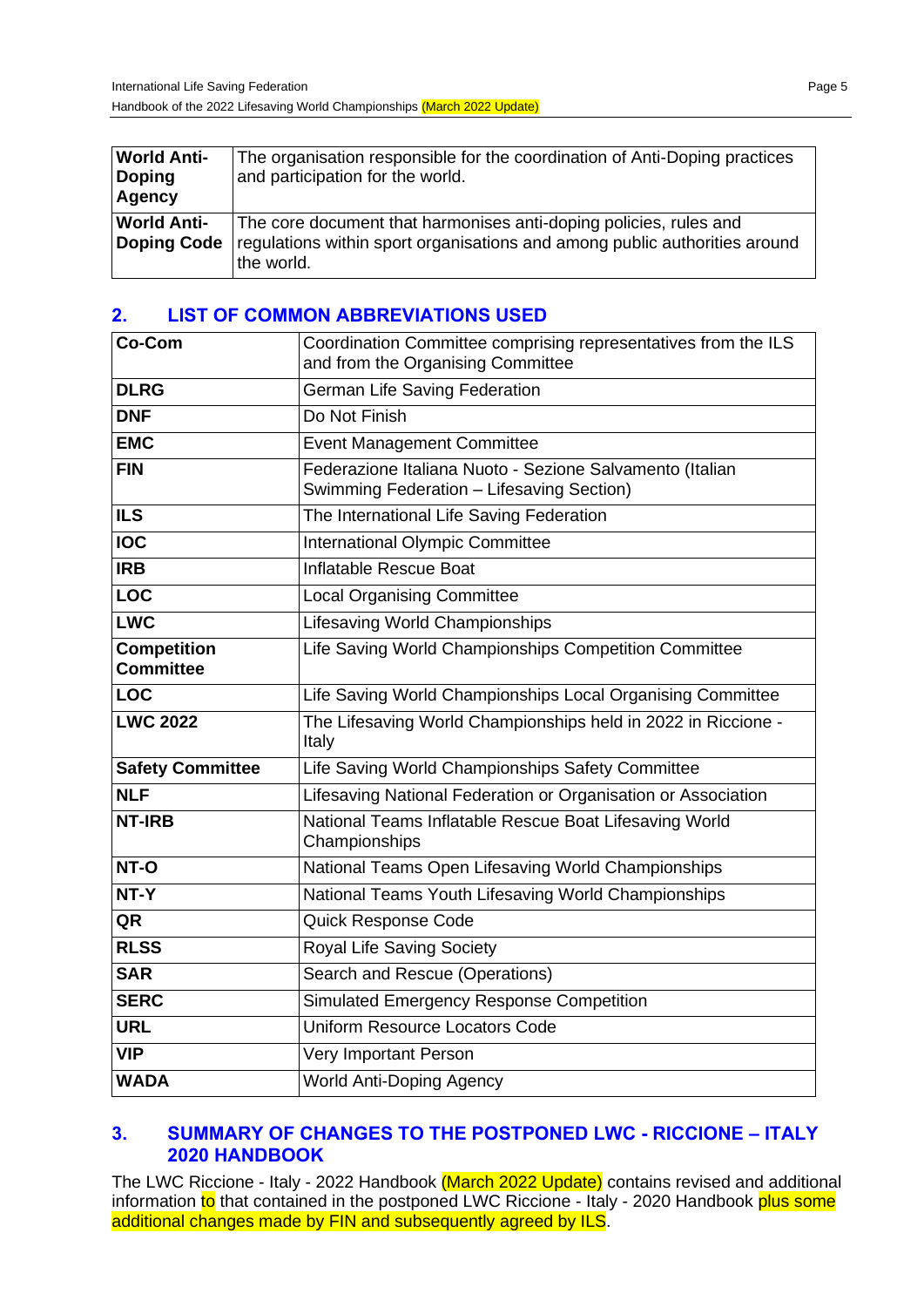The Handbook consists of Part A, B and C. The following summarises changes and important notes relating to the LWC Handbook 2022. The subsequent changes contained in the March 2022 Update are highlighted in yellow:

General: Deleted all references to LWC 2020 and replaced with LWC 2022 references.

General: Updated all venue details.

Section 1: Added a paragraph noting that this English language version of the ILS LWC 2022 Handbook, together with any ILS amending and/or clarification Bulletins and Circulars, is the authorised reference/ source document. Any translations into other languages are for ease of use and for understanding only.

Section 4: Updated the function of the ILS Board Appointed Event Management Committee (EMC).

Section 5: Added the ILS World Lifesaving Championship Competition Committee (Competition Committee) and detailed the Committee's function.

Section 6: Added the ILS Lifesaving World Championship Local Organising Committee (LOC) and detailed the Committee function.

Section 6: Added the ILS Lifesaving World Championship Safety Committee (Safety Committee) and detailed the Committee function.

Each subsequent Section was then renumbered.

Section 9: Advice of LWC 2022 supplied and pooled equipment manufacturers, models and suppliers.

Section 11: Added that the safety and emergency plan and the relocation contingency plan shall be published on the LWC website. Also added that subject to conditions, and unless otherwise authorised by the Competition Committee, no ocean water event shall commence prior to one (1) hour after first light or will conclude less than a minimum of ninety minutes before there is insufficient light an effective search and rescue operation (SAR) to be undertaken in the event of a missing LWC participant.

Section 12: Note that for each LWC 2022 World Championships, competitors must have been a member of an NLF on or before on or before 25 June 2022. This date is based on the first competition day scheduled for the LWC 2022 (i.e. 23 September 2022 for the Masters LWC).

Section 13: The ILS National Teams Simulated Emergency Response (SERC) event will not be conducted at LWC 2022 due to the ongoing Covid situation and the tight restrictions on the conduct of competitions in swimming pools imposed by the Italian Government.

In addition, the ILS National Teams IRB LWC, the Interclub Youth and Open LWC and the Interclub Surf Boats, Beach Run and IRB LWCs will not be conducted at LWC 2022 due to ongoing and changing Covid conditions, and the subsequent, logistical, travel and financial issues. This was a decision of the host and endorsed by the ILS Event Management Committee.

Notwithstanding, FIN plans to host a non-ILS Rescue World Cup competition in three age categories (15 to 19, 20 to 24 and 25 to 29 years) that will be open to individuals from ILS Federation clubs. Details of the competition including the events and age groups will be promulgated separately by FIN who will conduct the competition at concurrent with the ILS LWC and at the same venues. It will not be an LWC event.

Section 17: A note has been added to confirm that a single gender draw will be undertaken to determine which the two men and two women in each team participates in what leg of the Mixed Ocean M Lifesaver Relay event.

**Note:** Because of records teams will continue to be free to pick their gender order for the 4 x 50 m Mixed Pool Lifesaver Relay event.

Section 24: Annexure: A further table was added detailing the confirmed 2022 LWC Programme and dates.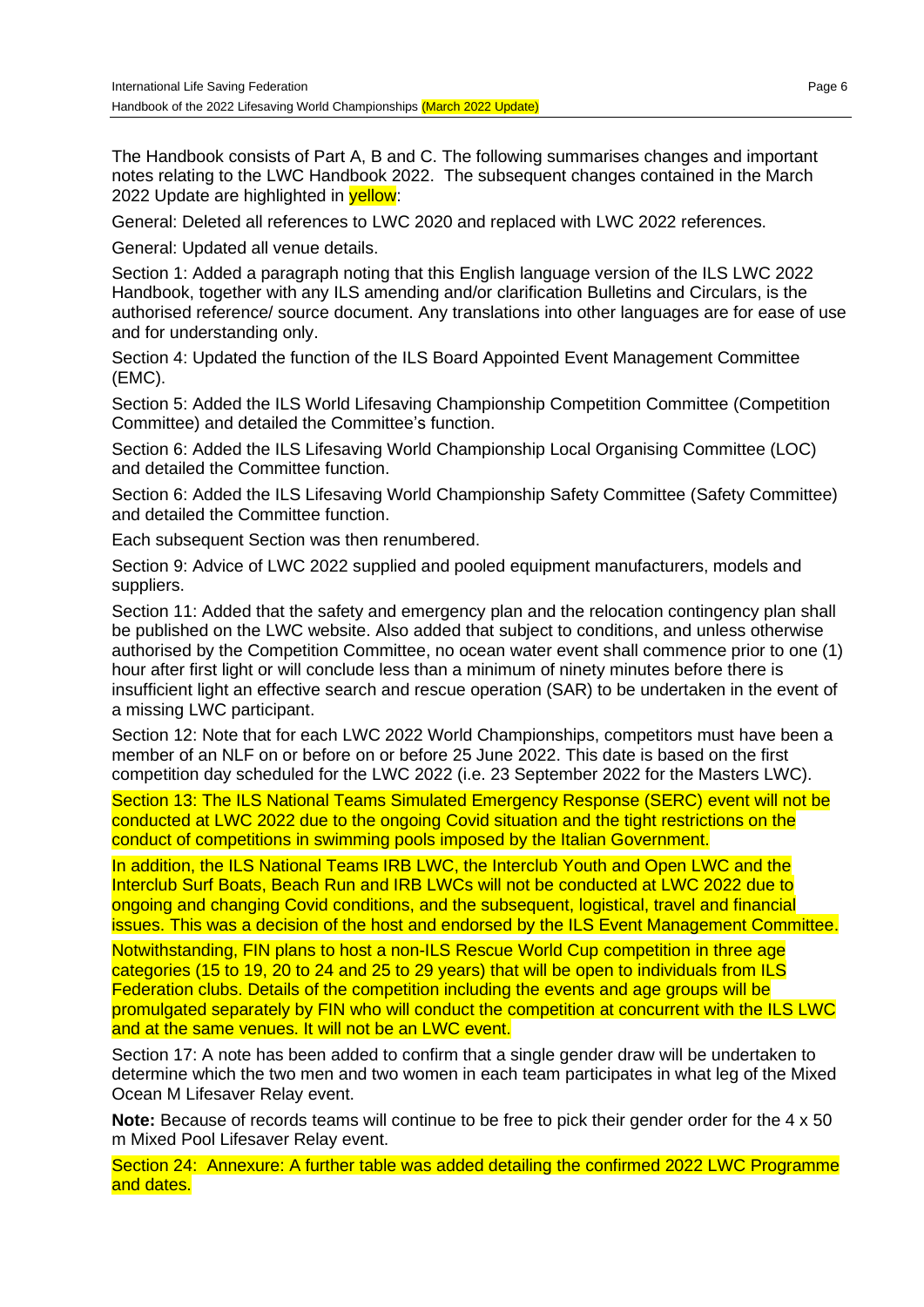

## **LIFESAVING WORLD CHAMPIONSHIPS**

## **RICCIONE – ITALY – 2022**

## **HANDBOOK**

# **PART B – GENERAL COMPETITIVE CONDITIONS**

Information relating to LWC Riccione - Italy - 2022 may be found at [http://www.lifesaving2022.com](http://www.lifesaving2022.com/) (from 1 July 2021), [www.ilsf.org](http://www.ilsf.org/) and in this Handbook.

## **1. INTRODUCTION**

In 2015, the Sport Commission of the International Lifesaving Federation (ILS) separated the contents that addresses the Lifesaving World Championships (LWC) from the content that addresses the rules, procedures and standards for lifesaving sport. This resulted in two publications: A Lifesaving World Championships Handbook and an ILS Competition Rule Book.

This Handbook contains information specific to the 2022 Lifesaving World Championships (LWC 2022) to be held in Riccione in Italy and to be hosted by the Federazione Italiana Nuoto - Sezione Salvamento (FIN). This Handbook should be consulted in conjunction with the 2019 edition of the ILS Competition Rule Book (Revised February 2020, January 2021, and March 2021) and any amending and/or clarification Bulletins and Circulars. Additional information about the LWC 2022 and the ILS Competition Rule Book may be found at [http://www.lifesaving2022.com](http://www.lifesaving2022.com/) (from 31 July 2021), and [www.ilsf.org.](http://www.ilsf.org/)

Please note that this English language version of the ILS LWC 2022 Handbook, together with any ILS amending and/or clarification Bulletins and Circulars, is the authorised reference/source document. Any translations into other languages are for ease of use and for understanding only.

#### **2. ILS AUTHORITY**

- 2.1 The sport of lifesaving contributes to the worldwide drowning prevention mission of the ILS. As the international federation for lifesaving sport, the ILS establishes rules for the purpose of ensuring a safe and fair system, within which lifesaving competitions may be regulated and conducted.
- 2.2 The ILS awards the LWC to an ILS Full Member or to another Organisation, a Governmental Institution, a City, etc. to conduct the LWC on its behalf and under its authority.
- 2.3 In addition to the rules and procedures outlined in this document, the ILS LWC are governed by the 2019 Edition of the ILS Competition Rule Book (Revised February 2020,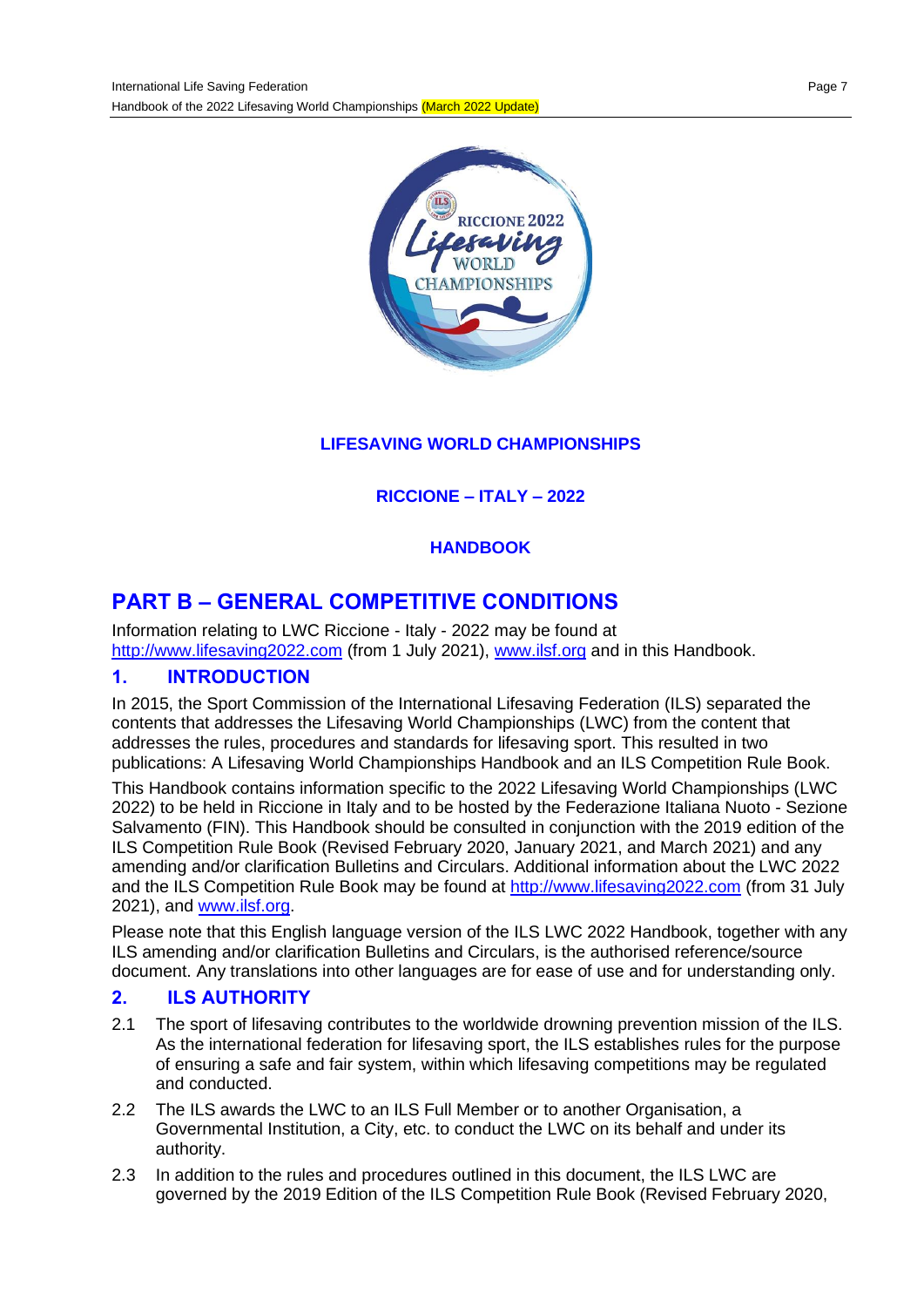January 2021, and March 2021). The ILS Sport Commission may also issue clarifying bulletins or circulars from time to time, which then are made available at [www.ilsf.org.](http://www.ilsf.org/)

#### **3. TYPES OF LIFESAVING WORLD CHAMPIONSHIPS**

- 3.1 The Lifesaving World Championships are organised every two years in the even years and mandatorily include the following ten World Championships:
	- National Teams Open Lifesaving World Championships (NT-O).
	- National Teams Youth Lifesaving World Championships (NT-Y).
	- National Teams Inflatable Rescue Boat Lifesaving World Championships (NT-IRB) \*.
	- Interclub Teams Open Lifesaving World Championships (IC-O)<sup>\*</sup>.
	- Interclub Teams Youth Lifesaving World Championships (IC-Y) \*.
	- Interclub Teams Inflatable Rescue Boat Lifesaving World Championships (IC-IRB) \*.
	- Interclub Masters Lifesaving World Championships (IC-M).
	- Interclub Open Surf Boat Lifesaving World Championships (IC-SBO) \*.
	- Interclub Masters Surf Boats Lifesaving World Championships (IC-SBM) \*.
	- Interclub Beach Run Lifesaving World Championships (IC-BR) \*.

\* Note: The ILS National Teams IRB LWC, the Interclub Youth and Open LWC and the Interclub Surf Boats, Beach Run and IRB LWCs will not be conducted at LWC 2022 due to ongoing and changing Covid conditions, and the subsequent, logistical, travel and financial issues. This was a decision of the host and endorsed by the ILS Event Management Committee.

However, FIN Is planning to host a non-ILS Rescue World Cup competition in three age categories (15 to 19, 20 to 24 and 25 to 29 years that will be open to individuals from ILS Federation clubs. Details of the competition including the events and age groups will be promulgated by FIN who will conduct the competition concurrent with the ILS LWC and at the same venues. It will not be an LWC event.

3.2 The ILS may authorise the Host to conduct extra events (e.g., Ocean Swim Race, Long Distance Surf Ski Race, Long Distance Board Race, March Past, etc.) in conjunction with the LWC 2022. These events may also reflect unique lifesaving events conducted in the region of the Host. The LWC 2022 Host has advised that no extra events will be conducted at the LWC 2022.

#### **4. ILS LWC EVENT MANAGEMENT COMMITTEE (EMC)**

- 4.1 The ILS Board shall appoint a standing Committee that is named the ILS Event Management Committee (EMC).
- 4.2 The ILS EMC for the LWC's shall consist of:
	- **•** The Chair Appointed by the Board from the Board of Directors.
	- The Secretary being the ILS Event Director.
	- Representatives from the ILS Sport Commission appointed by the Chair of the Commission.
- 4.3 The EMC is responsible on behalf of the ILS for the overall management of each LWC bid, the host selection as well as the overall ongoing management of the LWC competition. The Committee's role includes, but is not limited to, overseeing the organisation of the LWC and advising the Host, the Local Organising Committee (LOC) and the LWC Competition Committee.
- 4.4 The ILS Event Director works to support ILS and is a member of both the ILS EMC and the LWC Competition Committee.
- 4.5 The relationship between the EMC, LOC, Competition Committee, Safety Committees etc. are detailed in the schematic diagram in the annexure to this Handbook.

#### **5. ILS LWC COMPETITION COMMITTEE (COMPETITION COMMITTEE)**

5.1 For each LWC, the EMC shall appoint a Competition Committee that is responsible to the EMC for the planning, delivery and conduct of the competition.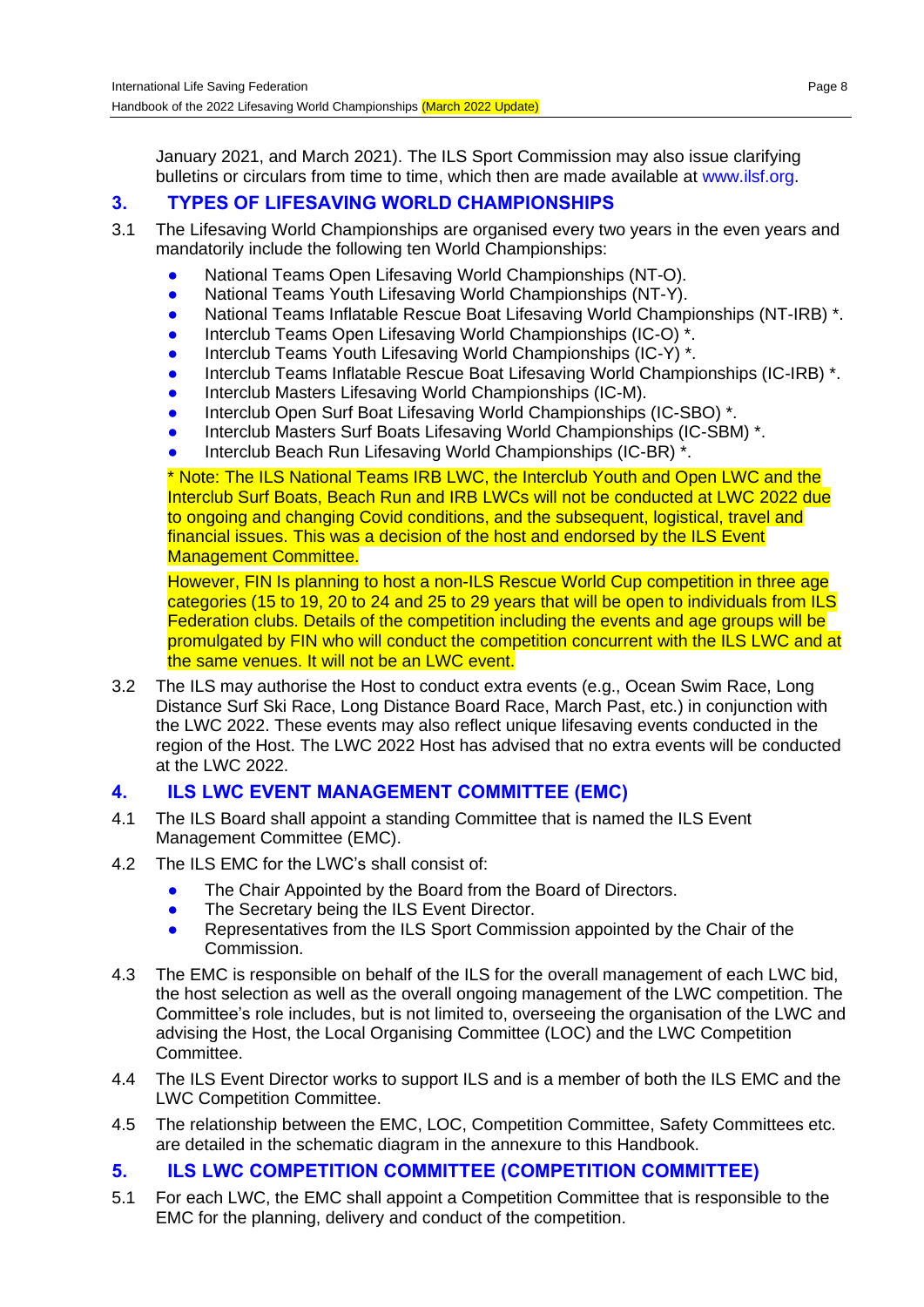- 5.2 The Competition Committee shall have full control and authority over all aspects of competition for ILS LWCs.
- 5.3 The Competition Committee is also responsible for designing the competition programmes, appointing the Safety Committee, the LWC Chief Referees (with the assistance of the ILS Championship Officials Panel), Technical Officials (with the assistance of the appointed Chief Referees), endorsing participants, dealing with issues and answering competition conduct and organisation questions prior to commencement of LWCs.
- 5.4 The Competition Committee shall also have the authority to approve LWC Local Organising Committee organisational plans delegated to it including the LWC Event Timetabling, Transport, Sustenance and Safety and Emergency, and Relocation Plans etc.
- 5.5 As detailed in the ILS Competition Rulebook the Competition Committee has the authority to alter, postpone and cancel events or alter the competition venue.
- 5.6 The Competition Committee shall also have jurisdiction over all matters not assigned by the competition rules to the Chief Referee or other officials.
- 5.7 The Competition Committee shall seek advice from the EMC, the LOC, Chief Referee(s), the Safety Officer, the Security Officer and relevant emergency personnel, subject matter experts and others as appropriate relating the organisation and conduct of the LWC.
- 5.8 Formal records of Competition Committee meetings must be maintained and kept.
- 5.9 Prior to the LWC 2022 the Competition Committee for pre-event organisation may consist of:
	- **•** The Chair of the ILS Sport Commission (Chair of the Competition Committee or their nominee).
	- The Secretary of the ILS Sport Commission.
	- The ILS Event Director.
	- The Chair of the Event Management Committee (ex officio).
	- The ILS Pool Championships Manager (who will chair the Competition Committee at the Pool Venue).
	- The ILS Ocean Championships Manager (who will chair the Competition Committee at the Ocean venue).
	- The Chair of the LWC Local Organising Committee or nominee appointed by the **Host**
	- Other members appointed by the Event Management Committee.
- At LWC 2022 the following may be invited to join the Competition Committee:
	- The Chief Referees. The Chief Referees sit on the Competition Committee only for the LWC events they are overseeing.
	- The Event Manager appointed by the Host.
	- The Local Organising Committee Pool Event Manager appointed by the Host.
	- The Local Organising Committee Ocean Venue Manager appointed by the Host.
	- The Safety Officer appointed by the Host.
	- The Security Officer appointed by the Host.
	- Other members appointed by the Event Management Committee.

## **6. LWC LOCAL ORGANISING COMMITTEE (LOC)**

- 6.1 The LWC Local Organising Committee (LOC) shall, as detailed in the ILS Contract to host the LWC, be responsible for the development and delivery of the safety, security, logistical, and operational plans for the LWCs including overall LWC Calendar, Transport, Sustenance, Clothing, Safety and Emergency Plans, and Relocation Plans etc.
- 6.2 A Local Event Manager is to be appointed and is responsible to the LOC. The Local Event Manager is responsible for the organisation of the competition within the parameters established by this Handbook, the current edition ILS Competition Rule Book, and the Competition Committee. The Local Event Manager deals with any issues and represents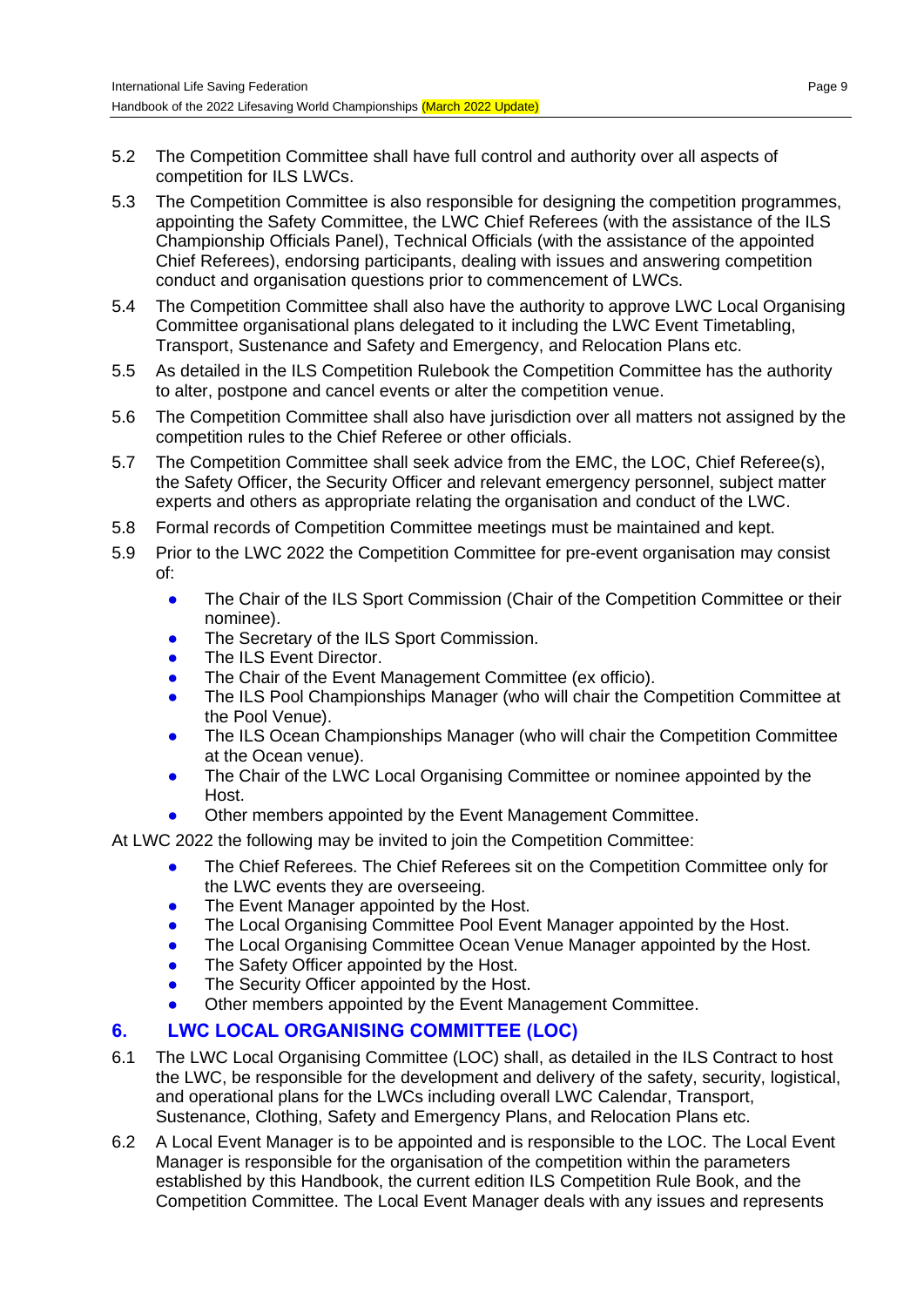the LOC at the LWC venues. During the LWC the Local Event Manager reports to the Competition Committee.

- 6.3 The EMC or the Competition Committee, as appropriate, shall approve competition and non-competition matters relating to the LWCs.
- 6.4 The composition of the Local Organising Committee shall be determined by the host but must include Safety and Security Officers and LOC Venue Managers for pool and ocean venues.
- 6.5 Formal records of any meetings of the LOC must be taken and kept.

## **7. COORDINATION COMMITTEE (COCOM)**

The CoCom is a periodic meeting of agreed participants from ILS (usually the EMC) and the Local Organising Committee to review preparations for the Life Saving World Championships. These CoCom participants report progress and agreed actions to their respective Committees.

Formal records of any meetings of the CoCom must be taken and kept.

## **8. LWC SAFETY COMMITTEE (SAFETY COMMITTEE)**

- 8.1 For each LWC, the Competition Committee shall appoint a Safety Committee.
- 8.2 The Safety Committee must consider and advise the Competition Committee on all matters relating to competition and non-competition safety and emergency services. The Chair of the Safety Committee shall be the Safety and Emergency Management Coordinator who shall also be a member of the LOC and the Competition Committee.
- 8.3 Formal records of any meetings of the Safety Committee must be taken and kept.
- 8.4 The composition of the Safety Committee will be determined by the Competition Committee and may include the following:
	- The Safety Officer (Chair).
	- The Security Officer.
	- **Work Health and Safety Advisor.**
	- **•** Infectious Disease (COVID) Adviser (or Marshall).
	- Chief Referee or Deputy Referee. The Referees sit on the LWSC only for the LWC events they are overseeing.
	- Power Craft Coordinator.
	- Area Risk and Response Coordinator/Officers.
	- Water Safety Coordinator.
	- LOC Representative for Pool and Ocean Venues (as appropriate).
	- Local Lifesaving/Lifeguarding Authority Representative (where appropriate).
	- Local Police/Emergency Service Organisations.

## **9. LWC VENUES**

- 9.1 The Host shall provide to the ILS Sport Commission a declaration that the pool venue and the beach venue meet all ILS specifications.
- 9.2 The selected Beach and Pool venues for the LWC 2022 are:
	- Beach: Spiaggia Zona 3 Via Torino Riccione.
	- Pool: Championships Indoor Pool: Stadia del Nuoto, Via Rosa 60, 47838 Riccione.
- 9.3 The identified back up Beach and Pool venues for the LWC 2022 are:
	- Beach: Between Section 77 and 78 in front of Hotel Mediterraneo.
	- Pool: Championships Outdoor Pool: Stadia del Nuoto, Via Rosa 60, 47838 Riccione.

## **10. EQUIPMENT**

- 10.1 The Host shall submit to the ILS Sport Commission a declaration that all provided equipment to be used in the LWC 2022 meets ILS specifications and standards.
- 10.2 The Host shall supply the equipment at least two days before the start of the competitions and during the complete duration of the competitions.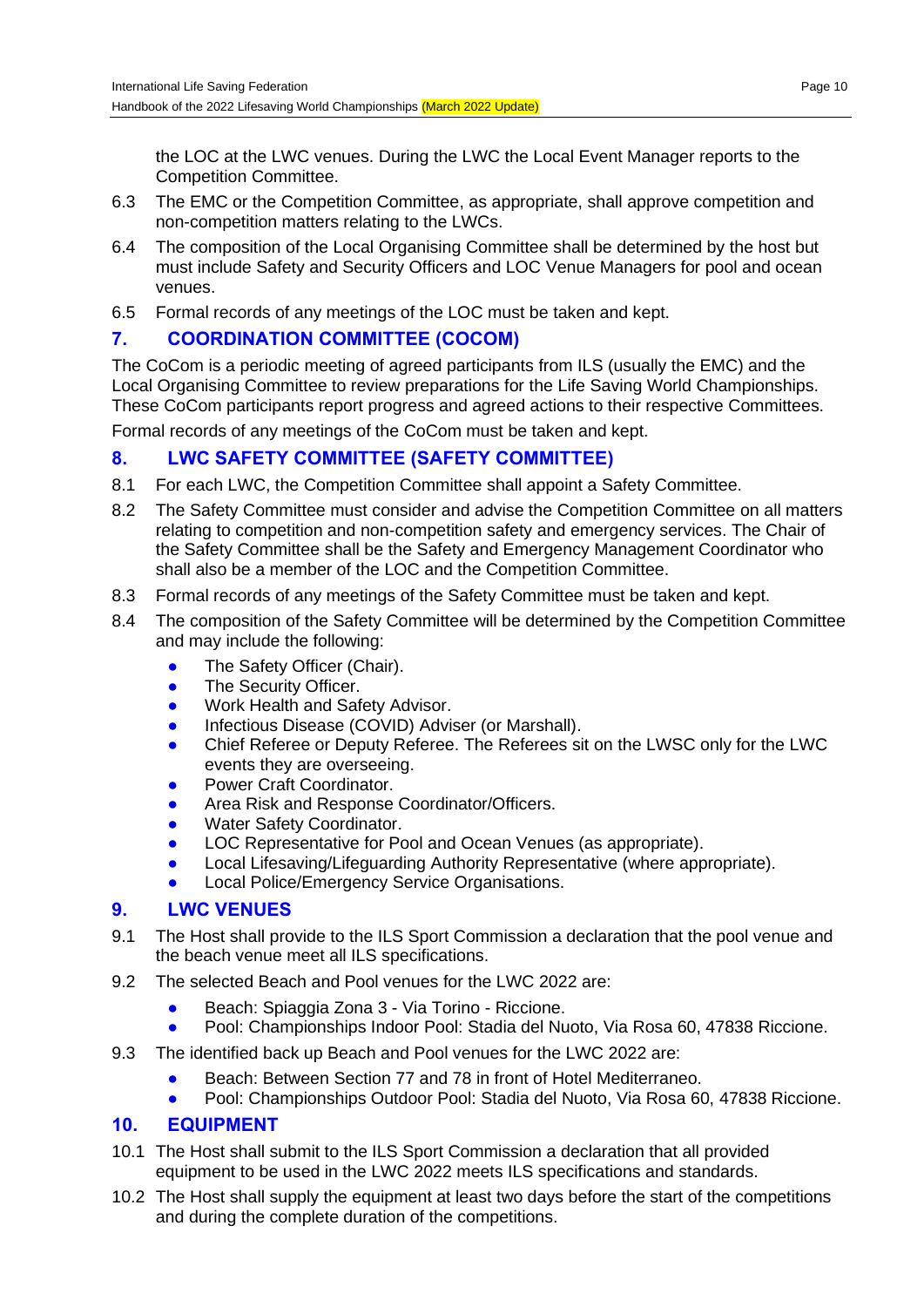- 10.3 The Host will guarantee that the equipment meets the ILS approved specifications and is in excellent condition.
- 10.4 The Host will provide the following competition equipment:

## **a) For the Training Pool Competitions**

- At least two obstacles per training pool.
- At least two rescue tubes <sup>1</sup> per training pool.
- $\bullet$  At least two manikins  $^2$  per training pool.
- At least two throwing lines per training pool.

## **b) For the Pool Competitions**

- At least 18 obstacles.
- $\bullet$  At least 18 rescue tubes  $^1$ .
- $\bullet$  At least 18 manikins  $2$ .
- At least 10 throwing lines.
- At least 32 stopwatches and clipboards.
- All SERC equipment requested by the ILS EMC.
- Automatic officiating equipment for timing, placing and interfacing with the scoring system.

#### **c) For the Beach Competitions**

● At least 68 Batons for the Beach Relay and Beach Flags events.

#### **d) For the Ocean Competitions**

- $\bullet$  At least 20 rescue tubes  $^1$ .
- At least 24 clipboards.
- At least 24 surf skis and paddles.
- At least 24 racing boards.

## **e) For the Set-up, safety and judging**

- At least 6 fully equipped Inflatable Rescue Boats with engines or suitable motorised surf break watercraft with gear protection for the crew and officials.
- 10.5 The following equipment is considered to be personal equipment and will not mandatorily be provided by the Host: swimwear, nose clips, ear plugs, goggles, caps, swimming fins, helmets and personal life vests/jackets.
- 10.6 The Host shall advise all registrants of the contents of the equipment pool, under what terms and conditions such equipment is available to competitors, and the type or brand of all equipment supplied.

The Rescue Tubes from Surf Life Saving Australia or any other rescue tube with the same specification and approved by the ILS Sport Commission.

<sup>2</sup> The Manikins from the German Life Saving Federation (DLRG) or any other manikin with the same specifications and approved by the ILS Sport Commission.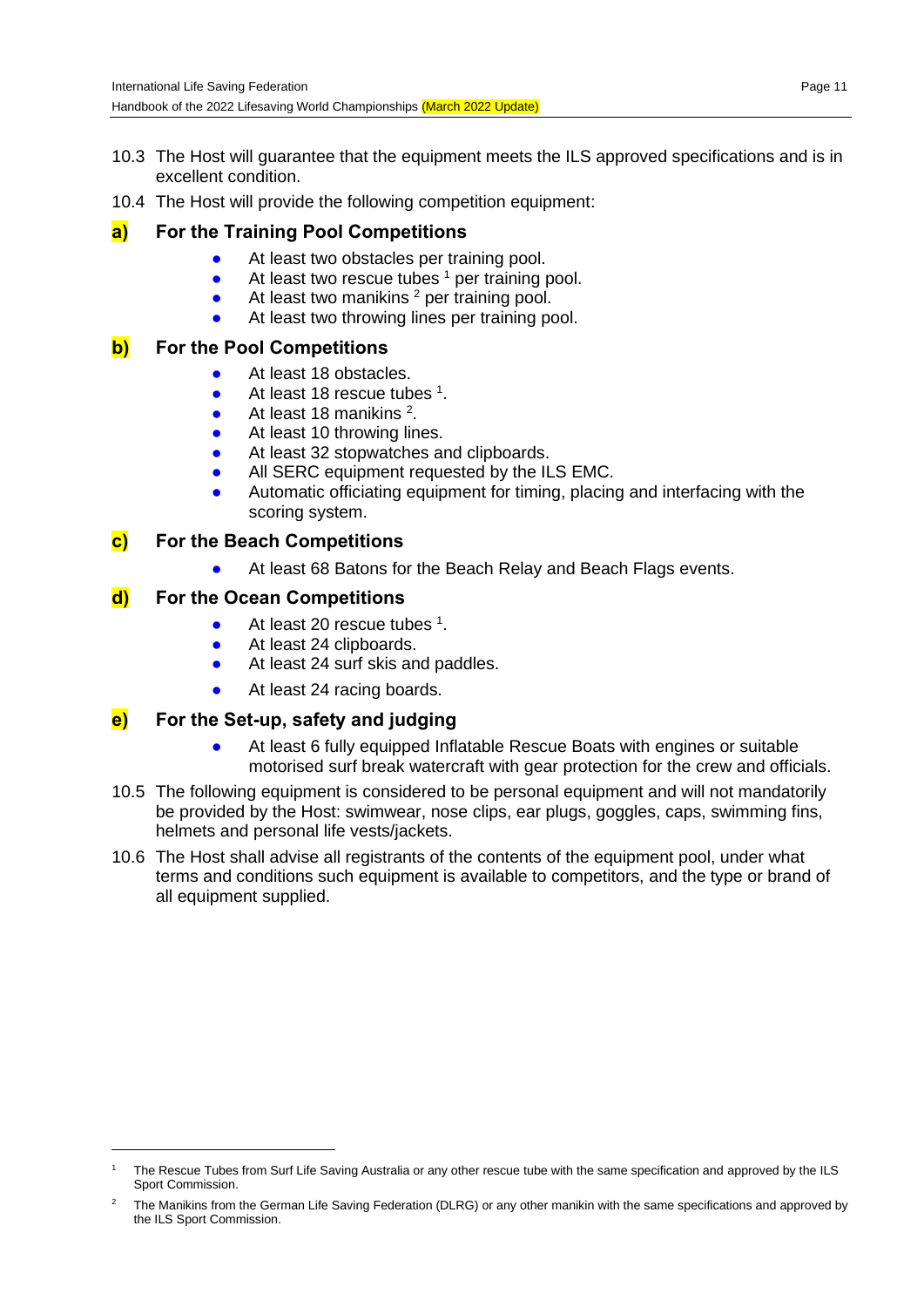The LWC 2022 LOC has prepared this list of contents of the equipment pool with the brand or description and reference information available at the time of publication. The LOC reserves the right to substitute similar equipment and will provide updates as appropriate on the ILS website: [\(www.ilsf.org\)](http://www.ilsf.org/).

**Manikins:** DRLG manikins that comply with ILS specifications will be used Website reference: [https://shop.dlrg.de/produkt-katalog/ausbildung/Schwimmen/Uebungs-und-](https://shop.dlrg.de/produkt-katalog/ausbildung/Schwimmen/Uebungs-und-Rettungspuppe)**[Rettungspuppe](https://shop.dlrg.de/produkt-katalog/ausbildung/Schwimmen/Uebungs-und-Rettungspuppe)** 

**Rescue tubes**: Rescue tubes will be sourced from WETiZ – Lifesaving Equipment. Website reference: [https://shop.dlrg.de/produkt-katalog/ausbildung/Schwimmen/Uebungs-und-](https://shop.dlrg.de/produkt-katalog/ausbildung/Schwimmen/Uebungs-und-Rettungspuppe)[Rettungspuppe](https://shop.dlrg.de/produkt-katalog/ausbildung/Schwimmen/Uebungs-und-Rettungspuppe)

**Throw lines:** Throw lines shall be 16.5m – 17.5m long plaited 8mm +/-1mm buoyant polypropylene line with non-memory characteristics.

Website reference: <https://wetiz.eu/en/accessoires/89-line-throw-line.html>

**Obstacles**: FIN in house manufactured obstacles will be used. The construction is white pressure pipe with red/orange coloured cloth (mesh) inserts. The obstacles are suspended over the lanes ropes and are secured to form a straight line across the pool surface.

**Batons**: In house batons will be used. The batons are flexible and are approximately 300 mm long and 24 mm wide.

Website reference: Not Applicable

**Surf skis**: Primarily Fenn brand current model approved surf skis with adjustable/variable leg lengths will be made available.

Website reference: <https://wetiz.eu/en/livesaving-surskis/865-fenn-julz-adjustable.html>

**Surf ski paddles**: Fenn and Orca brand paddles with differing lengths to suit competitor requirements will be made available.

Website reference: <https://wetiz.eu/en/23-paddle>

**Racing boards**: WETiZ brand approved racing paddle boards to suit different paddler weights will be made available.

Website reference: <https://wetiz.eu/en/44-standard>

## **11. MANIKIN HANDLING STAFF IN THE POOL**

The Host will provide a team of at least 12 poolside workers, the team consists of 10 good swimmers who all are dressed the same and have swimming fins and preferably swimming vests, and two divers. The swimmers will bring the manikins, all in one line, to their starting position and position the manikins on the bottom of the pool as per the rules. The divers are only there to verify and correct misplacements, each on one side of the pool.

#### **12. COMPETITION SAFETY AND SECURITY <sup>3</sup>**

- 12.1 The provision of a safe and secure LWC is essential. At the LWC, the Host is responsible for the provision of adequate resources to ensure the safety and security of those involved with the LWC competition.
- 12.2 The Host shall appoint a Safety Officer who is responsible for ensuring that all competition facilities and environments are safe for use, and that the appropriate safety plan, and infectious disease plan (where required), equipment, craft, procedures and emergency personnel are in place to ensure the safety of competitors, officials and spectators, etc. The Safety Officer is a member of the Competition Committee and is Chair of the LWC Safety Committee.
- 12.3 The Host shall appoint a Security Officer who shall be responsible to consider and advise the LOC, Competition Committee and Safety Committee on all matters relating to competition and non-competition security. The Security Officer is also responsible for ensuring that an appropriate security plan, procedures and security personnel are in place to secure all participants, spectators, equipment and gear etc. at competition facilities and environments. The Security Officer is a member of the Competition Committee and the Safety Committee.

<sup>&</sup>lt;sup>3</sup> Refer to the current edition ILS Competition Rule Book for development and implementation of the Safety and Emergency Plan and the Relocation Contingency Plan for LWC.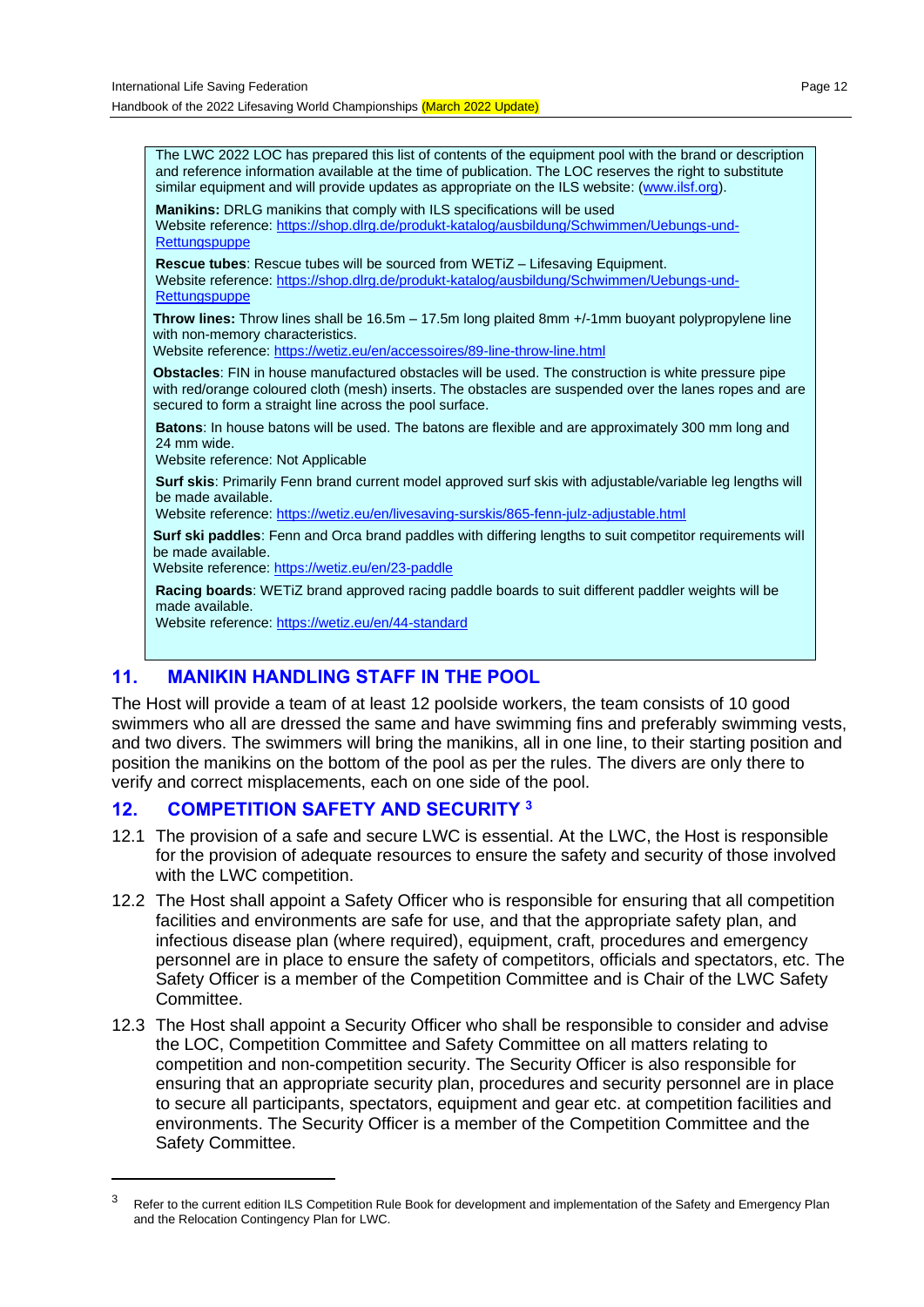- 12.4 The Host will have a Covid-management plan in place to ensure that the event is run totally in accordance with the restrictions and protocols that are in place to meet the (expected strict) Italian Government regulations that will be in place at the time of the event. The plan will be monitored and adjusted as required as regulations change. The plan will be communicated to all participating teams in advance of the LWC 2022 events. Online briefings will be held with team managers and Technical Officials at least 2 weeks prior to their travel to Italy.
- 12.5 The Host shall submit its safety and emergency plan, relocation contingency plan and its security plan to the ILS EMC no later than six months prior to the start of the LWC.
- 12.6 The safety and emergency plan and the relocation contingency plan shall be published on the LWC website at [http://www.lifesaving2022.com](http://www.lifesaving2022.com/) (from 31 July 2021).

**Note:** Subject to conditions, and unless otherwise authorised by the Competition Committee, no ocean water event shall commence prior to one (1) hour after first light or will conclude less than a minimum of ninety minutes before there is insufficient light to enable an effective search and rescue operation (SAR) to be undertaken in the event of a missing LWC participant.

- 12.7 No competition shall be conducted until the Competition Committee is satisfied that the competition facilities are safe and secure, and that the appropriate safety and emergency plan, security plan, equipment, procedures and personnel are in place.
- 12.8 No ocean event shall be conducted until the Chief Referee has assessed the surf conditions and reported to the Competition Committee. Only the Competition Committee has the authority to cancel, reschedule, or relocate the Championships and/or an event.
- 12.9 The Chief Referee or the appointed coordinator of emergency services (as named in the safety and emergency plan) shall assume control of emergencies arising during competition.<sup>4</sup>

## **13. ELIGIBILITY RULES AND RIGHT TO COMPETE**

#### **13.1 GENERAL**

- a) The National Teams LWC (Open and Youth) are open to competitors of Nations of an ILS Full Member National Lifesaving Federation (NLF). Should the Full Member NLF not compete, the nation may be represented by competitors of an Associate or Corresponding NLF, but only if the Full Member NLF provides written approval to ILS.
- b) The Masters Interclub LWC may also be entered by competitors of Associate and Corresponding NLFs, but only if the Full Member NLF provides written approval to the ILS.
- c) The LWC are intended for bona fide members of the ILS NLF and eligible to compete as determined by the NLF.
- d) The ILS considers it unethical to recruit competitors for their high-performance athletic ability whose lifesaving credentials are tenuous or merely convenient for purposes of competing in the LWC. ILS NLF and Team officials are the key to preventing such unethical practices and must emphasise "play within the rules" behaviour.
- e) A competitor is permitted to compete for a National Team from one country and for a Club Team from another country or federation at the same LWC year.
- f) A competitor must compete for only one nation for the entire **National Teams** LWC in the same year.
- g) A competitor must compete for one club for the entire Masters LWC in the same year.

<sup>&</sup>lt;sup>4</sup> Accredited team medical staff have immediate and appropriate entry to ocean and beach event arenas, pool deck areas, first aid facilities and to treatment rooms, etc. to access an injured or ill athlete from their team. Accredited team medical staff are to be identified in the competition arena by appropriate badge, bib or clothing and should make themselves known beforehand to the Host safety teams.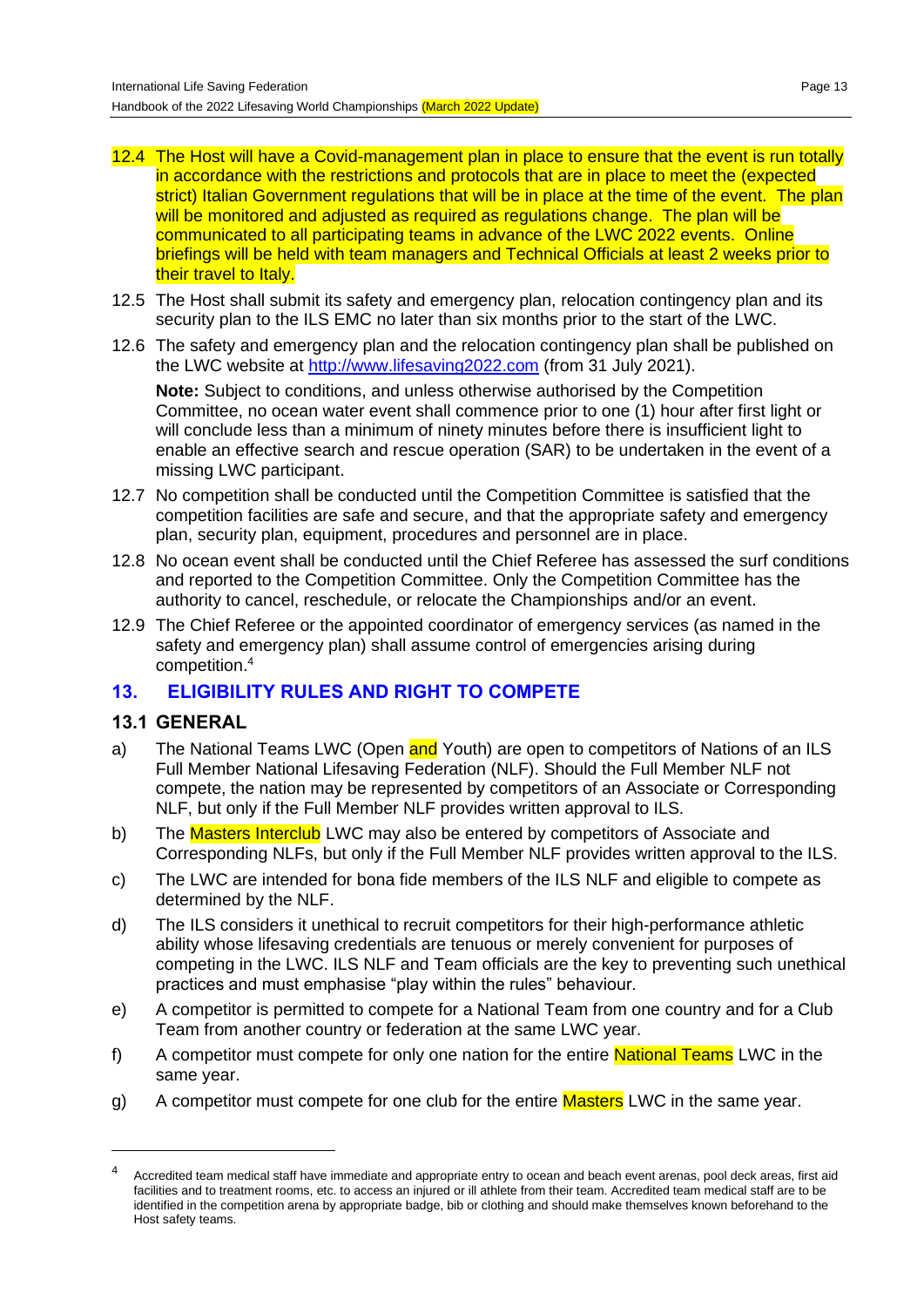- h) It is the responsibility of a NLF to endorse their participants in LWC. If this endorsement is not provided upon request, the Competition Committee reserves the right to undertake any required measure to ensure the eligibility of competitors to participate.
- i) The ILS has age requirements to be eligible to compete in LWC. In this regard, the ILS follows the International Olympic Committee (IOC) guidelines for determining the age of competitors in LWC. In short, a competitor's age is determined by how old he or she is as at December 31 of the year in which they are participating in the LWC. Particular age requirements are detailed in each of the LWC.
- j) Personal and other insurances are the responsibility of each person attending an ILS LWC irrespective of their capacity e.g., competitor, team official, technical official, handler, supporter, delegate, board member, commission member, spectator etc.

#### **13.2 ELIGIBILITY TO PARTICIPATE AT THE NATIONAL TEAMS OPEN AND YOUTH LWC**

- a) The National Teams LWC are open to one Youth team and one Open team per nation.
- b) Each nation, as defined by the ILS, must have at least one current ILS Full Member to be eligible to enter a team.
- c) To be eligible to compete on a national team, competitors shall:
	- Be citizens, by birth or naturalisation, of the nation they represent and satisfy the IOC eligibility requirements to compete for that nation.
	- Be bona fide members in good standing of the ILS Full Member NLF and eligible to compete as determined by the NLF. Should the Full Member NLF not compete, the nation may be represented by competitors of an Associate or Corresponding NLF, but only if the Full Member NLF provides written approval to ILS.
	- Have been members of their team's NLF for a continuous period of at least 90 days prior to the first day of the LWC – regardless of which competition is scheduled first. For the LWC 2022, competitors must have been a member of their NLF on or before 23 June 2022. This date is based on the first competition day scheduled for the LWC 2020 (i.e. 21 September 2022 for the Masters LWC).
	- For purposes of out-of-competition testing, be registered with the World Anti-Doping Agency (WADA) prior to the first day of the LWC programme (regardless of which competition is scheduled first). For LWC 2022 this date is 21 September 2022.
		- Attain the required age in the year of the LWC:
			- Youth be 15 to 18 years of age.
			- Open be a minimum of 16 years of age.
			- Specifically, for the National Teams LWC 2022:

| Youth                                                  |                                                                                |  |
|--------------------------------------------------------|--------------------------------------------------------------------------------|--|
| Eligible                                               | Competitors who turn 15, 16, 17 or 18 years of age on or before<br>31/12/2022. |  |
| Competitors who turn 14 or 19 in 2022.<br>Not Eligible |                                                                                |  |

| Open         |                                                                                           |  |
|--------------|-------------------------------------------------------------------------------------------|--|
| Eligible     | Competitors who turn 16 years of age on or before 31/12/2022.<br>There is no maximum age. |  |
| Not Eligible | Competitors who are younger than 15 or turn 15 in 2022.                                   |  |

d) A competitor who is a citizen of more than one nation must choose which one to represent in National Teams LWC. The competitor shall then fall under the exclusive jurisdiction of that nation's ILS Full Member.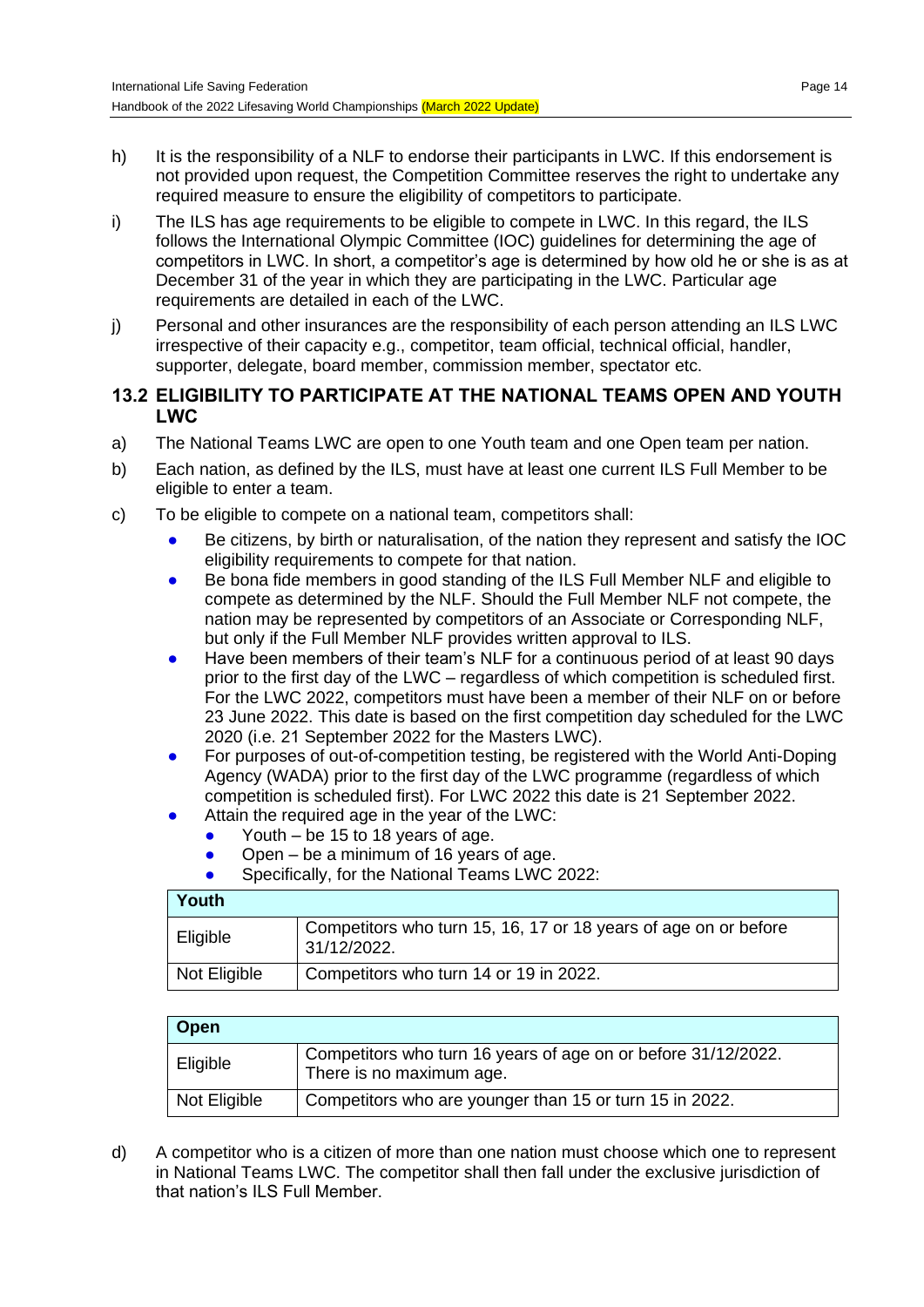- e) The ILS Full Members shall provide an endorsement declaring that their national team members are bona fide members; and provide proof of eligibility, i.e., copy of the passport or other citizenship document for each member of the national team.
- f) Composition of a team: A team consists of competitors and team officials:
	- Competitors: A team may consist of a minimum of one competitor and a maximum of six women and a maximum of six men competitors. It is not mandatory to have both men and women competitors in a team. Teams may not increase the number of men or women competitors beyond six.
	- Team Officials: Competitors can be accompanied by Team Officials such as coaches, trainers, physiotherapists, physicians and any other non-competitive management personnel. There are no limits on the number of Team Officials.

**Note:** Notwithstanding the number of team officials, a maximum of two medals for team officials are awarded to teams finishing first, second, and third in the overall point score.

g) National Team competitors 16 to 18 years may enter either Open or Youth competition but not both. Fifteen-year-olds are not eligible for Open competition.

## **13.3 ELIGIBILITY TO COMPETE IN INTERCLUB MASTERS LWC**

- a) The Interclub LWC are open to club <sup>5</sup> or lifesaving unit <sup>6</sup> Masters aged members. All team members must be in good standing with a current ILS Full Member.
- b) The LWC may also be entered by bona fide competitors of ILS Associate and Corresponding Members clubs but only if the Full Member provides written approval to the ILS.
- c) To be eligible to compete in the Interclub Masters LWC, competitors shall:
	- Be bona fide members in good standing of an eligible current ILS Member club and eligible to compete as determined by the NLF.
	- Have been members of an NLF (eligible to compete in the LWC) for a continuous period of at least 90 days prior to the first day of the LWC – regardless of which competition is scheduled first. For the LWC 2022, competitors must have been a member on or before 23 June 2022. This date is based on the first competition day scheduled for the LWC 2022 (i.e. 21 September 2022 for the Masters LWC).
	- Be members of one lifesaving club, or lifesaving unit of a NLF and not from multiple clubs or units.
	- Be a minimum of 30 years of age in the year of the LWC.
	- Specifically, for the Interclub Masters LWC Riccione 2022:

| <b>Masters</b> |                                                                                           |
|----------------|-------------------------------------------------------------------------------------------|
| Eligible       | Competitors who turn 30 years of age on or before 31/12/2022.<br>There is no maximum age. |
| Not Eligible   | Competitors who turn 29 in 2022.                                                          |

d) For Masters team events, in which the ages of the team members total a specified cumulative age, the cumulative age is determined by the age of the team members in the year of the LWC. For example, in a four-person team where the total age is to be a

<sup>5</sup> A club is the basic administrative or lifesaving unit of the NLF (not an amalgam of such units). Such club having a constitution and having representation to a higher body.

<sup>6</sup> A lifesaving unit is the basic administrative or lifesaving unit of the NLF (not an amalgam of such units); such unit having a constitution and having representation to a higher body.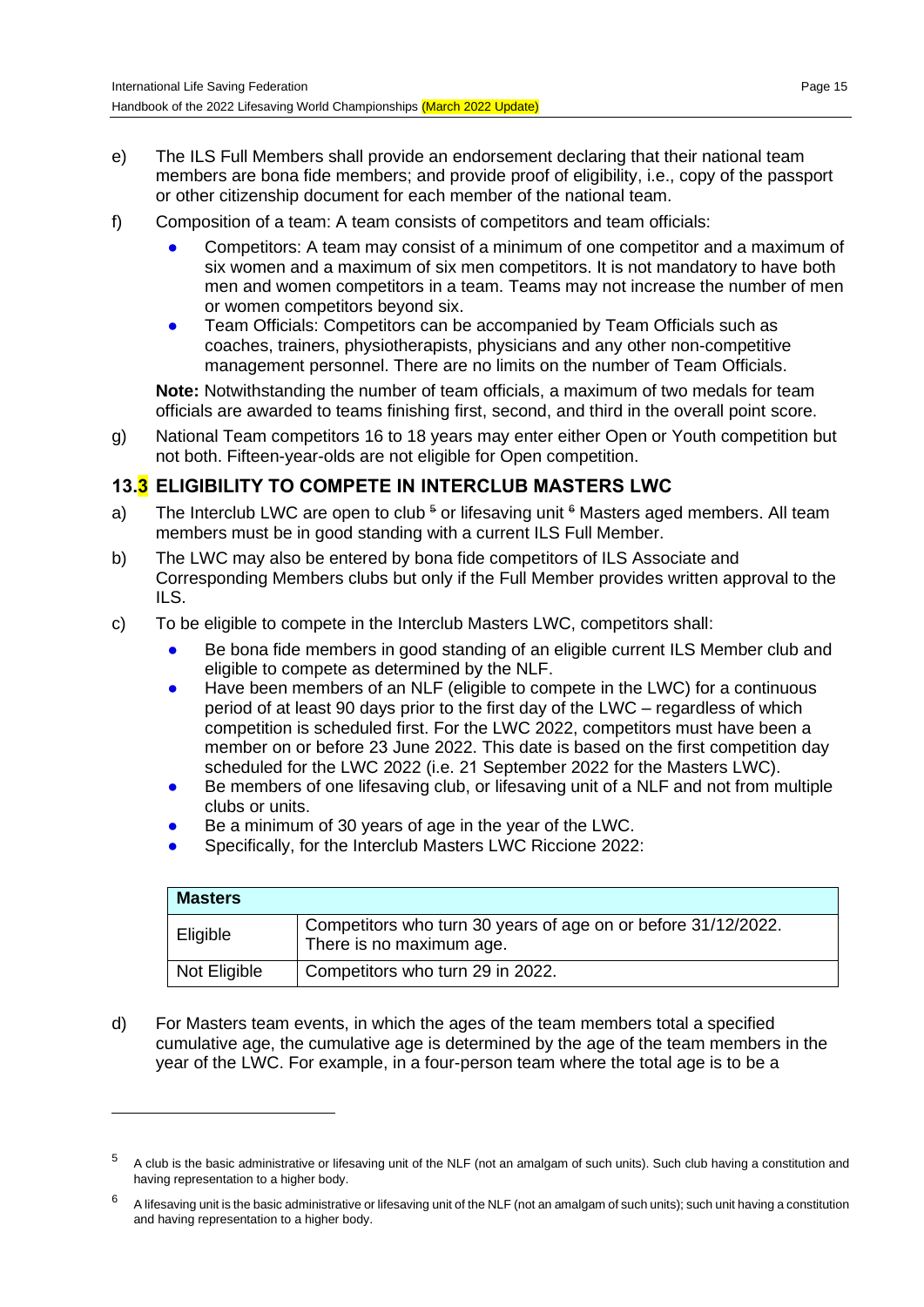minimum of 140 years, team members may be 30 years, 35 years, 37 years and 38 years of age on or before 31/12/2022.

- e) Masters competitors may not compete in more than one age category in Masters competition.
- f) Masters competitors may participate in both individual events and team events. In team events, the team must not be made up of competitors from multiple clubs or multiple lifesaving units.
- g) Composition of a team: A team consist of competitors and team officials:
	- Competitors: A team may consist of a minimum of one competitor. There is no maximum. It is not mandatory to have both men and women competitors in a team.
	- Team Officials: Competitors can be accompanied by Team Officials such as coaches, trainers, physiotherapists, physicians and any other non-competitive management personnel. There are no limits on the number of Team Officials.
- h) Competitors entered as a club must be members of the same club or lifesaving unit.
- i) International transfers: Competitors must apply to transfer to a foreign club. For the application to succeed, competitors require approval from their home club, region and NLF. Refer to the current edition ILS Competition Rule Book for International club transfer rules and procedures.
- j) For entry into the Interclub Masters LWC, NLF shall provide an endorsement to the Host declaring that competitors meet the eligibility requirements listed above.
- k) Team events: Team events may only be entered by a club. Team members must represent the same club. In each team event, Masters competitors shall compete only in the agegroup for which they are eligible. In the Masters Line Throw event, the two-person team shall compete in the age group of the younger competitor.
- I) Individual events: In individual events, Masters competitors must compete only in the agegroup for which they are eligible.

## **14. ENTRY PROCEDURES**

## **14.1 CHAMPIONSHIPS REGISTRATION**

- a) All teams must register prior to the LWC 2022 in accordance with the procedures, fee structure and deadlines established by the ILS and the LOC. Entries close for all LWC 2022 one month prior to the commencement of the first championships i.e. 23 August 2022 – refer to [http://www.lifesaving2022.com](http://www.lifesaving2022.com/) (from 31 July 2021).
- b) ILS maintains a database of the names of all competitors registered for all LWC.
- c) New team registrations received after 23 August 2022 shall only be considered in exceptional circumstances by the LOC in conjunction with the ILS EMC through the ILS Event Director.

## **14.2 POOL LIFESAVING EVENTS Entry Guide times**

- a) The ILS Sport Commission may establish entry guide times for Youth, Open and Masters competitors in pool events in the National Teams and Masters **Interclub** LWC.
- b) Entry Guide times assist organisers with presentation and timetabling of LWC.
- c) Entry Guide times for LWC 2022 shall be based on the relevant world record times at 30/09/2021 plus 50%. The times shall be posted on the ILS website [\(www.ilsf.org\)](http://www.ilsf.org/) and be published with the registration information.

## **14.3 ENTRY TIMES**

Seeding shall be used for National Teams Interclub Masters LWC. For pool events, competitors' times at competitions within the period beginning with the first day of the last LWC to the entry deadline for the forthcoming LWC, shall be submitted on the entry forms. Times are required for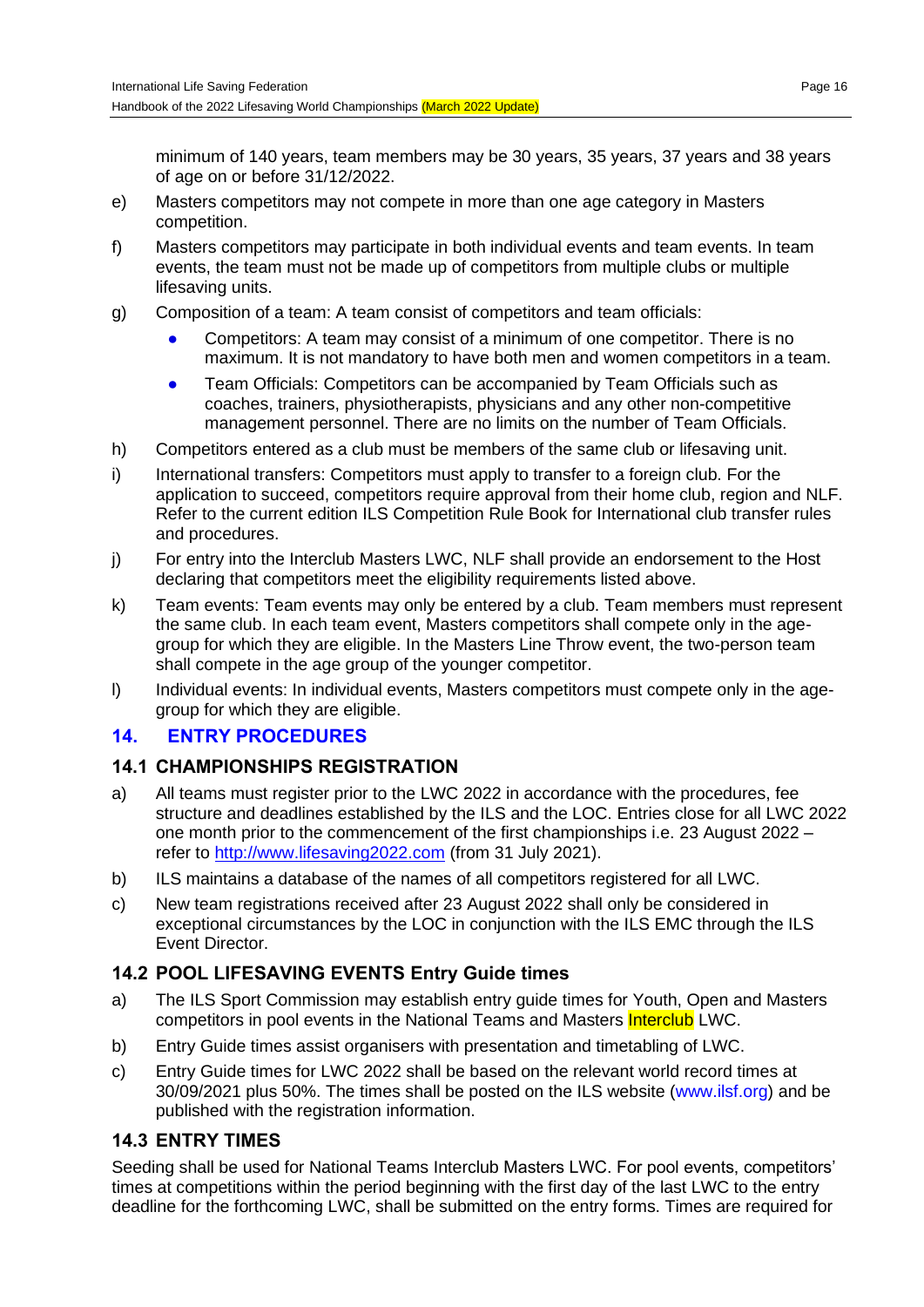both individual and team events. Competitors and teams shall be ranked according to their entry times.

**Note 1:** The Entry System will not allow an entry to be completed without an entry time being submitted or if the entry time is slower than the Entry Guide Time. Further, Team Managers are requested not to enter an athlete if they cannot achieve the Entry Guide time.

**Note 2:** Any entry times submitted that are faster than the ILS World Record as at the close of normal entries shall not be accepted and the competitor or team will not be placed in a seeded heat.

**Note 3:** For seeding information see the current edition ILS Competition Rule Book Sections 3 and 4.

## **14.4 ENTRY FEES**

The ILS Board of Directors shall approve LWC entry fees, and any conditions attached to entry, and other fees including changes to team, entries and events proposed by the LOC. Entry fees must be paid with the registration.

## **14.5 CHANGES IN TEAM PERSONNEL COMPOSITION AND SIZE**

Team changes in Open and Youth National Team, and the Interclub Masters shall follow the following procedures:

- a) Only the team manager may advise a change of team personnel composition or size to the appropriate official, up to 48 hours prior to the team's first entry into a point score event. After that time, there shall be no further alteration of team composition. The only exception to this is if an independent medical certificate is produced or in the case of genuine hardship (as agreed by the Competition Committee). In such instances a change shall be accepted up to 2 hours prior to the team's first entry into a competition event. Competitors who subsequently withdraw due to injury or other reason may not be replaced by a nonregistered competitor.
- b) The team manager shall notify the LWC organisers of the change in team composition in writing indicating:
	- Date and time.
	- Name of the team.
	- Name of the member(s) to be withdrawn.
	- $Name(s)$  and surname(s) of the competitor(s) being added.
- c) Notification must be accompanied by documentation from the team's national organisation which provides endorsement declaring that the replacement team member meets the eligibility criteria and is a bona fide member.
- d) Any applicable team composition change fee, as detailed in registration system, and below for individual and team event substitutions, must also accompany the written notice.
- e) If team member numbers increase, all appropriate entry fees (including applicable late entry fees) must accompany the written notice.
- f) In addition, the new competitor(s) or team management shall complete any registration documentation that the organisers may require. New competitors and team management are responsible for acquainting themselves with matters that may have previously been dealt with at team briefings, etc.

## **14.6 SUBSTITUTIONS IN INDIVIDUAL EVENTS**

- a) Only the team manager may substitute individual team members in individual events with another member from the same team. Team managers must notify the appropriate officials of substitution no later than 30 minutes prior to the start of the event or prior to the commencement of marshalling – whichever comes first.
- b) Competitors who have been replaced in an event may not be re-substituted into that same event, but they may contest other events in the competition.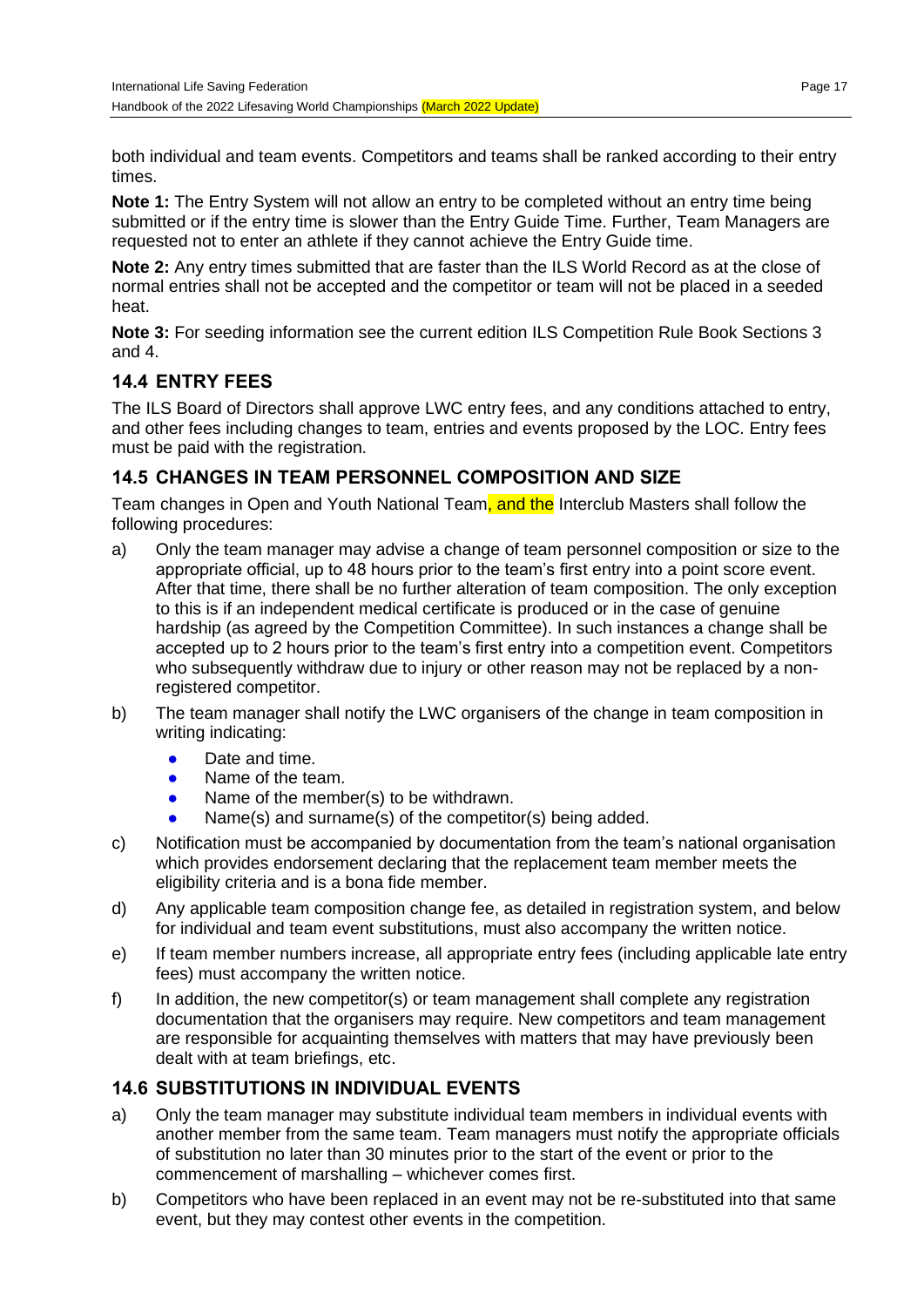- c) Substitutions are not permitted after the first round of an individual event has been conducted.
- **Note 1:** An event is a series of races with the same prescribed set of rules and conditions. Lifesaving Sport events include the Obstacle Swim, Line Throw, SERC, Surf Swim, Oceanman and Oceanwoman, and Beach Flags.
- **Note 2:** A race is a single contest of speed within an event in which the winner is determined by time or place. For example, a single heat is a race, the A-final is a race.
- **Note 3:** An administrative fee per competitor per event may be charged where a competitor is substituted or withdrawn from an individual event, depending on the time-period when the change is notified. See Section 14.8 below.

#### **14.7 SUBSTITUTIONS IN TEAM EVENTS**

- a) Only the team manager may substitute individual team members in a team event with other members of the same national team or club. Team managers must notify the appropriate officials of the substitution(s) no later than 30 minutes prior to the start of the first round of the team event or 30 minutes prior to the commencement of marshalling in subsequent rounds.
- b) Substitutions are permitted in any round of team events.
- **Note 1:** If a competitor(s) is substituted or withdrawn in a team event for any reason they shall not be permitted to participate further in that event at the LWC.
- **Note 2:** An event is a series of races with the same prescribed set of rules and conditions. Lifesaving Sport events include the Obstacle Swim, Line Throw, SERC, Surf Swim, Oceanman and Oceanwoman, and Beach Flags.
- **Note 3:** A race is a single contest of speed within an event in which the winner is determined by time or place. For example, a single heat is a race, the A-final is a race.
- **Note 4:** An administrative fee per competitor per event may be charged where a competitor is substituted or withdrawn from the team, depending on the time period when the change is notified. See Section **14.8** below.

#### **14.8 ADMINISTRATIVE FEES PAYABLE FOR NOTIFYING CHANGES, SUBSTITUTIONS AND WITHDRAWLS FROM EVENTS AND COMPETITOR OR TEAM NO-START IN EVENTS**

- a) Any changes to team member composition and substitution of competitors in individual or team events at LWCs that are requested by team managers will be actioned. Depending on the time period when any changes, substitutions or withdrawals are notified by the team manager, an administrative fee may be charged as follows:
	- **Change/Substitution/Withdrawal notified up to 48 hours before the commencement** of the event without a valid reason – **No charge**.
	- **Change/Substitution/Withdrawal notified between 48 hours and 24 hours before** the commencement of the event without a valid reason – **50 Euro** per individual per event.
	- **Change/Substitution/Withdrawal** notified between 24 hours and the commencement of the event, and during the event without a valid reason – **100 Euro** per individual per event.
	- **Change/Substitution/Withdrawal** notified during the event due to a valid reason **No charge.**
	- **No-Start Fee** if a competitor or team does not show up to start the event(s) into which they have been entered without a **valid reason** - **50 Euro** per competitor/team.
- b) The following are examples of what may be deemed to be a **Valid Reason** (this list is not exhaustive and is at the discretion of the Competition Committee) and no charge will apply: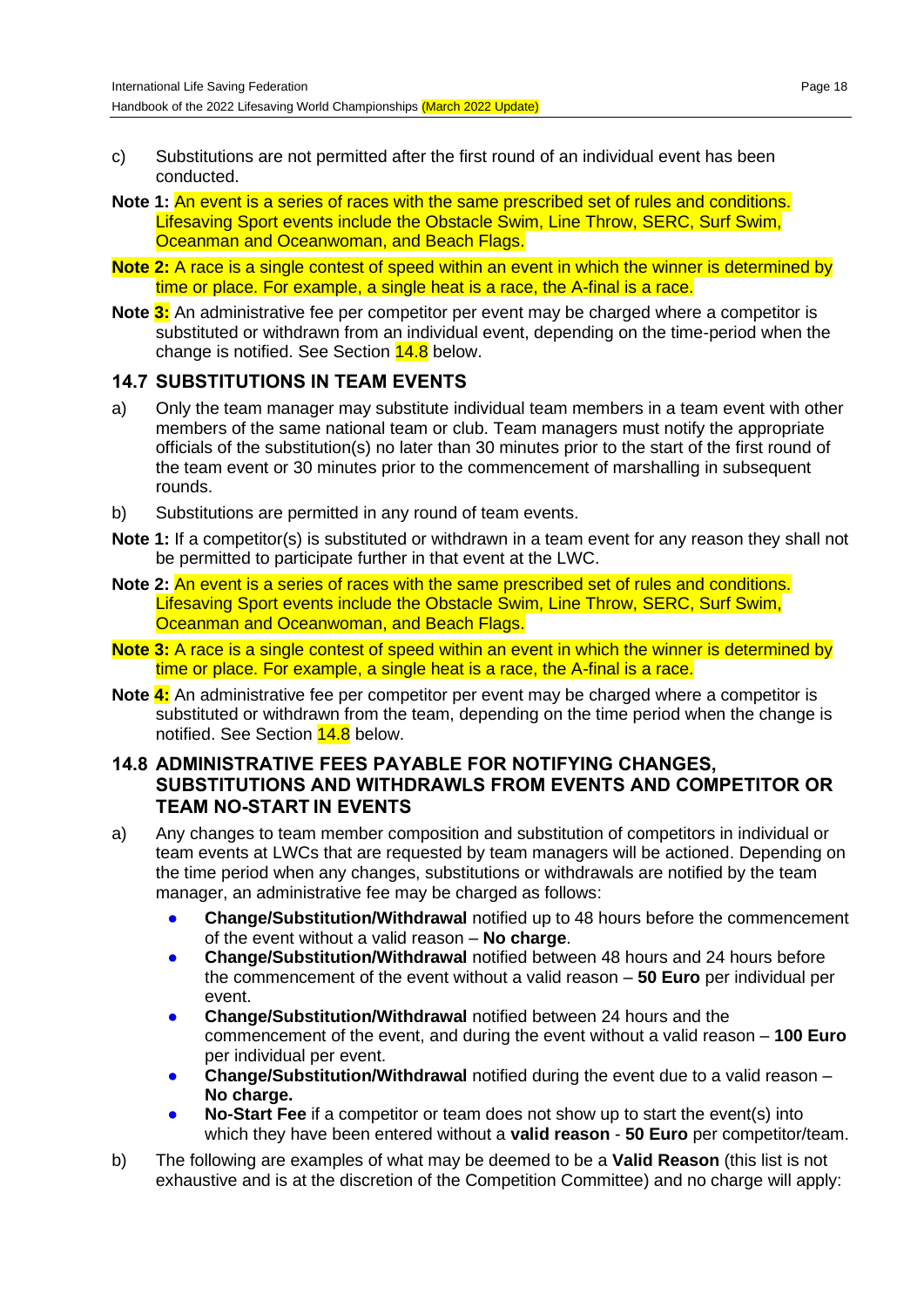- If a competitor has a confirmed medical condition, that prevents them participating in an event.
- If a competitor suffers a personal issue that prevents them from participating  $-$  e.g., they are unable to participate due to an unexpected bereavement of a family member or someone close to them or are required to return to their home due to a domestic emergency.

All such cases will be considered and must be signed off by the Competition Committee before fee waiver.

#### **15. TEAM UNIFORMS AND EQUIPMENT**

#### **15.1 TEAM UNIFORM**

a) Each team shall have a uniform suitable for official ceremonies and award presentations. Team managers, coaches, and assistants will be encouraged to take part in the ceremonies and shall wear a uniform that complements that of the team.

**Note 1**: At official ceremonies, the expectation is that teams shall wear their team blazers and/or wear their team tracksuit or t-shirt and shorts depended on team outfitting, the occasion, the weather etc.

**Note 2:** For Medal Presentations at the pool the expectation is that place getters shall wear their team tracksuit or t-shirt and shorts. At the Ocean, the expectation is that team members shall wear their costumes, vest and cap or team tracksuit, or t-shirt and shorts.

- b) All competitors' uniforms must be in accordance with standards approved by ILS. The Chief Referee has the authority to exclude any competitor whose uniform or swimwear is not in accordance with ILS standards or the commercial identification policy.
- c) Commercial identification on uniforms, competition apparel or equipment shall be acceptable only where it conforms to the commercial identification policy (5.2 below).
- d) No club, competitor or handler may have any signage, logos or corporate identification on clothing, competition apparel, gear, equipment or on the person in the competition arena that the Chief Referee deems to be objectionable.
- e) Refusal to comply with any of the above renders the clothing, competition apparel, or equipment ineligible for the competition, and the competitor (and/or team) ineligible for further participation in the championships.
- f) If such breaches are found after the event or in post-race scrutineering, the competitor (and/or team) will forfeit titles and awards.

## **15.2 COMMERCIAL IDENTIFICATION POLICY**

- a) The Competition Committee reserves the right to order the removal or coverage of commercial identification in conflict with official LWC sponsors. This includes body tattoos or body paint.
- b) Notwithstanding the foregoing, official sponsors of clubs and teams may retain their identification on competition apparel and equipment irrespective of commercial conflict, but must not display other signs, banners, flags or other identification within close proximity to the competition arena.
- c) Competitors in all craft event heats, semi-finals, and finals may be required to carry championships sponsor signage affixed on craft or equipment provided. All team and individual sponsor signage on craft and equipment will not be covered unless it is unavoidable when fitting the championships sponsor signage.
- d) All individual competitors in LWC events may be asked to wear naming-rights sponsor's vests for televised heats, semi-finals and finals. If the naming-rights sponsor conflicts with an existing team or individual sponsor or cultural or religious principles, unbranded vests shall be worn.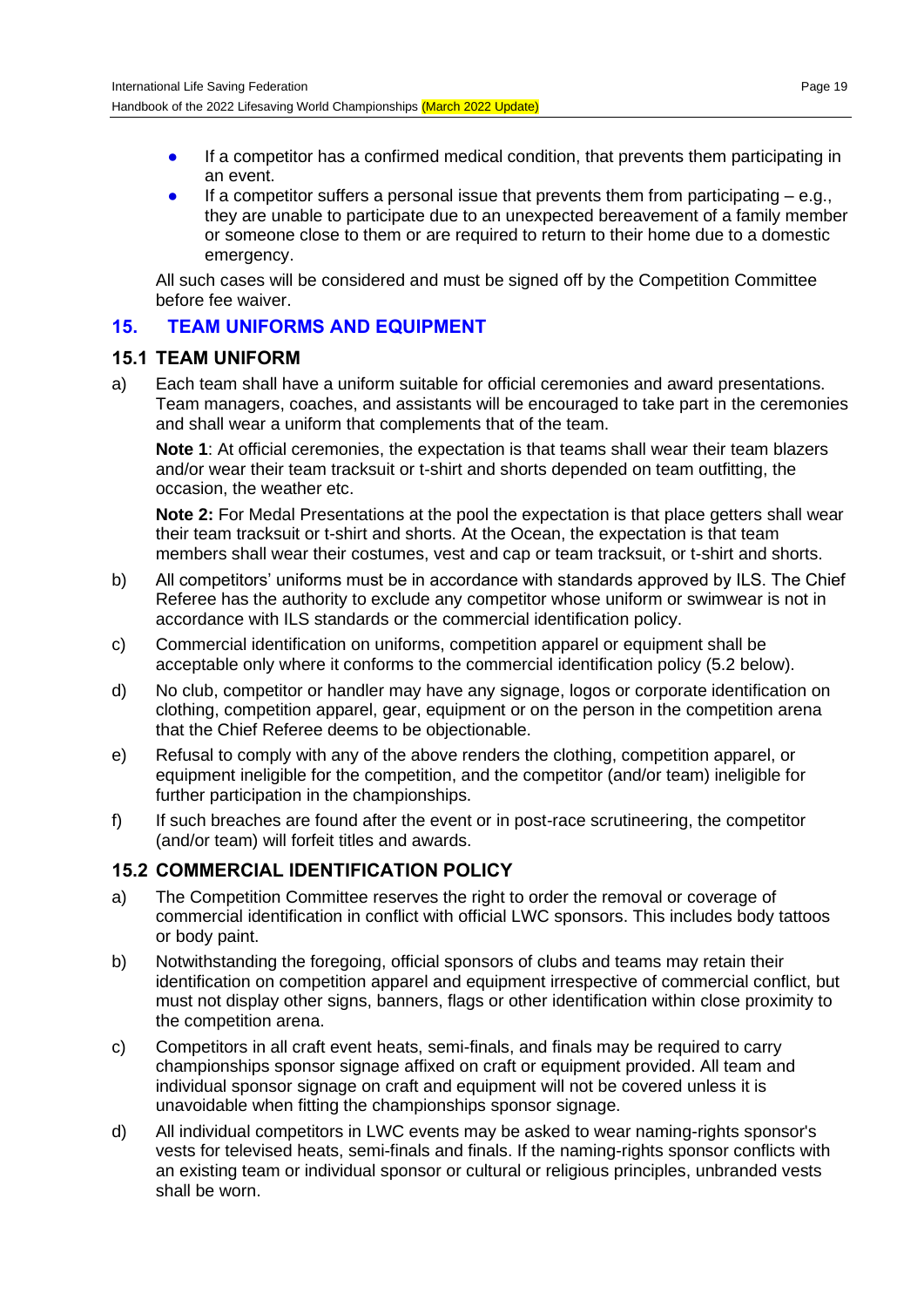**Note:** Notwithstanding the above, otherwise specified it is a condition of entry to the LWC 2022 that all competitors and handlers must wear the vests supplied by the LOC in all Ocean competition.

- e) Body tattoos, body paint: Sponsors may be shown once only on the body and may not exceed 150 mm by 50 mm in size.
- f) Television/video interviews may be undertaken in the competition arena with competitors. Competitors interviewed may be asked to wear championships sponsor apparel.
- g) Presentation: At the conclusion of the events, place winners may be offered items of apparel identified with LWC sponsors. Competitors will be asked to wear such items during the presentation. If the sponsor conflicts with an existing team or individual sponsor or cultural or religious principles, unbranded vests shall be worn.

**Note:** Every co-operation is requested in this regard; the support of sponsors helps to curtail significant expenses that would otherwise be passed onto competition participants.

The table below outlines the size and frequency of an Identification of the Manufacturer. With the Identification, ILS means the normal display of the name, designation, trademark, or logo or any other distinctive sign of the manufacturer of an Item (excluding encrypted or encoded supports, such as barcodes or QR codes, as well as URLs, social media accounts and hashtags).

| <b>NAME</b>    | <b>DEFINITION</b>                                                                                                                                                                                                                                                                                                                                                                                                                                                                                                                                                                                                                                                                                         |
|----------------|-----------------------------------------------------------------------------------------------------------------------------------------------------------------------------------------------------------------------------------------------------------------------------------------------------------------------------------------------------------------------------------------------------------------------------------------------------------------------------------------------------------------------------------------------------------------------------------------------------------------------------------------------------------------------------------------------------------|
| Armbands       | One Identification of the Manufacturer per item, with a maximum size of 6<br>cm <sup>2</sup> per armband.                                                                                                                                                                                                                                                                                                                                                                                                                                                                                                                                                                                                 |
| Bag            | One Identification of the Manufacturer per item, not greater than 10% of the<br>surface area of the item, to a maximum size of 60 cm <sup>2</sup> .                                                                                                                                                                                                                                                                                                                                                                                                                                                                                                                                                       |
| Body           | No Manufacturer identification may appear on the neck or the collar or on<br>the body (e.g., tattoo) of any person participating at the World<br>Championships.                                                                                                                                                                                                                                                                                                                                                                                                                                                                                                                                           |
| Clothing       | With clothing ILS means any piece of attire (including, without limitation,<br>competition clothing as prescribed within the rules of each sport) worn by a<br>competitor or team official, excluding accessories and Footwear. The size<br>of an Identification of the Manufacturer shall not exceed 30 cm <sup>2</sup> for Clothing.<br>One additional identification, strictly limited to Product Technology<br>Identifications, shall be permitted per clothing item and shall not exceed 10<br>cm <sup>2</sup> . Where one-piece body suits are used in competition, such<br>Identifications shall be permitted once above and once below the waist,<br>provided all other principles are respected. |
| Eyewear        | Eyewear and goggles may carry the Identification of the Manufacturer as<br>generally used on products sold. No identification is permitted on the<br>lenses.                                                                                                                                                                                                                                                                                                                                                                                                                                                                                                                                              |
| Footwear       | With footwear we mean: shoes or boots worn by a competitor or team<br>manager. One Identification of the Manufacturer per item, with a maximum<br>size of 10 cm <sup>2</sup> per item/shoe.                                                                                                                                                                                                                                                                                                                                                                                                                                                                                                               |
| Gloves         | One Identification of the Manufacturer per item, with a maximum size of 8<br>$cm2$ per glove.                                                                                                                                                                                                                                                                                                                                                                                                                                                                                                                                                                                                             |
| Headgear       | One Identification of the Manufacturer per item, with a maximum size of 10<br>$cm2$ .                                                                                                                                                                                                                                                                                                                                                                                                                                                                                                                                                                                                                     |
| <b>Helmets</b> | One Identification of the Manufacturer per item, with a maximum size of 10<br>$cm2$ .                                                                                                                                                                                                                                                                                                                                                                                                                                                                                                                                                                                                                     |
| Miscellaneous  | The following Items may not feature any Identification of the Manufacturer<br>except the one that was on the item when purchased: headphones, water<br>bottles, umbrellas, towels, bandages, contact lenses, earplugs, mouth<br>guards and nose clips.                                                                                                                                                                                                                                                                                                                                                                                                                                                    |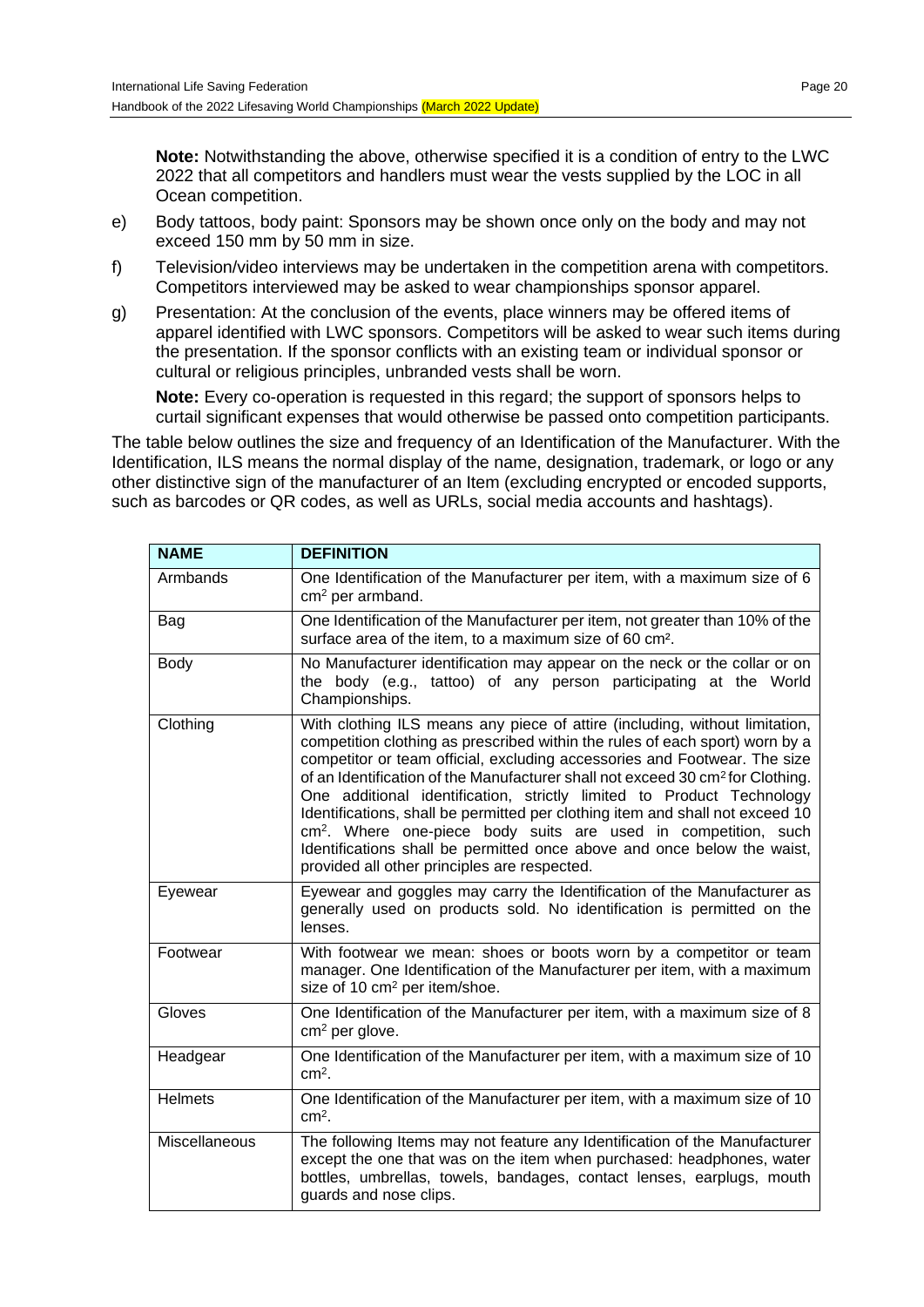Handbook of the 2022 Lifesaving World Championships (March 2022 Update)

| <b>NAME</b>                | <b>DEFINITION</b>                                                                                                                                                                                                                                                                                                                                                             |
|----------------------------|-------------------------------------------------------------------------------------------------------------------------------------------------------------------------------------------------------------------------------------------------------------------------------------------------------------------------------------------------------------------------------|
| Other<br>items/Accessories | For any accessories not listed above, the size of the Identification of the<br>One Identification of the Manufacturer per item, with a maximum size of<br>$6cm2$ .                                                                                                                                                                                                            |
| Scarves                    | One Identification of the Manufacturer per item, with a maximum size of 6<br>$cm2$ per scarf.                                                                                                                                                                                                                                                                                 |
| Socks                      | One Identification of the Manufacturer per item, with a maximum size of 10<br>$cm2$ per sock.                                                                                                                                                                                                                                                                                 |
| <b>Sports Equipment</b>    | With Sport Equipment we mean any sport-specific and necessary<br>equipment used during sports competition (such as rescue tubes, fins,<br>boards, helmets, skis, paddles, IRB, Surfboats, etc.). For any sport<br>equipment the Identification of the Manufacturer will be not greater than<br>10% of the surface area of the item, to a maximum size of 60 cm <sup>2</sup> . |
| <b>Swimming Caps</b>       | One Identification of the Manufacturer per item, with a maximum size of 10<br>$cm2$ .                                                                                                                                                                                                                                                                                         |

## **15.3 COMPETITION ATTIRE**

The specifications and requirements for the following are detailed in Sections 2 and 8 of the current edition ILS Competition Rule Book:

- Swimwear.
- Swim caps and helmets.
- Vests.
- Lifejackets, personal flotation devices.
- **•** Evewear.
- Footwear.

#### **15.4 STANDARDISED COMPETITION EQUIPMENT**

- a) Competitors must use the following equipment provided by the LOC:
	- Batons for Beach Relay and Beach Flags events.
	- Rescue manikins for pool events.
	- Rescue tubes for pool and ocean events.
	- Throw lines for pool events.
	- Obstacles for pool events.

In addition, the LOC shall provide a competition equipment pool for optional use by competitors (See above):

- Surf skis and ski paddles.
- Boards.
- b) A person appointed by the ILS EMC shall approve the supplier of the equipment provided by the LOC (that must produce craft that meets ILS specifications). All supplied equipment must be scrutinised by an appointed ILS Technical Official before use in competition. An official decal or stamp shall be placed on the equipment to signify that the provided equipment complies with the ILS specification and is in safe repair.
- c) Competitors may use their own swim fins, boards, surf skis, and paddles.
- d) All competitor provided equipment used in National Youth and Open LWCs and the Interclub Masters LWC must be scrutinised as per the current edition ILS Competition Rule Book scrutineering procedures prior to use in competition. An official decal or stamp shall be placed on the equipment to signify that competitor provided equipment complies with specification and is in safe repair. Should any equipment be found not to carry the decal or stamp in the competition marshalling area the equipment should not be used in competition.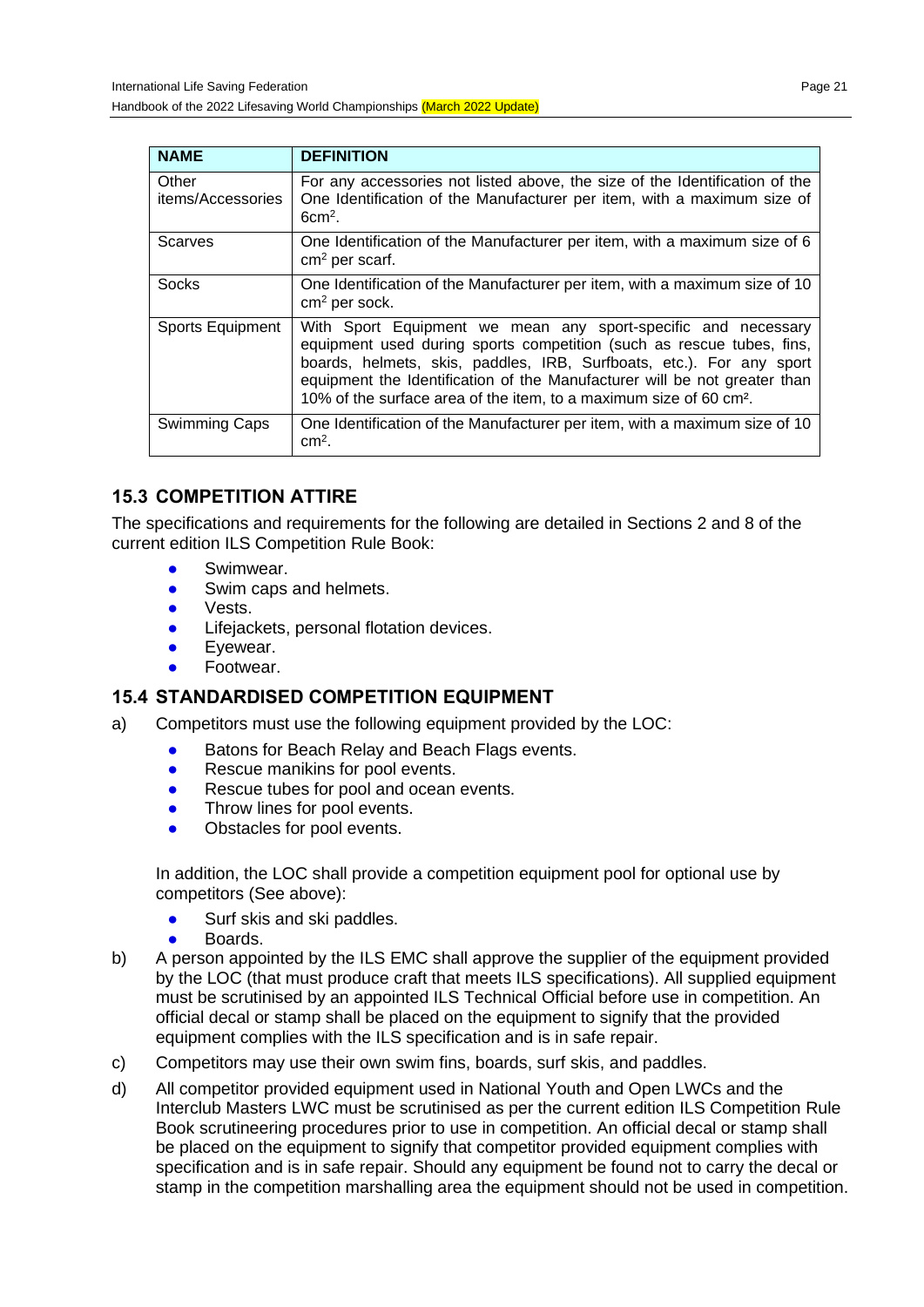**Note:** In addition, all equipment used in all ILS LWC is subject to random scrutineering irrespective of whether it is pooled, or competitor supplied or has been previously scrutineered.

## **16. DOPING CONTROL**

- 16.1 The ILS has a policy of drug-free competition with possible drug testing for all ILS LWC, ILS regional championships and World Games. Refer to [www.ilsf.org](http://www.ilsf.org/) to view or download ILS Anti-Doping Rules.
- 16.2 The ILS recognises that the host country may have laws or legal requirements in addition to the ILS drug policy. Competitors must be informed of such requirements as part of registration procedures.
- 16.3 A violation of the ILS Anti-Doping Rules leads to disqualification of an athlete's individual results including forfeiture of points, medals and prizes in individual events. In a team event, if a member of a team violates the ILS Anti-Doping Rules, the entire team shall be disqualified from that event with the attendant loss of points, medals and prizes.

**Note:** See Section 2 of the current edition ILS Competition Rule Book for more details.

## **17. PROTESTS, APPEALS, CODES OF BEHAVIOUR AND DISCIPLINE**

## **17.1 PROTESTS AND APPEALS**

- a) The Competition Committee reserves the right, at is absolute discretion, to delete, alter or otherwise vary any rule, competition criteria, timetable or other matter as it deems necessary. Every effort will be made to ensure that each team manger receives notice of any such deletion, alteration, variation or change. Protests resulting from such Competition Committee decisions are not permitted and will not be entertained.
- b) Where permitted a competitor or team manager may protest to a referee in accordance with the terms of the current edition ILS Competition Rule Book and may subsequently dispute a referee's decision. The processes for Protest and Appeals are prescribed in the current edition ILS Competition Rule Book.
- c) The fee for an Appeal in any LWC event at the LWC 2022 shall be Euro 100 for an individual event and Euro 200 for a team event.

#### **17.2 CODE OF CONDUCT AND DISCIPLINE**

- a) ILS expects and requires of its competitors, officials and members generally the highest standards of conduct and behaviour.
- b) ILS LWC are high profile public events. ILS expects all competitors, officials, members and attendees to co-operate to ensure a positive public image. Behaviour likely to cause embarrassment or damage to the image of ILS or LWC competition or the LOC will be referred to the Disciplinary Committee. Penalties may include expulsion of individuals or teams from the competition.

**Note:** Refer to the current edition ILS Competition Rule Book for the code conduct, the fair play code, misconduct and discipline expectations and processes.

#### **18 PROGRAMME OF EVENTS**

- a) For ILS LWC, the programme of events shall be established by the ILS Sport Commission.
- b) For the LWC 2022, the ILS Sport Commission will be conducting the following Championships:
	- National Teams Open Lifesaving World Championships (NT-O).
	- National Teams Youth Lifesaving World Championships (NT-Y).
	- Interclub Masters Lifesaving World Championships (IC-M).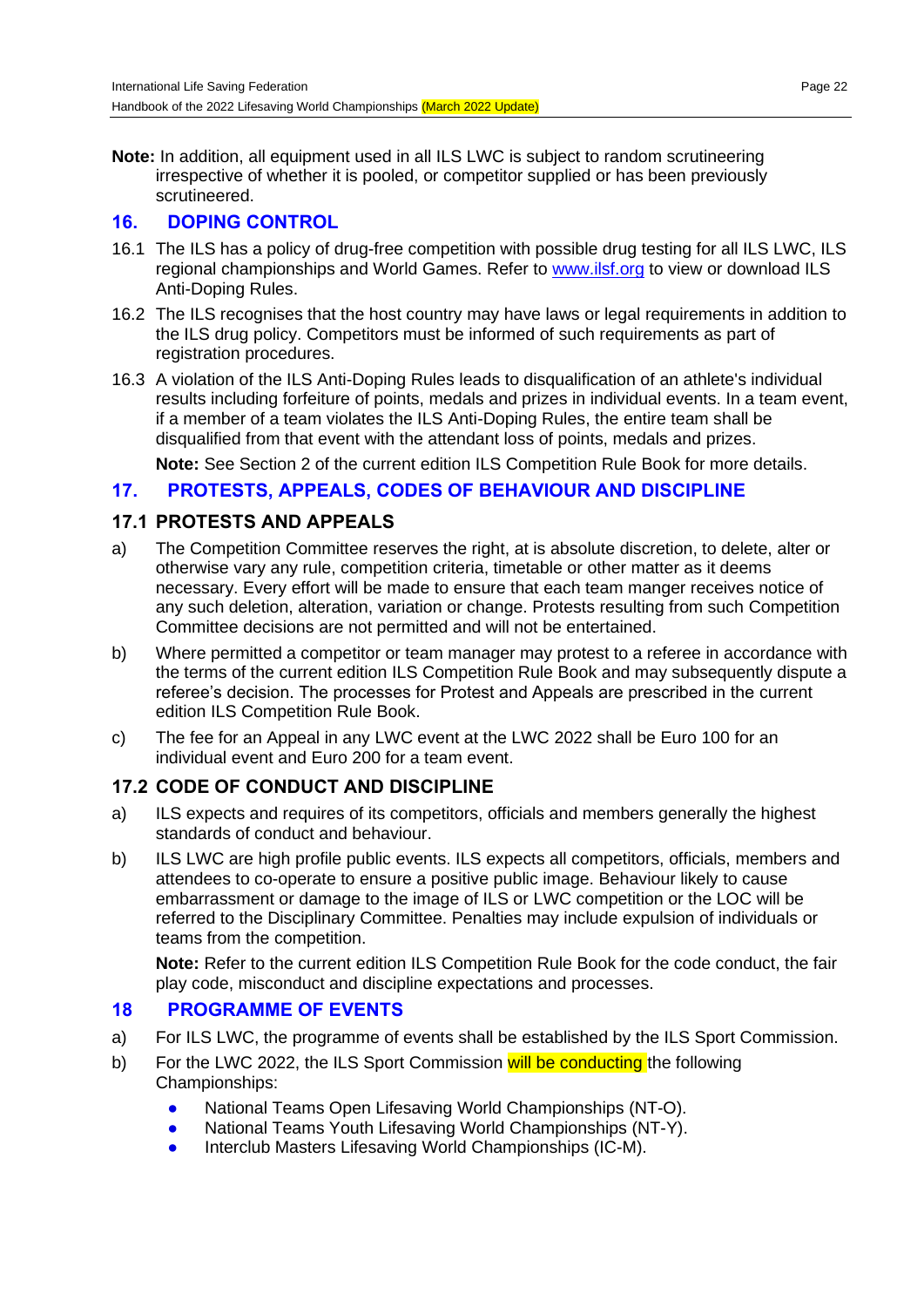#### **18.1 Open and Youth National Teams LWC**

The Open and Youth competition shall be conducted in men and women categories in the events listed below:

| <b>Pool Events</b>                  | <b>Open and Youth National Teams</b><br><b>Maximum entries</b><br>per team |
|-------------------------------------|----------------------------------------------------------------------------|
| 200 m Obstacle Swim                 | 2 competitors                                                              |
| 50 m Manikin Carry                  | 2 competitors                                                              |
| 100 m Rescue Medley                 | 2 competitors                                                              |
| 100 m Manikin Carry with Fins       | 2 competitors                                                              |
| 100 m Manikin Tow with Fins         | 2 competitors                                                              |
| 200 m Super Lifesaver               | 2 competitors                                                              |
| Line Throw                          | 1 team                                                                     |
| 4 x 25 m Manikin Relay              | 1 team                                                                     |
| 4 x 50 m Obstacle Relay             | 1 team                                                                     |
| 4 x 50 m Medley Relay               | 1 team                                                                     |
| 4 x 50 m Mixed Pool Lifesaver Relay | 1 team                                                                     |

**Note:** Each team in the 4 x 50 m Mixed Pool Lifesaver Relay Each is permitted to select the leg of the race in which their two men and two women participate.

| Ocean Events                    | <b>Open and Youth National Teams</b><br>Maximum entries<br>per team |
|---------------------------------|---------------------------------------------------------------------|
| Surf Race                       | 2 competitors                                                       |
| Beach Flags                     | 2 competitors                                                       |
| <b>Beach Sprint</b>             | 2 competitors                                                       |
| Surf Ski Race                   | 2 competitors                                                       |
| Board Race                      | 2 competitors                                                       |
| Oceanman/Ocean-woman (see Note) | 2 competitors                                                       |
| Rescue Tube Rescue              | 1 team                                                              |
| Beach Relay                     | 1 team                                                              |
| <b>Board Rescue</b>             | 1 team                                                              |
| Oceanman/Ocean-woman Relay      | 1 team                                                              |
| Mixed Ocean M Lifesaver Relay   | 1 team                                                              |

**Note 1:** Surf and beach conditions permitting, the Oceanman and Oceanwoman finals will be conducted in the Ocean M format and will have 24 competitors in each final. The race format for heats shall be advised in the competition programme.

**Note 2:** At its meeting on 22 May 2021, the ILS Sport Commission a gender draw to determine what leg the two men and two women in the Mixed Ocean M LifeSaver Relay will undertake. A separate gender draw was undertaken for each LWC, and the draws are as follows:

- 
- LWC National Teams Open: Men Run, Women Swim, Men Board, Women Ski LWC National Teams Youth: Men Run, Men Swim, Women Board, Women Ski
- 

**Note 3:** The ILS National Teams Open and Youth Simulated Emergency Response (SERC) event will not be conducted at LWC 2022 due to the ongoing Covid situation.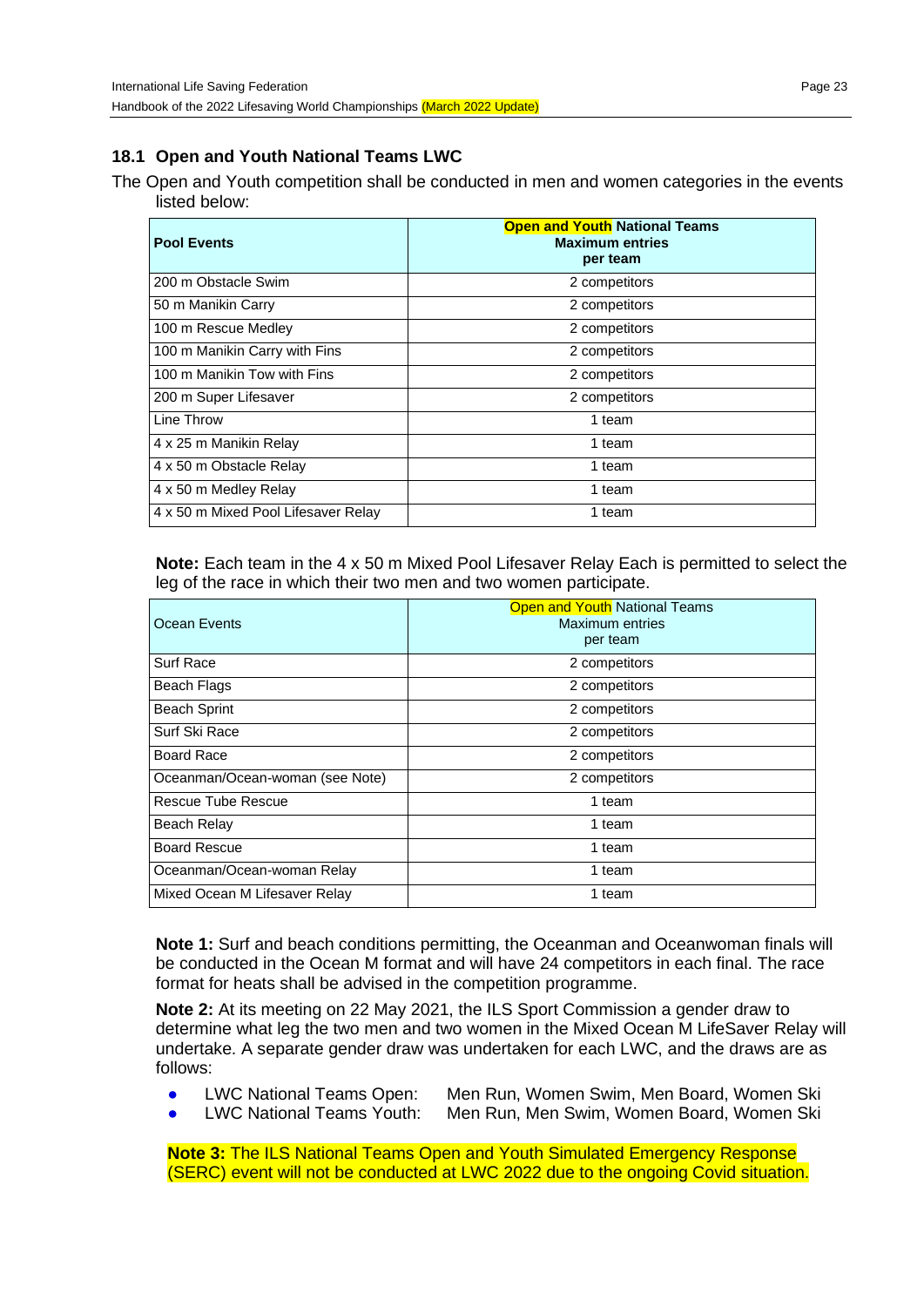#### **18.2 Interclub Masters LWC - Pool Events**

- a) For LWC 2022, the following pool events shall be conducted in both men and women categories. For event descriptions, see Section 3 of the current edition ILS Competition Rule Book. There is no limit on the number of entries per club in all age groups of the Interclub Masters pool events.
- b) In the Interclub Masters Line Throw event, the two-person team shall compete in the age group of the younger competitor.
- c) Pool four-person team events are conducted as total-age events with competitors whose ages total 120-139 years, 140-169 years, 170-199 years, 200-229 years and 230 years or more. The total of the four competitors' ages determines the team's age group. For example, a team comprised of a 30-year-old, a 40-year-old, a 50-year-old and a 60-year-old (= 180 years) would compete in the 170-199 years age group.
- d) Time-finals: In the Interclub Masters LWC, finals shall not be conducted for pool events. All pool events shall be conducted as time-finals. That is, each competitor swims the event only once. The competitor's final placing shall be determined on the basis of his or her time.
- e) Seeding: Competitors shall be seeded in the following manner into heats according to their submitted times with the time-finals swum slowest to fastest:
	- If one heat: it shall be seeded as a final.
	- If two or more heats: the fastest competitors shall be seeded in the last heat (as set out in "Assignment of Lanes" Section 3.4.3 of the current edition ILS Competition Rule Book), the next fastest competitors into the second last heat, and so on until all competitors have been allocated a heat and lane according to submitted times.

| <b>Masters Pool Events</b>    | <b>Masters Age Groups</b> |            |   |                       |   |           |           |   |             |       |
|-------------------------------|---------------------------|------------|---|-----------------------|---|-----------|-----------|---|-------------|-------|
|                               | $30 - 34$                 | $135 - 39$ |   | 40-44   45-49   50-54 |   | $55 - 59$ | $60 - 64$ |   | 65-69 70-74 | $75+$ |
| 1200 m Obstacle Swim          | x                         | х          | X |                       | х |           |           |   |             |       |
| 100 m Obstacle Swim           |                           |            |   |                       |   | x         |           | x |             | X     |
| 100 m Manikin Carry with Fins | X                         | X          | X | Χ                     | X |           | х         | X |             | х     |
| 1100 m Manikin Tow with Fins  | X                         | Χ          | x | Χ                     | X | Χ         | X         | X |             | X     |
| 50 m Manikin Carry            | х                         | Χ          | X | Χ                     | X | X         | х         | х |             | x     |

| <b>Masters Team Events</b>   |  |                       | 30-34 35-39 40-44 |                              | 45-49  50-54  55-59  60-64  65-69 |                       |  |                              | $ 70-74 $ $ 75+$ |                             |   |
|------------------------------|--|-----------------------|-------------------|------------------------------|-----------------------------------|-----------------------|--|------------------------------|------------------|-----------------------------|---|
| lLine Throw                  |  |                       | х                 | X                            |                                   | X                     |  |                              |                  |                             | X |
| <b>Total-Age Team Events</b> |  | Ages total<br>120-139 |                   | <b>Ages total</b><br>140-169 |                                   | Ages total<br>170-199 |  | <b>Ages total</b><br>200-229 |                  | <b>Ages total</b><br>$230+$ |   |
| 4 x 25 m Manikin Relay       |  |                       |                   |                              |                                   |                       |  |                              |                  |                             |   |
| 4 x 50 m Medley Relay        |  |                       |                   |                              |                                   |                       |  |                              |                  |                             |   |
| 4 x 50 m Obstacle Relay      |  |                       |                   |                              |                                   |                       |  |                              |                  |                             |   |

#### **18.3 Interclub Masters LWC - Ocean Events**

- a) The following ocean events (see chart below) shall be conducted in both men and women categories for the Interclub Masters LWC. For event descriptions, see Section 4 of the current edition ILS Competition Rule Book. There is no limit on the number of entries per club in all age groups of the Masters Interclub ocean events.
- b) Ocean individual events and the Board Rescue event are conducted in age groups as detailed in this section. In the Board Rescue event, the two-person team shall compete in the age group of the younger competitor.
- c) Ocean three-person team events are conducted as total-age events with competitors whose ages total 90-109 years, 110-129 years, 130-149 years, 150-169 years and 170 years or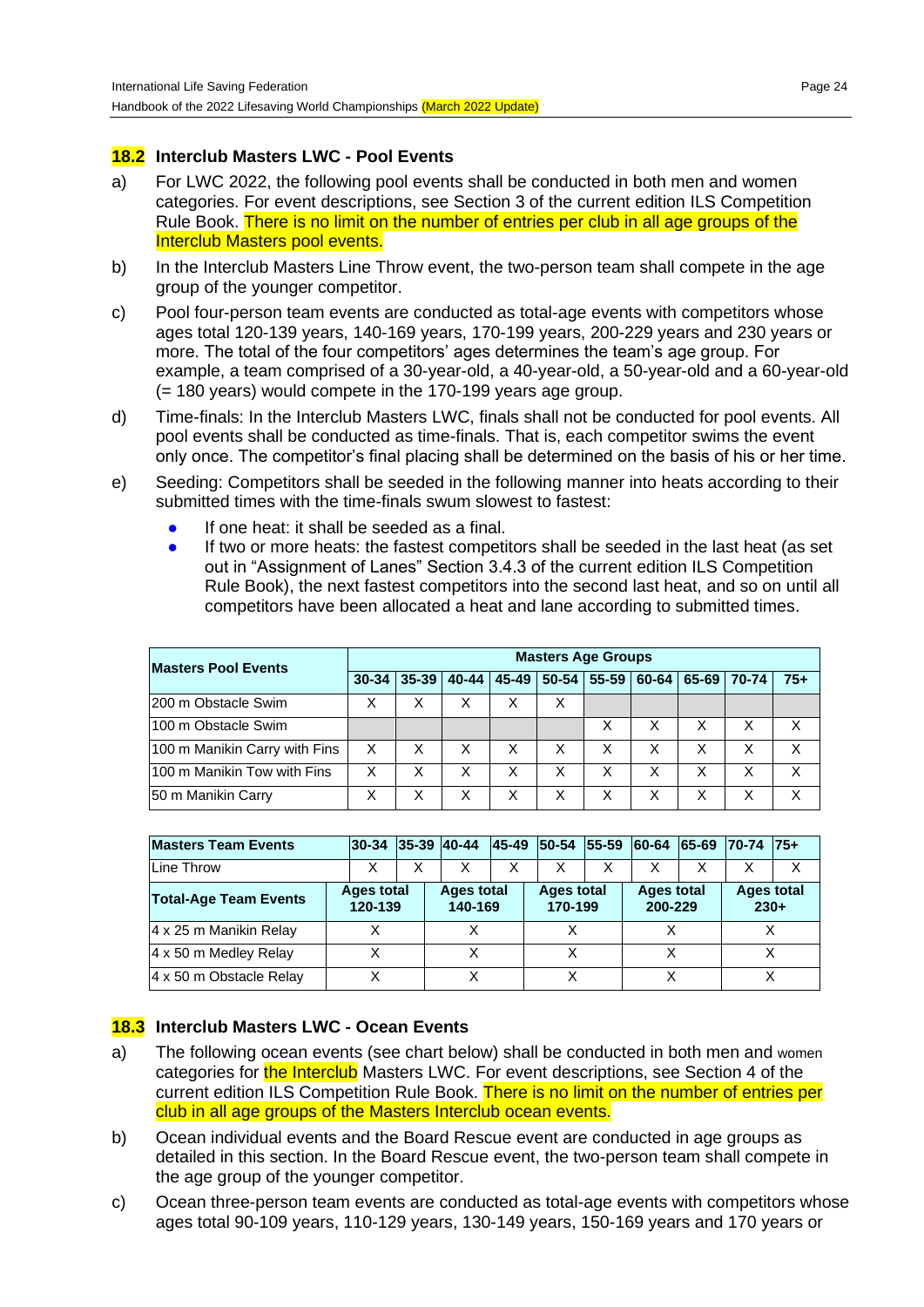more. The total of the three competitors' ages determines the team's age-group. For example, a team composed of a 30-year-old, a 40-year-old, and a 50-year-old (= 120 years) would compete in the 110-129 years age group.

d) Oceanman/Oceanwoman swim course: If, because of prevailing surf conditions, the Oceanman/Oceanwoman swim course will significantly exceed 120 m, two single buoys laid a minimum of 10 m apart at 120 m may be used. In such circumstances the standard swim course will be used for the board leg and for the first and third turning buoy of the surf ski leg. An apex buoy placed approximately 10 m beyond the swim buoys will complete the surf ski buoys.

| <b>Masters Ocean Events</b>        | <b>Masters Age Groups</b> |       |       |       |       |           |       |       |       |       |
|------------------------------------|---------------------------|-------|-------|-------|-------|-----------|-------|-------|-------|-------|
|                                    | $ 30-34$                  | 35-39 | 40-44 | 45-49 | 50-54 | $55 - 59$ | 60-64 | 65-69 | 70-74 | $75+$ |
| Surf Race                          | X                         | X     | X     | X     | X     | X         | X     | X     | X     | X     |
| <b>Beach Flags</b>                 | X                         | X     | X     | X     | X     | X         | X     | X     | X     | X     |
| <b>Beach Sprint</b>                | X                         | X     | X     | X     | X     | X         | X     | X     | X     | X     |
| 2 km Beach Run                     | X                         | X     | X     | X     | X     | X         |       |       |       |       |
| 1 km Beach Run                     |                           |       |       |       |       |           | X     | X     | X     | X     |
| Surf Ski Race                      | X                         | X     | X     | X     | X     | X         | X     | X     | X     | X     |
| <b>Board Race</b>                  | X                         | X     | X     | X     | X     | X         | X     | X     | X     | X     |
| Oceanman/Oceanwoman (See<br>Notes) | X                         | X     | X     | X     | X     | X         | X     | X     | X     |       |

**Note 1:** The Masters Oceanman and Oceanwoman events shall be conducted over the traditional course.

**Note 2:** Competitors older than 75 may compete in the 70 plus Oceanman and Oceanwoman events.

| <b>Masters Team Event</b> |  |  |  |  | 30-34   35-39   40-44   45-49   50-54   55-59   60-64   65-69   70-74 | $75+$ |
|---------------------------|--|--|--|--|-----------------------------------------------------------------------|-------|
| <b>Board Rescue</b>       |  |  |  |  |                                                                       |       |

| <b>Total-Age Team Events</b>                             | Ages total<br>90-109 | <b>Ages total</b><br>110-129 | Ages total<br>130-149 | Ages total<br>150-169 | <b>Ages total</b><br>$170+$ |
|----------------------------------------------------------|----------------------|------------------------------|-----------------------|-----------------------|-----------------------------|
| <b>Surf Teams Race</b><br>(3 competitors per team)       | X                    | X                            | X                     | X                     | X                           |
| Surf Ski Relay<br>(3 competitors per team)               | X                    | X                            | X                     | X                     | X                           |
| Beach Relay<br>(3 competitors per team)                  | X                    | X                            | X                     | X                     | X                           |
| Board Relay<br>(3 competitors per team)                  | X                    | X                            | X                     | X                     | X                           |
| Oceanman/Oceanwoman<br>Relay<br>(3 competitors per team) | X                    | X                            | X                     | X                     | X                           |

## **19. SCORING**

## **19.1 FINALS AND SCORING IN LIFESAVING WORLD CHAMPIONSHIPS**

- a) For point score purposes finals are required to be conducted in the National Teams LWC Pool and Ocean Events.
	- In National Teams LWC Ocean events: The highest placed 16 competitors based on heats are assigned positions in a final of 16 competitors, or in an A and B final of eight competitors each.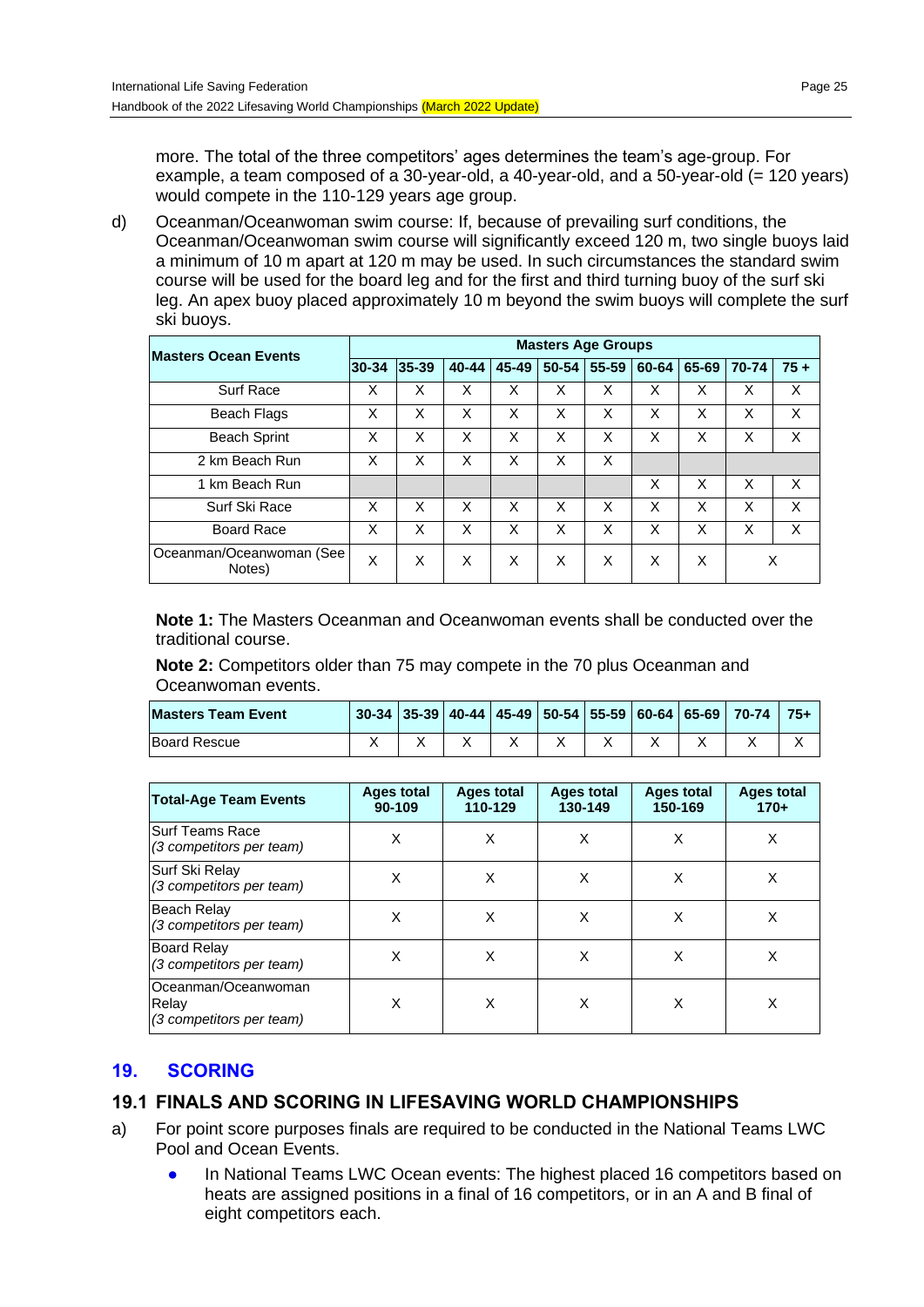- In National Teams LWC Pool events: The fastest 16 competitors based on heats are assigned positions in an A and B final of eight competitors each.
- b) Winners of A finals shall be declared **National Teams** Lifesaving World Champions.
- c) In the Interclub Masters LWC, finals shall not be conducted for pool events. All pool events shall be conducted as timed-finals. That is, each competitor swims the event only once. The competitor's final placing shall be determined on the basis of his or her time. Competitors shall be seeded according to their submitted times with the time-finals swum slowest to fastest.
- f) Teams competing in National Teams Open and Youth LWC shall be allocated the following points based on team member placing in finals.

| <b>Place</b>    | <b>Points</b> | <b>Place</b>     | <b>Points</b> |
|-----------------|---------------|------------------|---------------|
| 1 <sup>st</sup> | 20            | gth              | 8             |
| 2 <sub>nd</sub> | 18            | 10 <sup>th</sup> |               |
| 3 <sup>rd</sup> | 16            | $11^{th}$        | 6             |
| 4 <sup>th</sup> | 14            | 12 <sup>th</sup> | 5             |
| 5 <sup>th</sup> | 13            | 13 <sup>th</sup> | 4             |
| 6 <sup>th</sup> | 12            | 14 <sup>th</sup> | 3             |
| 7 <sup>th</sup> | 11            | 15 <sup>th</sup> | 2             |
| 8 <sup>th</sup> | 10            | 16 <sup>th</sup> | 1             |

**Note 1:** The National Teams Open and Youth LWC are separate championships with separate point scores for **both.** 

**Note2:** There is no Interclub Masters point score conducted at the LWC Championships.

In determining the point score ranking please note:

- There shall be no point score blocking. All competitors are eligible to earn points for their team.
- In finals, if two teams tie for first, each receives first-place points (20). The next placed team is awarded third place and receives 16 points, and so on.
- Ties in this team ranking point scores shall be broken using the following system:
	- Most first-place final finishes.
	- Most second-place final finishes.
	- Most third-place final finishes; and so on.
- Competitors or teams must advise if they intend to withdraw from an A or B final within thirty minutes of the finalists being announced. Competitors or teams who withdraw or do not start (DNS) in an A or B final shall not earn any points for their team's point score (i.e. zero points are scored for a "no show").
- Where one or more competitors in any LWC withdraw from an A or B final, competitors shall be called forward to finals as detailed in the current edition ILS Competition Rule Book.
- Competitors who do not finish (DNF) or who are disqualified in an A final shall earn eight points. Competitors who do DNF or are disqualified in a B final shall earn one point. (See Section 2.14 Disqualifications and DNF classifications in the current edition ILS Competition Rule Book.)
- However, competitors shall not earn any points if they are disqualified for "competing" unfairly" or for a "serious discipline offence". (See Section 2.13 Misconduct in the current edition ILS Competition Rule Book.) **Note:** For clarification of "elimination" vs "disqualification" for Beach Flags refer to the Beach Flags event description in the current edition ILS Competition Rule Book.
- No points shall be credited to any team if an event is cancelled  $-$  even if some heats have been conducted.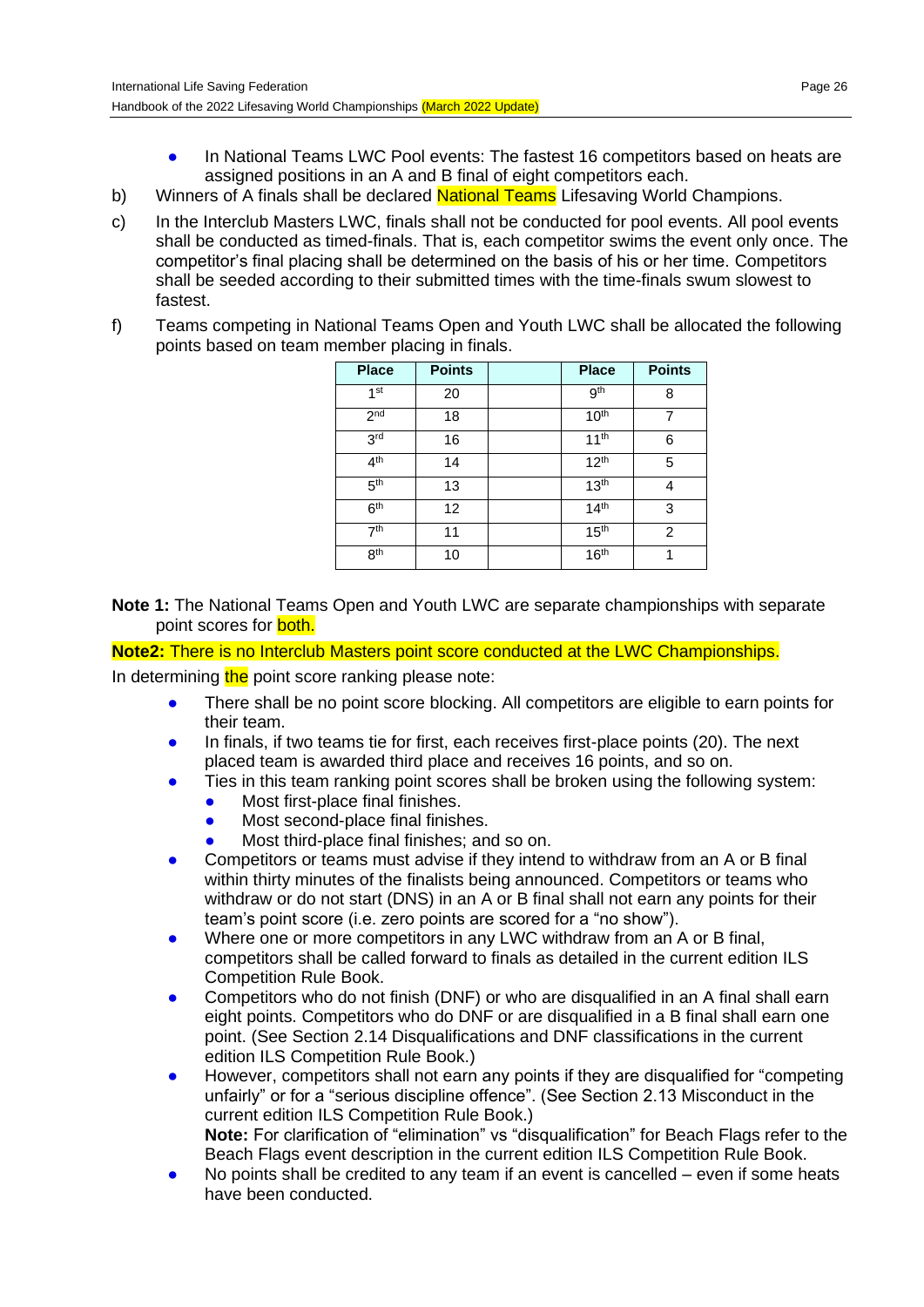## **20. AWARDS**

## **20.1 NATIONAL TEAMS OPEN LWC**

- a) Overall: A result will be declared, and awards shall be presented to the first, second, and third place Open National Team, based on the overall point score (as detailed in Section 15) for all pool and ocean events and the Simulated Emergency Response Competition.
	- *"The Alan B. Whelpton, AO"* Trophy shall be presented to the winning team of the National Teams LWC.
	- Individual awards shall be presented to each member of the first, second and third place teams, and to a maximum of two management or coaching personnel per team.
- b) Pool events overall: A result will be declared, and an award shall be presented to the firstplace team in pool events, based on the point score of all pool events but excluding the SERC.
	- Pool events overall men team: A result shall be declared but no award presented to the men team placing first overall in pool events but excluding the Mixed Pool Lifesaver Relay events and the SERC, based on the total men point score.
	- Pool events overall women team: A result shall be declared but no award presented to the women team placing first overall in pool events but excluding the Mixed Pool Lifesaver Relay event and the SERC, based on the total women point score.
- c) Ocean events overall: A result will be declared, and an award shall be presented to the first-place team in ocean events based on the point score of all ocean events.
	- Ocean events overall men team: A result shall be declared but no award presented to the men team placing first overall in ocean events but excluding the Mixed Ocean M Lifesaver Relay event, based on the total men point score.
	- Ocean events overall women team: A result shall be declared but no award presented to the women team placing first overall in ocean events but excluding the Mixed Ocean M Lifesaver Relay event, based on the total women point score.
- d) SERC: A result will be declared and *"The Royal Life Saving Society Trophy"* shall be presented to the national team placing first in the SERC.
- e) Event winners: Individual awards shall be presented to the first three places in the final of all events in the Open National Teams Youth LWC. Event winners shall be recognised as Open National Teams Lifesaving World Champions in those events. In addition, placing/finalist certificates shall be awarded to those individuals and teams in all finals of the LWC.

**Note:** The placing/finalist certificates will be provided digitally after the conclusion of the LWC through the ILS Results Database. The availability and the administrative process for producing and distributing these certificates will be advised to National Federation by ILS following the LWC.

## **20.2 NATIONAL TEAMS YOUTH LWC**

- a) Overall: A result will be declared, and awards shall be presented to the first, second and third place Open Interclub Team, based on the overall point score (as detailed in Section 15) for all pool and ocean events and the SERC.
	- A trophy shall be presented to the winning team of the National Teams LWC.
	- Individual awards shall be presented to each member of the first, second and third place teams, and to a maximum of two management or coaching personnel per team.
- b) Pool events overall: A result will be declared, and an award shall be presented to the firstplace team in pool events, based on the point score of all pool events but excluding the SERC.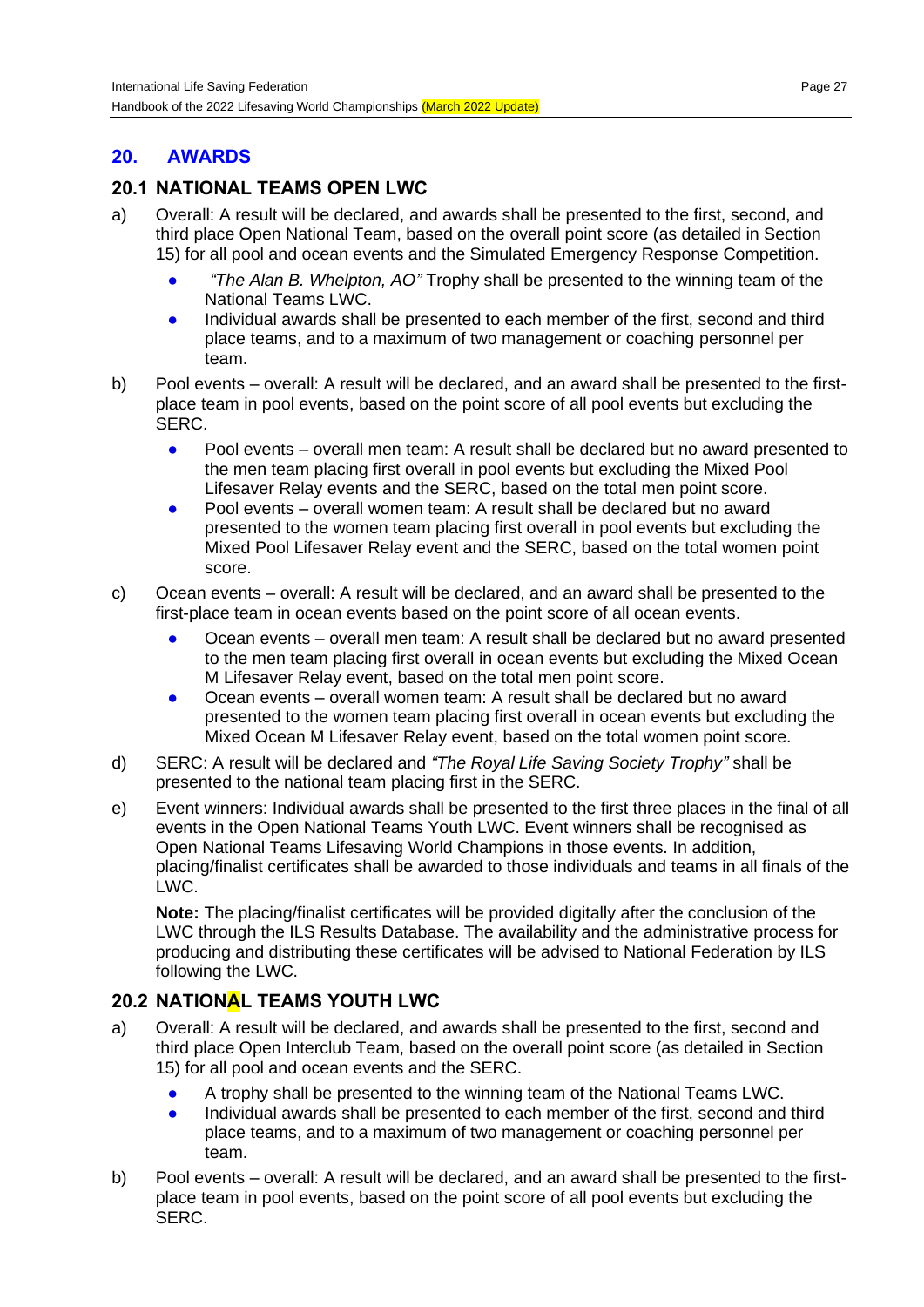- Pool events overall men team: A result shall be declared but no award presented to the men team placing first overall in pool events but excluding the Mixed Pool Lifesaver Relay event and the SERC, based on the total men point score.
- Pool events overall women team: A result shall be declared but no award presented to the women team placing first overall in pool events but excluding the Mixed Pool Lifesaver Relay event and the SERC, based on the total women point score.
- c) Ocean events overall: A result will be declared, and an award shall be presented to the first-place team in ocean events based on the point score of all ocean events.
	- Ocean events overall men team: A result shall be declared but no award presented to the men team placing first overall in ocean events but excluding the Mixed Ocean M Lifesaver Relay event, based on the total men point score.
	- Ocean events overall women team: A result shall be declared but no award presented to the women team placing first overall in ocean events but excluding the Mixed Ocean M Lifesaver Relay event, based on the total women point score.
- e) Event winners: Individual awards shall be presented to the first three places in the final of all events in the Youth National Teams Youth LWC. Event winners shall be recognised as Youth National Teams Lifesaving World Champions in those events. Event winners: Individual awards shall be presented to the first three places in the final of all events in the Open National Teams Youth LWC. Event winners shall be recognised as Open National Teams Lifesaving World Champions in those events. In addition, placing/finalist certificates shall be awarded to those individuals and teams in all finals of the LWC.
- **Note:** The placing/finalist certificates will be provided digitally after the conclusion of the LWC through the ILS Results Database. The availability and the administrative process for producing and distributing these certificates will be advised to National Federation by ILS following the LWC.

# **20.3 INTERCLUB MASTERS LWC**

Within each Masters age group, awards shall be presented to the first three places in the final of all events at the Interclub Masters LWC. Event winners shall be recognised as Interclub Masters World Lifesaving Champions.

**Note:** There shall be no club award presented for the Interclub Masters LWC.

# **20.4 PRESENTATIONS, CEREMONIES AND FUNCTIONS**

Official ceremonies shall be conducted throughout the championships. The ceremonies and functions include:

- **An overall LWC Opening Ceremony.**
- **•** Individual Opening Ceremonies for each LWC.
- Victory Ceremonies for each LWC event conducted.
- Victory Ceremonies declaring overall winners of the Open and Youth National teams.
- Individual Closing Ceremonies for each LWC.
- An overall LWC Closing Ceremony.
- An ILS Gala Dinner (open to all attendees at the LWC).
- **Technical Officials Recognition Functions.**
- **Closing Parties.**

**Note:** When involved in any medal presentation or ceremony all involved are expected to comply with the ILS procedures and standards detailed in Part C.

## **21. FLAGS AND BANNERS**

- a) Each National Team shall bring a national flag to the LWC for use in opening, victory and closing ceremonies as required. The recommended flag shall measure approximately 192 mm in length and 128 mm in height.
- b) The organising committee will provide banners or plates indicating the nation.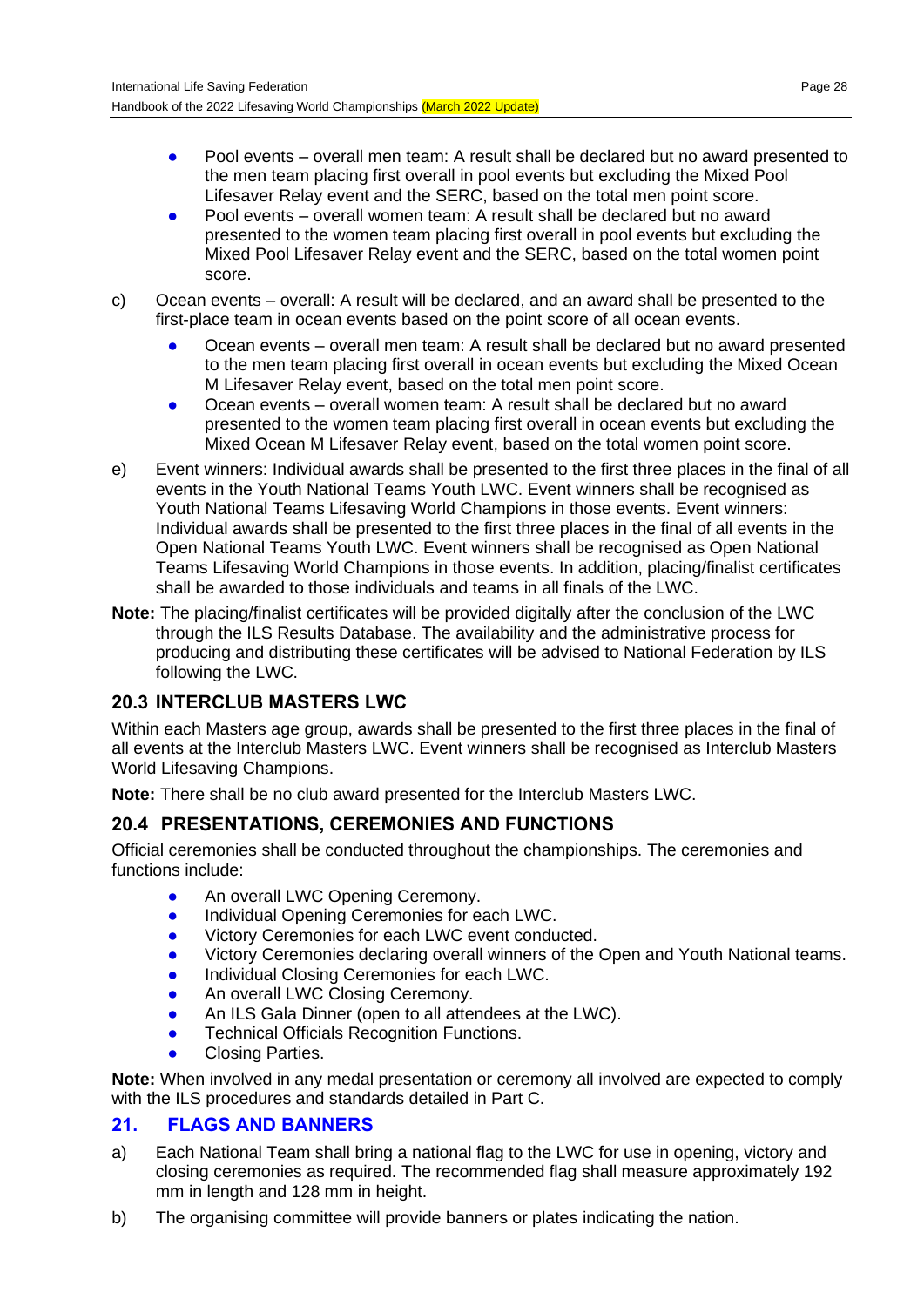- c) Flags and banners shall be carried at the official opening ceremony. In addition, organisers may request the flags and banners to be displayed at the competition sites, official functions, and award presentations.
- d) On flags and banners in the National Teams LWC, the nation's identity (i.e., national flag) shall be prominent although other elements (national team name and/or symbol) may be included.
- e) On flags and banners in the Interclub Masters LWC, the club identity (name and/or symbol) shall be prominent, although other elements (e.g., country, or national **federation**) may be included.

**Note:** Flags and Banners are not permitted to be taken onto the podium for medal or awards presentations

#### **22. TECHNICAL OFFICIALS**

- a) The roles and responsibilities of Technical Officials are outlined in Section 2 of the current edition ILS Competition Rule Book.
- b) The Competition Committee shall call for nominations for Chief Referees and other Technical Officials and appointment shall be as detailed in the ILS Competition Operations Manual (refer to ILS Office for details).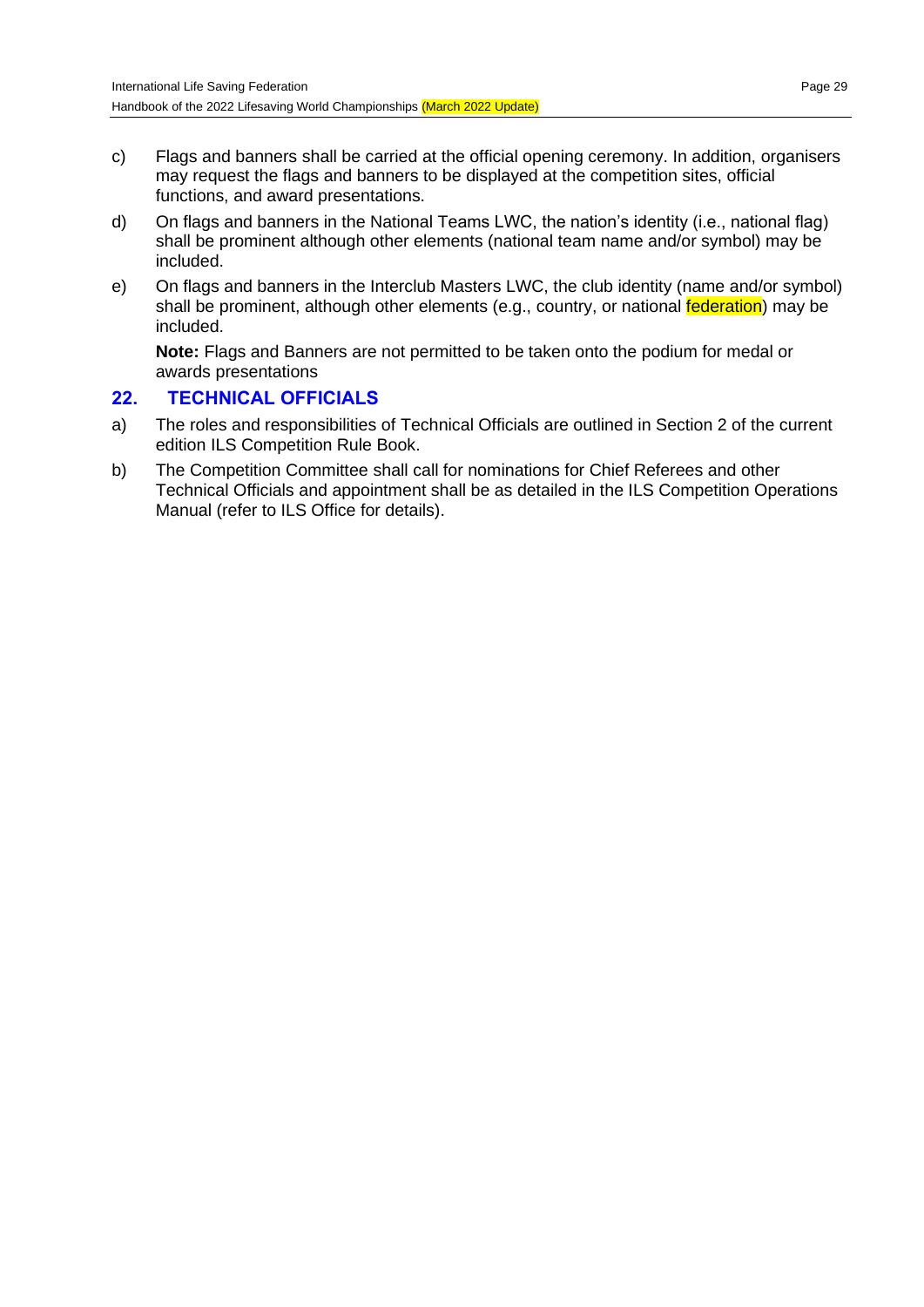## **23. ANNEXURE: LWC ORGANISATON STRUCTURE SCHEMATIC DIAGRAM**

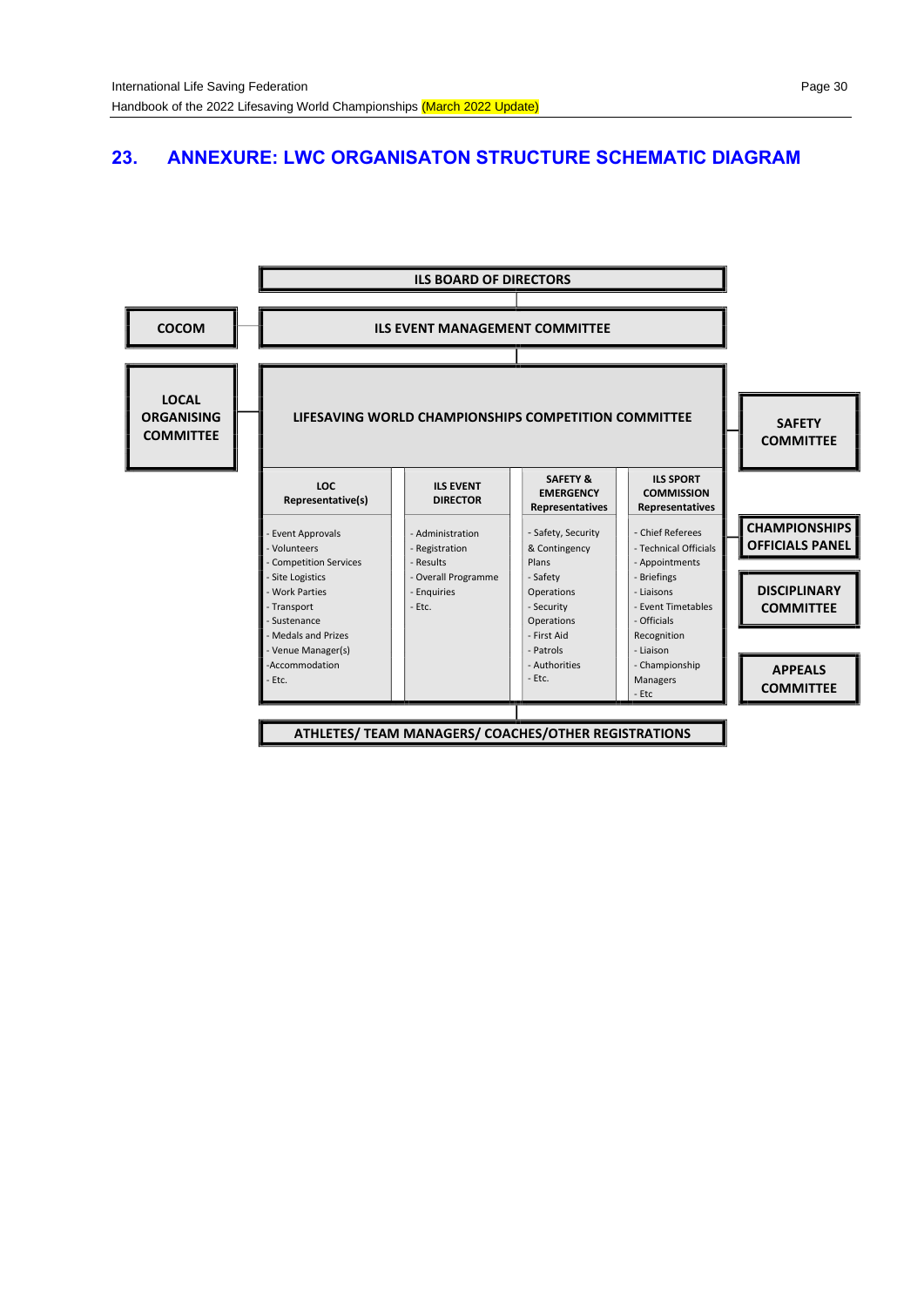## **24. ANNEXURE: 2022 LWC PROGRAMME AND KEY DATES**

 $\stackrel{\bullet}{\rightarrow}$ 



## LIFESAVING WORLD CHAMPIONSHIPS 2022 PROGRAMME



| Day       | <b>Date</b> | <b>Ceremonies</b>  | <b>ILS Meetings</b>                                       | <b>Masters</b>            | <b>National Teams</b><br><b>Open and Youth</b> | <b>Technical</b><br><b>Officials</b>  | Non-LWC<br>International<br><b>Age Group</b><br><b>Competition</b> |
|-----------|-------------|--------------------|-----------------------------------------------------------|---------------------------|------------------------------------------------|---------------------------------------|--------------------------------------------------------------------|
| Sunday    | 18 Sep      |                    | Arrivals-EMC                                              | Arrivals-Masters          |                                                | Arrivals-TOs                          | Arrivals-Age Gps                                                   |
| Monday    | 19 Sep      |                    | <b>ILS-LOC Meeting</b>                                    | <b>Training</b>           |                                                | EMC/CR                                | Training                                                           |
| Tuesday   | 20 Sep      |                    |                                                           | <b>Training/Briefings</b> |                                                | <b>TO Briefings Pool</b>              | <b>Training/Briefings</b>                                          |
| Wednesday | 21 Sep      |                    | Arrivals-ILS                                              | Pool                      |                                                |                                       | Pool                                                               |
| Thursday  | 22 Sep      |                    | <b>ILS Meetings</b>                                       | Pool                      |                                                |                                       | Pool                                                               |
| Friday    | 23 Sep      | ILS Knight Dinner* | <b>ILS Commissions</b>                                    | Pool                      |                                                | <b>TO Briefings Ocean</b>             | Pool                                                               |
| Saturday  | 24 Sep      | ILS Dinner*        | <b>ILS Board</b>                                          | Ocean                     | Arrivals-NTO/NTY                               |                                       | Ocean                                                              |
| Sunday    | 25 Sep      | <b>LWC Opening</b> | <b>ILS Board</b>                                          | Ocean                     | Training                                       |                                       | Ocean                                                              |
| Monday    | 26 Sep      |                    | Workshop:<br><b>National Team</b><br><b>Medical Staff</b> | Ocean                     | <b>Training/Briefings</b>                      | <b>TO Briefings Pool</b><br>and Ocean | Ocean                                                              |
| Tuesday   | 27 Sep      |                    | Departures                                                | Departures                | NTO Pool/NTY Ocean                             |                                       | Departures                                                         |
| Wednesday | 28 Sep      |                    |                                                           |                           | NTO Pool/NTY Ocean                             |                                       |                                                                    |
| Thursday  | 29 Sep      |                    |                                                           |                           | NTO Pool/NTY Ocean                             | <b>TO Function*</b>                   |                                                                    |
| Friday    | 30 Sep      |                    |                                                           |                           | NTO Ocean/NTY Pool                             |                                       |                                                                    |
| Saturday  | 01 Oct      |                    |                                                           |                           | NTO Ocean/NTY Pool                             |                                       |                                                                    |
| Sunday    | 02 Oct      |                    |                                                           |                           | NTO Ocean/NTY Pool                             |                                       |                                                                    |
| Monday    | 03 Oct      |                    | Departures                                                |                           | Departures                                     | Departures                            |                                                                    |
|           |             |                    |                                                           |                           |                                                |                                       |                                                                    |

\*If social functions are permitted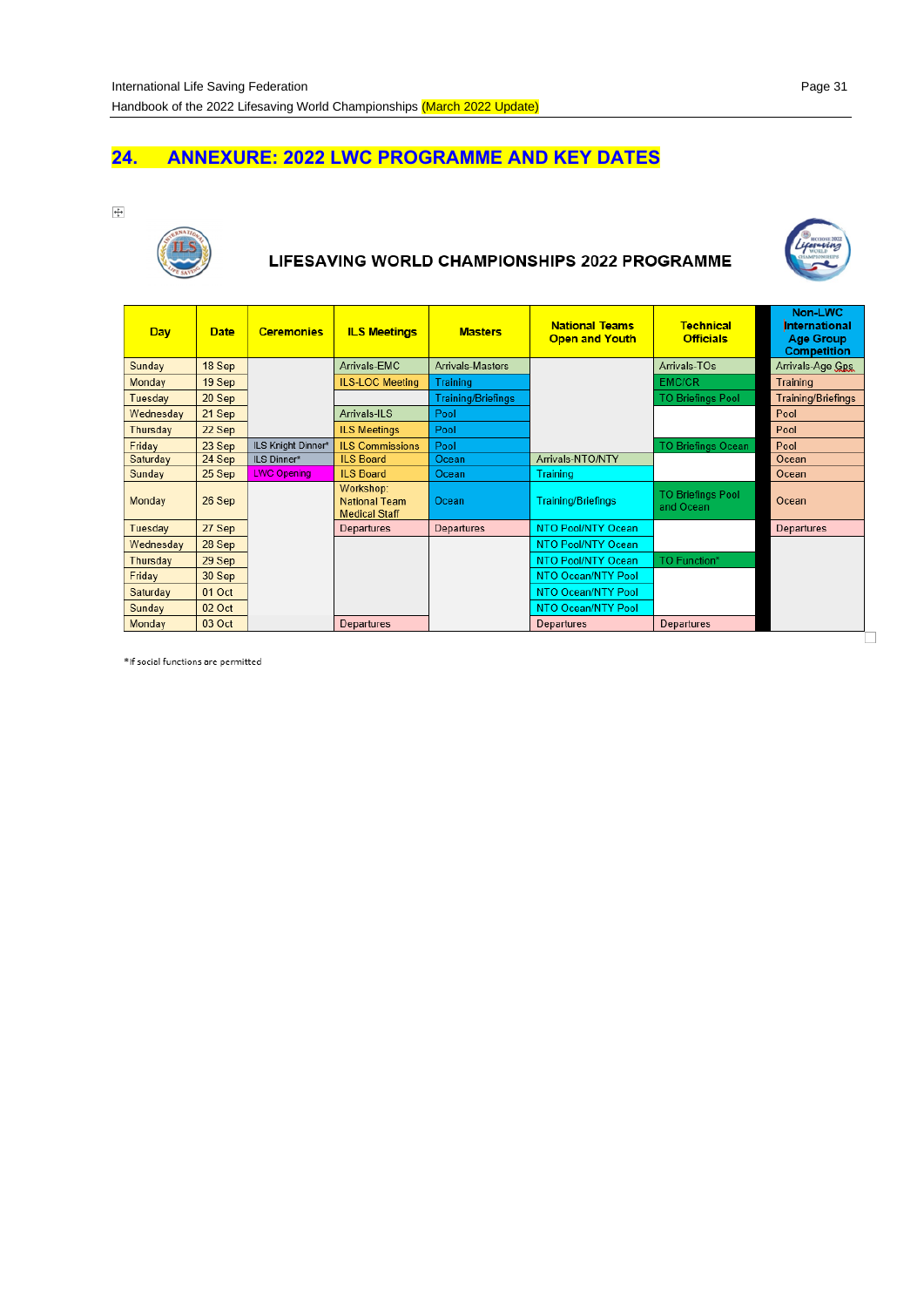

## **LIFESAVING WORLD CHAMPIONSHIPS**

#### **RICCIONE – ITALY – 2022**

#### **HANDBOOK**

# **PART C - ADDITIONAL INFORMATION**

#### **1. OPENING CEREMONIES**

## **1.1 GRAND OPENING CEREMONY FOR THE LWC**

A Grand Opening Ceremony will take place on a suitable site such as a city square or either of the beach or swimming pool venues. It features National Teams, officials and volunteers. Parading participants are to be marshalled and briefed on details.

#### **Ceremonial Presentation**

The Ceremonial presentation is as follows:

#### **a) Preparation and Seating**

- **•** The Master of Ceremony announces the start of the Opening Ceremony of the Lifesaving World Championships (LWC).
- The city authorities, dignitaries, VIPs, major sponsors, ILS authorities and the invited ILS family sit in the Grandstand and on appropriate places.
- Spectators sit or stand in appropriate places.

#### **b) Parade**

- The Master of Ceremony introduces the parade.
- The national teams march into the venue accompanied music and behind their name plate and a member of their team carrying their flag. The entry order is in alphabetical order. The host nation closes the list. The national team competitors and team officials are dressed in their national dress or sports attire.
- Technical Official follow the national teams dressed in uniform.
- Then the Volunteers follow dressed in their uniform.
- Each nation is welcomed as they pass the grandstand.
- The Master of Ceremonies announces the end of the parade.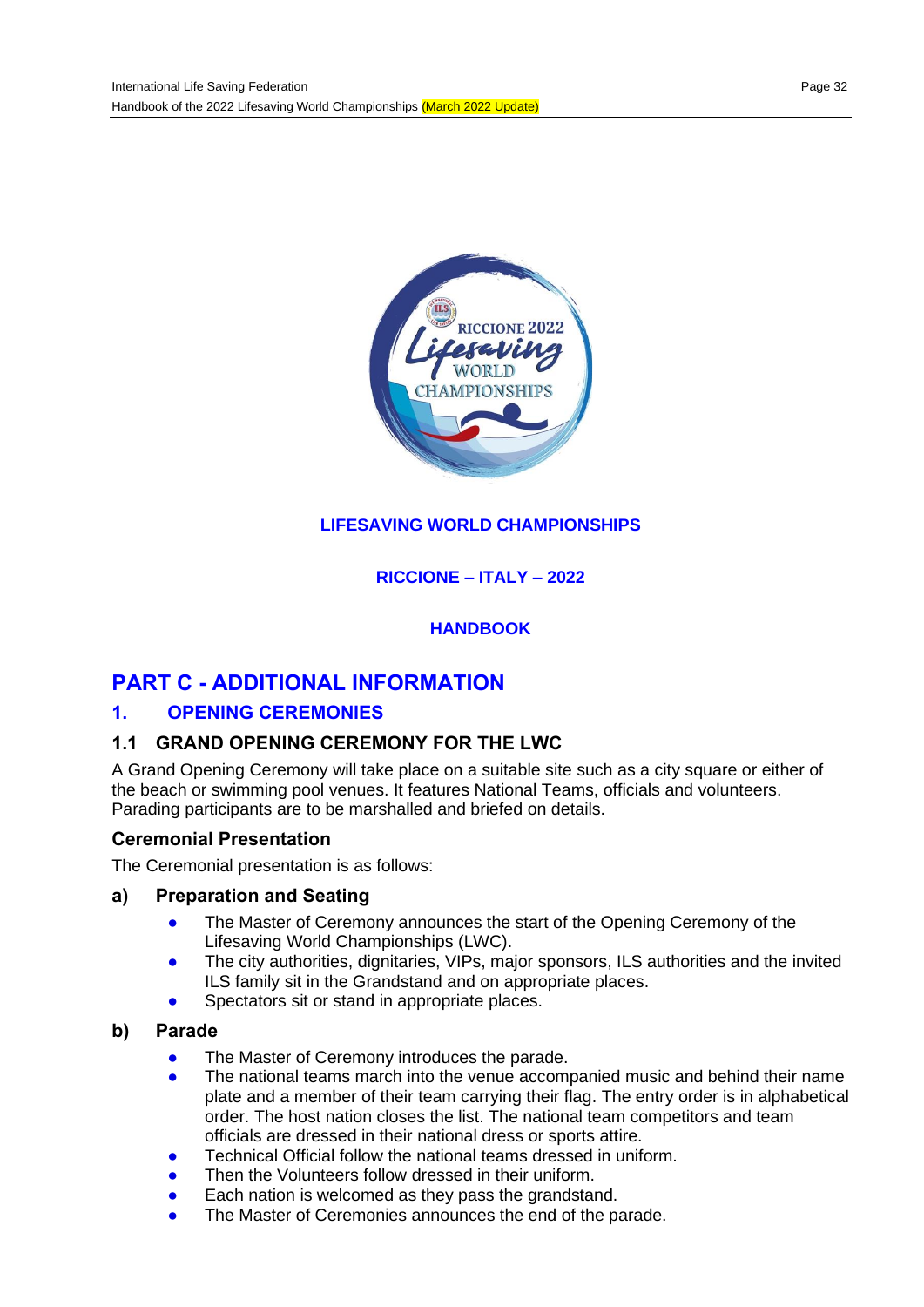## **c) Speeches**

- The Master of Ceremony invites the speakers one by one to the podium in order of the local authority, the Host President, the Organising Committee Chair, and the ILS President.
- Participants stand for the national anthem and raising of the flag of the Host nation.
- The ILS song is played, and the ILS flag is raised.
- The highest authority declares the opening of the LWC: "I declare open the (year) Lifesaving World Championships in (city) – (country)."

## **d) Oaths**

- The Master of Ceremony invites the person carrying the ILS Flag to the podium.
- An athlete's oath is delivered while the competitors are touching the ILS flag with one hand each: "*In the name of all competitors, we promise that we shall take part in these National Teams Lifesaving World Championships, respecting and abiding by the rules which govern them, committing ourselves to a sport without doping and without drugs, in the true spirit of sportsmanship and fair play, for the glory of the lifesaving sport and the honour of our teams.*"
- A technical official's oath is delivered while the technical officials are touching the ILS flag with one hand each: "*In the name of all the technical officials, we promise that we shall officiate in these National Teams Lifesaving World Championships with complete impartiality, respecting and abiding by the rules which govern them, in the true spirit of sportsmanship.*"
- A coach's oath is delivered while the team officials are touching the ILS flag with one hand each: "*In the name of all the coaches and team officials, we promise that we shall commit ourselves to ensuring that the spirit of sportsmanship and fair play is*  fully adhered to and upheld in accordance with the fundamental principles of *Lifesaving.*"
- All teams, technical officials and volunteers march down while music is played and then sit down to view the Entertainment.

## **e) Artistic and/or Entertainment Presentation.**

The Artistic/entertainment presentation allows the host country to showcase its past, future, culture and other elements.

## **1.2 MASTERS CHAMPIONSHIP OPENING CEREMONIES**

Apart from the Grand Opening Ceremony an opening ceremony for the Interclub Masters LWC may be programmed. The venue shall be either the beach or the swimming pool venue of the **Masters** LWC and the elements may include.

- A welcome to the Masters LWC on behalf of ILS.
- An athlete's oath as above detailing the Masters LWC.
- A technical official's oath as above detailing the Masters LWC.
- A coach's oath as above detailing the Masters LWC.

The programming for these opening ceremonies shall be communicated as part of event timetables etc.

## **2. VICTORY CEREMONIES**

## **2.1 VICTORY CEREMONY: MEDAL CEREMONIES**

Each of the events at the Lifesaving World Championships end with a medal ceremony. The medal ceremony can be conducted after the event or events at the respective venue or can be presented at a Medal Plaza.

**Note:** Unless otherwise advised the announcement and awarding of overall Open and Youth National Teams LWC trophies (for pool and ocean point score trophies) shall take place at the competition venue as soon as practical following the conclusion of all competition at the venue. Team members are to be dressed as per the requirements for medal presentations.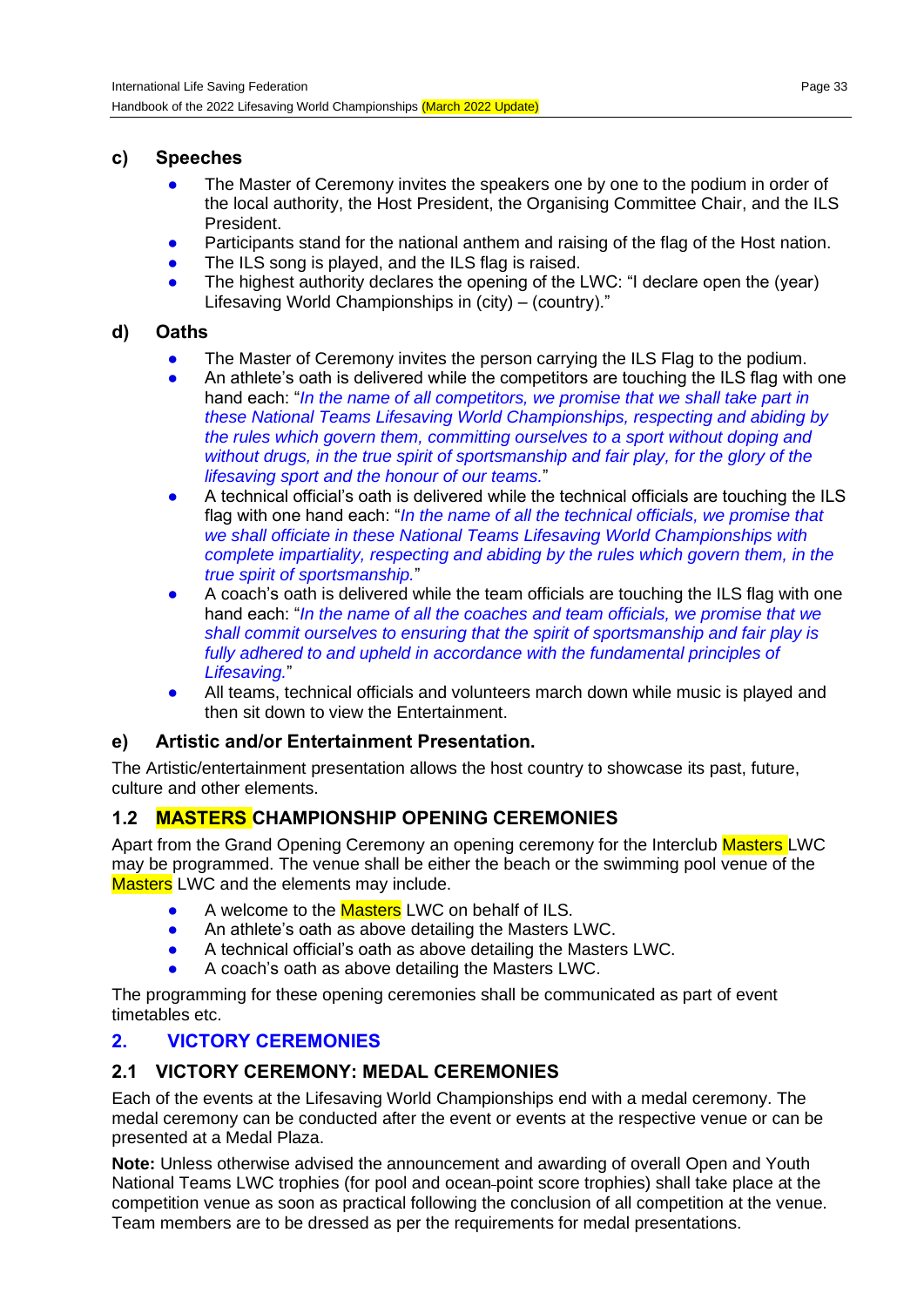#### **a) Ceremony Preparation**

- The award deliverers, medal winners and presenter escorts take position on the backstage.
- For National Teams Open and Youth LWC, the national flags or slides are prepared.

**Note:** There is no flag raising for **the Interclub Masters** LWC.

## **b) Ceremony Begins**

- The LWC Signature Tune is played.
- The Master of Ceremony (MC) announces the Ceremony: "*Ladies and gentlemen the Medal Ceremony for the (event) atr the (Open/Youth National Teams, Interclub Masters as appropriate) Lifesaving World Championships will now begin. Please welcome the medallists*".
- Music starts. The escort followed by the competitors, followed by the presenters followed by the medal carrier enter the stage. The medallists take position at the marks behind the podium (in a row formation). The medal presenter take position on the left side of the podium. The MC is at the right side of the podium. Once all people are in position, the music fades out.

## **c) Presentation Begins**

- The MC introduces the presenters: "The Medals will be presented by (title) (forename) (name), (function)".
- The MC speaks: "The winner(s) of the bronze medal(s), is/are (name(s)), representing (country/club as appropriate)".
- The competitor/team steps onto the platform and the medal presenter takes the medal(s) and steps to the competitor/team, place the medal over the head to the neck and then shakes their hand and say "congratulations" or similar.
- The MC speaks: "The winner(s) of the silver medal(s), is/are (name(s)), representing (country/club as appropriate)".
- The competitor/team steps onto the platform and the medal presenter takes the medal(s) and steps to the competitor/team, place the medal over the head to the neck and then shakes their hand and say "congratulations" or similar.
- The MC speaks: "The winner(s) of the gold medal(s), and World Champion(s) is/are (name(s)), representing (country/club as appropriate)".
- The competitor/team steps onto the platform and the medal presenter takes the medal(s) and steps to the competitor/team, place the medal over the head to the neck and then shakes their hand and say "*congratulations"* or similar.

# **d) National Anthem (only played for National Teams Open and Youth LWC)**

- The MC speaks: "Ladies and gentlemen, please stand in respect of the national anthem of (country)".
- The National Anthem is played.
- Flag bearers raise the national flags on the national anthem of the gold medallist.
- Medallists, presenters, and cast turn to face the flagpole to witness the raising of the flags for the duration of the anthem.

## **e) Closing**

- The MC speaks: "Ladies and gentlemen, congratulate the medallists".
- Photo time of maximum 30 seconds.
- The MC speaks: "Ladies and gentlemen, this concludes the Medal Ceremony for the (race). Please let us once again congratulate the medallists".
- Signature Tune start, the escort followed by the competitors, followed by the presenters followed by the medal carrier exit the stage to the sport presentation waiting tent or area.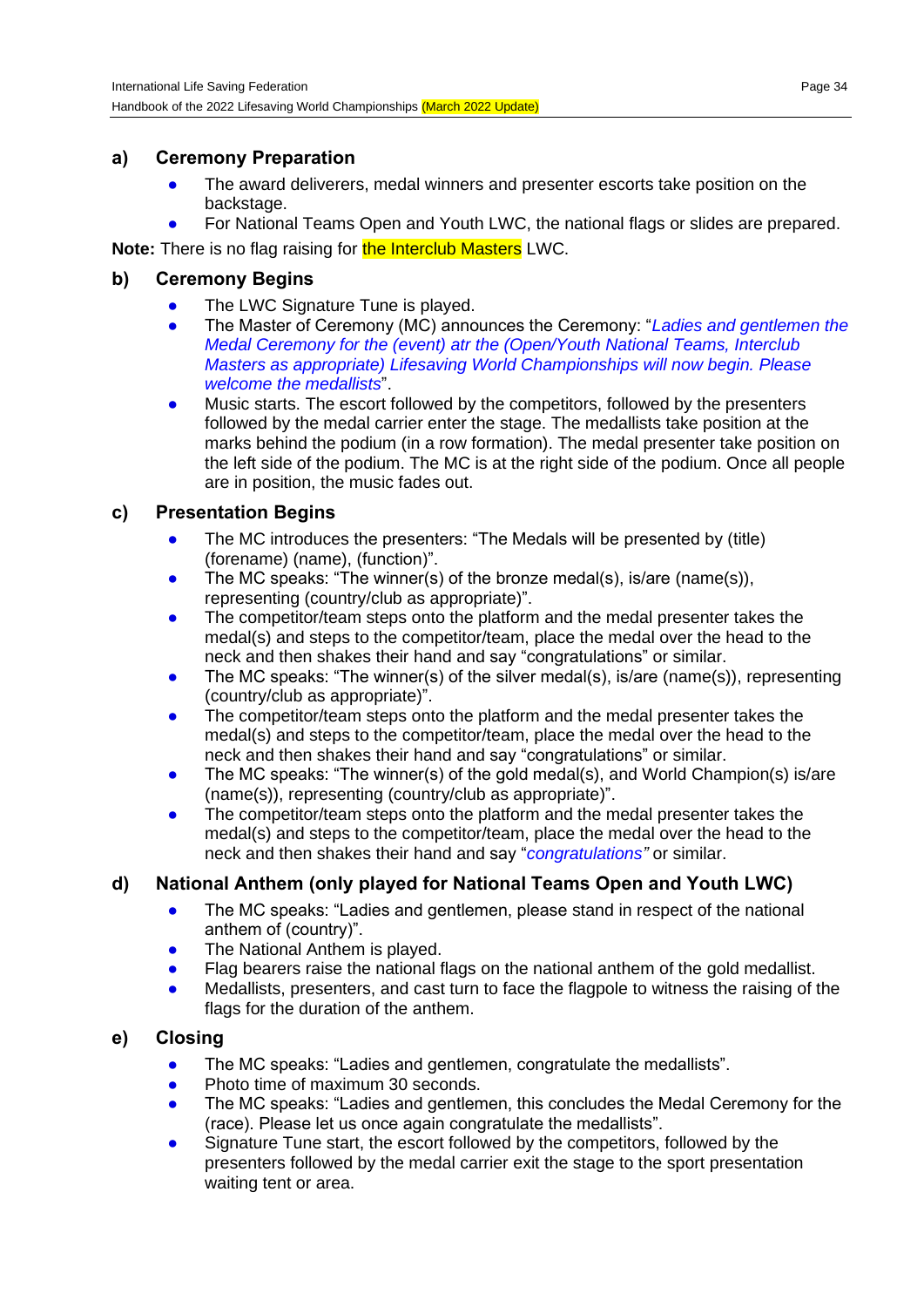# **2.2 VICTORY CEREMONY: DRESS CODE**

Victory ceremonies are extremely important to the competitors, their federations, their nations, the spectators and the media. They will, therefore, be carefully planned and conducted in a dignified manner. Victory Ceremonies that are well-prepared and conducted in a proper setting, with official announcements, medal presentations, flag raising, and music provide traditional and memorable opportunities to recognise medal-winning competitors' accomplishments in a dignified and attractive atmosphere.

## **a) Dress Code**

The ILS enforces proper dress code for participants of the ceremony. Before entering the stage, the Victory Ceremony team will ensure that the athletes are correctly dressed. The organiser will refuse to let any athlete take with him/her any forbidden items. No Sports Equipment or Accessories may be brought to the victory ceremony location. No personal accessories, including but not limited to mobile phones, water bottles, national flags and camera devices, are permitted on podiums. National Flags cannot be brought to the stage for any victory ceremony.

The Team Manager is primarily responsible for ensuring that all items worn or used by the members of their delegation comply with these ILS Guidelines.

## **b) Dress Code – Competitors**

Allowed (in order of preference):

- Team uniform and normal or sports shoes.
- Team track suit: long pants and jacket and under the jacket a polo shirt or t-shirt, or short pants and track suit jacket or, short pants and a national polo or t-shirt.
- Team competition caps at ocean event presentations.
- Sport shoes, thongs or barefoot is allowed.

Not Allowed

- National Flags or other Flags cannot be brought to the stage for any victory ceremony.
- Swimming costumes.
- National Flags or other Flags.
- Competitors are not allowed to wear political or non-approved clothing or attire, sunglasses, hats, caps, headbands, or bring signs, badges, bottles, competition equipment and other such items to the stage.

The sports attire may include the name of the company producing the training jacket and pants. If that name is present, it should not exceed 120 cm<sup>2</sup> for the jacket and 120 cm<sup>2</sup> for the pants. An additional sponsor can be added on the jacket, but such cannot be larger than 120 cm<sup>2</sup>.

## **c) Dress Code – Medal Presenters**

The medal presenters shall wear appropriate clothing.

The following is allowed (in order of preference):

- For men: jacket suit and tie. For women: robe, skirt and blouse.
- For men: long trousers and a collared shirt. For women: skirt and blouse or collared shirt.
- Footwear: Shoes. Sandals but not flip flops (thongs) are permitted at beach presentations.
- Medal presenters should not wear political or non-approved clothing or attire, or bring signs, badges, bottles, competition equipment and other such items to the stage.
- Medal Presenters are permitted to wear sunglasses and hats or caps at outdoor venues.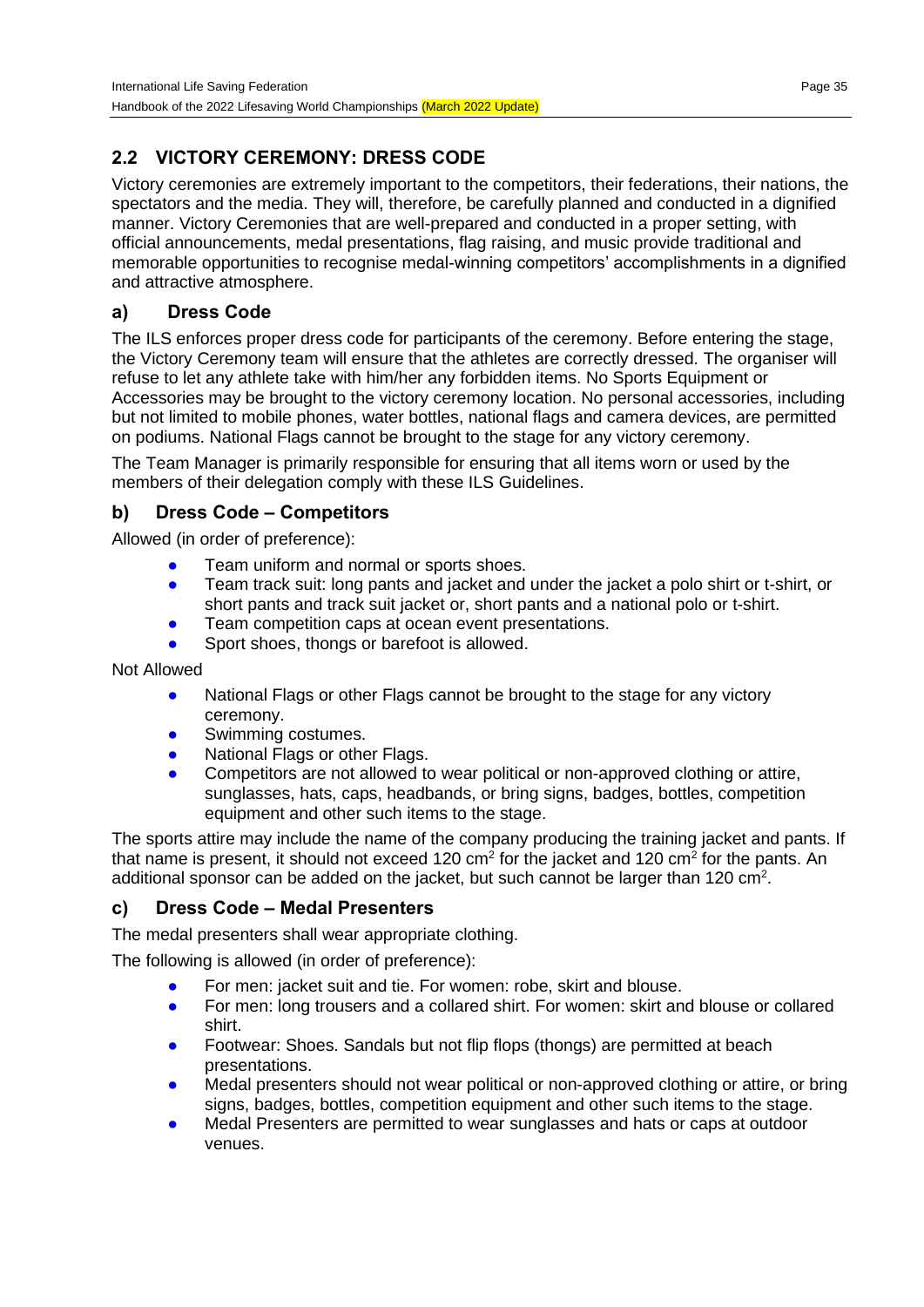## **3. CLOSING CEREMONIES**

## **3.1 CLOSING CEREMONIES**

A Closing Ceremony may be conducted for all Championships where medals are still to be presented and/or where point score trophies are to be awarded. All ceremonies should include a Ceremonial presentation.

In addition, a final closing ceremony shall be conducted following the completion of the final LWC competition.

The closing ceremony may be conducted at the pool or ocean venue or at the Lifesaving Village where medals are presented.

#### **a) Awards Presentation**

The awards presentation:

- Any outstanding medals in individual and team events are awarded.
- For the Open and Youth National Teams are announced for the pool, then ocean, and finally the overall winner classification. For the pool and ocean trophy the results from the tenth placed team to the second placed team are announced. The Team Manager or Captain of the first placed team accepts the trophy on the podium.
- For the Open and Youth National Teams the Master of Ceremony finishes with the overall results. The results from the tenth team to the fourth team are announced. The competitors and a maximum of two team management of the third, second first placed team accepts the trophy in that order on the podium.
- The Trophies to be awarded at the various ceremonies are:

#### **b) National Teams**

#### **Open**

Overall winning team – "The Alan B. Whelpton, AO Trophy" Pool point score - Trophy Ocean point score – Trophy

#### **Youth**

Overall winning team - Trophy Pool point score - Trophy Ocean point score – Trophy

In addition, the final closing ceremony (which for LWC 2022 is at the conclusion of the Open National Teams LWC) shall involve further components and follows the completion of any outstanding medal ceremonies including:

- The Announcement of the start of the Closing Ceremony of the whole LWC.
- The naming of the nations present at the LWC and statistics on participation.
- The Master of Ceremony invites the speakers one by one to the podium in order of highest-ranked local authority, the Host President, Organising Committee Chair and the ILS President.
- The Master of Ceremony invites the participants to stand for the national anthem of the host country and flag.
- The national anthem is played, and the national flag is lowered.
- The ILS song is played, and the ILS flag is lowered.
- The flag is handed over from the host of the current LWC then to ILS and finally to the host of the next LWC.
- A speech by the host of the next LWC and a video (if any) on the next championships.
- A closing message by the Master of Ceremony.
- A CLOSING MUSIC IS PLAYED.